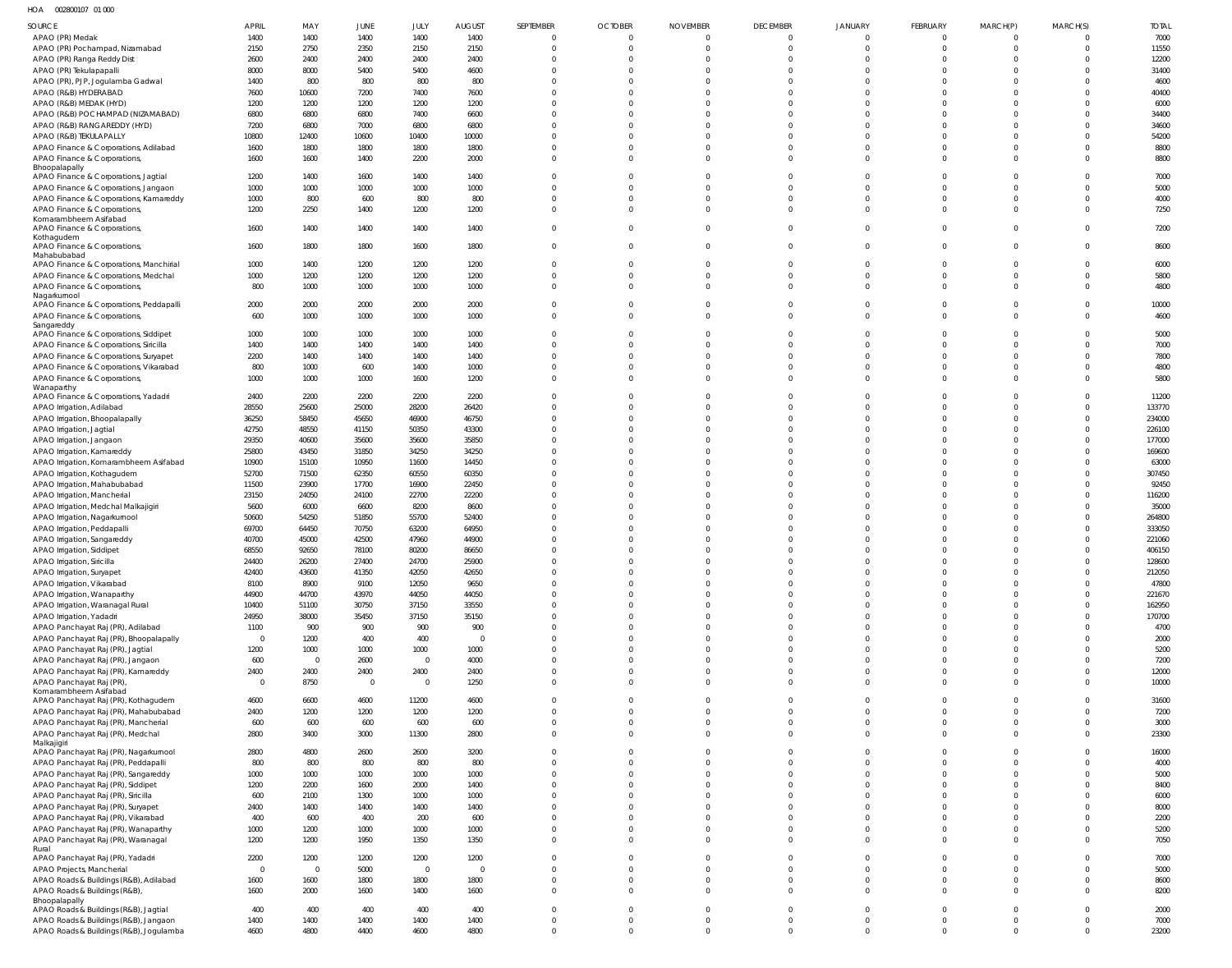002800107 01 000 HOA

| SOURCE                                                | <b>APRIL</b>   | MAY      | <b>JUNE</b>    | JULY           | <b>AUGUST</b>  | SEPTEMBER      | <b>OCTOBER</b> | <b>NOVEMBER</b> | <b>DECEMBER</b> | <b>JANUARY</b> | FEBRUARY     | MARCH(P)       | MARCH(S)     | <b>TOTAL</b> |
|-------------------------------------------------------|----------------|----------|----------------|----------------|----------------|----------------|----------------|-----------------|-----------------|----------------|--------------|----------------|--------------|--------------|
| Gadwal                                                |                |          |                |                |                |                |                |                 |                 |                |              |                |              |              |
| APAO Roads & Buildings (R&B), Kamareddy               | 3000           | 3200     | 3000           | 3000           | 3000           | $\mathbf 0$    | $\mathbf 0$    | $\mathbf 0$     | $\Omega$        | $\Omega$       | $\Omega$     | $\overline{0}$ | $\Omega$     | 15200        |
| APAO Roads & Buildings (R&B),                         | 1000           | 1000     | 1000           | 800            | 800            | $\mathbf{0}$   | $\Omega$       | $\mathbf{0}$    | $\Omega$        | $\Omega$       | $\Omega$     | $\overline{0}$ | $\Omega$     | 4600         |
| Komarambheem Asifabad                                 |                |          |                |                |                |                |                |                 |                 |                |              |                |              |              |
| APAO Roads & Buildings (R&B)                          | 10600          | 9000     | 8000           | 7200           | 8000           | $\mathbf 0$    | $\overline{0}$ | $\mathbf{0}$    | $\Omega$        | $\Omega$       | $\Omega$     | $\Omega$       | $\Omega$     | 42800        |
| Kothagudem<br>APAO Roads & Buildings (R&B),           | 1200           | 1200     | 1200           | 1200           | 1200           | $\Omega$       | $\mathbf 0$    | $\Omega$        | $\Omega$        | $\Omega$       | $\Omega$     | $\Omega$       | $\Omega$     | 6000         |
| Mahabubabad                                           |                |          |                |                |                |                |                |                 |                 |                |              |                |              |              |
| APAO Roads & Buildings (R&B), Mancherial              | 3900           | 1400     | 1400           | 3900           | 1400           | $\Omega$       | $\mathbf{0}$   | $\Omega$        | $\Omega$        | $\Omega$       | $\Omega$     | $\overline{0}$ | $\Omega$     | 12000        |
| APAO Roads & Buildings (R&B), Medchal                 | 3800           | 3600     | 3400           | 3400           | 3600           | $\Omega$       | $\Omega$       | $\Omega$        | $\Omega$        | $\Omega$       | $\Omega$     | $\Omega$       | $\Omega$     | 17800        |
| Malkajigiri                                           |                |          |                |                |                |                |                |                 |                 |                |              |                |              |              |
| APAO Roads & Buildings (R&B),                         | 2800           | 5800     | 2800           | 2800           | 2800           | $\Omega$       | $\Omega$       | $\Omega$        | $\Omega$        | $\Omega$       | $\Omega$     | $\Omega$       | $\Omega$     | 17000        |
| Nagarkurnool                                          |                |          |                |                |                |                |                |                 |                 |                |              |                |              |              |
| APAO Roads & Buildings (R&B), Peddapalli              | 2000           | 1800     | 1800           | 2400           | 2000           | $\mathbf{0}$   | $\mathbf{0}$   | $\mathbf{0}$    | $\Omega$        | $\Omega$       | $\Omega$     | $\overline{0}$ | $\Omega$     | 10000        |
| APAO Roads & Buildings (R&B),                         | 3600           | 3600     | 3400           | 3400           | 3400           | $\Omega$       | $\overline{0}$ | $\Omega$        | $\Omega$        | $\Omega$       | $\Omega$     | $\Omega$       | $\Omega$     | 17400        |
| Sangareddy                                            |                |          |                |                |                |                |                |                 |                 |                |              |                |              |              |
| APAO Roads & Buildings (R&B), Siddipet                | 600            | 2000     | 400            | 800            | 600            | $\Omega$       | $\mathbf{0}$   | $\Omega$        | $\Omega$        | $\Omega$       | $\Omega$     | $\mathbf{0}$   | $\Omega$     | 4400         |
| APAO Roads & Buildings (R&B), Siricilla               | 2800           | 5600     | 2800           | 2600           | $\overline{0}$ | $\Omega$       | $\Omega$       | $\Omega$        | $\Omega$        | $\Omega$       | $\Omega$     | $\Omega$       | $\Omega$     | 13800        |
| APAO Roads & Buildings (R&B), Suryapet                | 3200           | 3600     | 3400           | 3400           | 3400           | $\Omega$       | $\Omega$       | $\Omega$        | $\Omega$        | $\Omega$       | $\Omega$     | $\Omega$       | $\Omega$     | 17000        |
| APAO Roads & Buildings (R&B), Vikarabad               | 5000           | 5000     | 5000           | 5000           | 5000           | $\Omega$       | $\Omega$       | $\Omega$        | $\Omega$        | $\Omega$       | $\Omega$     | $\Omega$       | $\Omega$     | 25000        |
|                                                       |                |          |                |                |                | $\Omega$       | $\Omega$       | $\Omega$        | $\Omega$        | $\Omega$       | $\Omega$     | $\Omega$       | $\Omega$     |              |
| APAO Roads & Buildings (R&B),                         | 1600           | 1600     | 1400           | 1800           | 1600           |                |                |                 |                 |                |              |                |              | 8000         |
| Wanaparthy<br>APAO Roads & Buildings (R&B), Waranagal | 800            | 1200     | 800            | 800            | 800            | $\Omega$       | $\Omega$       | $\Omega$        | $\Omega$        | $\Omega$       | $\Omega$     | $\Omega$       | $\Omega$     | 4400         |
| Rural                                                 |                |          |                |                |                |                |                |                 |                 |                |              |                |              |              |
| APAO Roads & Buildings (R&B), Yadadri                 | 3000           | 3600     | 4600           | 3400           | 3200           | $\Omega$       | $\overline{0}$ | $\Omega$        | $\Omega$        | $\Omega$       | $\Omega$     | $\overline{0}$ | $\Omega$     | 17800        |
| APAO, PJP (FINANCE), Jogulamba Gadwal                 | 1000           | 600      | 600            | 800            | 1400           | $\Omega$       | $\Omega$       | $\Omega$        | $\Omega$        | $\Omega$       | $\Omega$     | $\Omega$       | $\Omega$     | 4400         |
| APAO, SRSP (FINANCE), WARANGAL RURAL                  | 1400           | 1600     | 1600           | 2200           | 2200           | $\Omega$       | $\Omega$       | $\Omega$        | $\Omega$        | $\Omega$       | $\Omega$     | $\Omega$       | $\Omega$     | 9000         |
|                                                       | 800            |          |                |                |                | $\Omega$       | $\Omega$       | $\Omega$        | $\Omega$        | $\Omega$       | $\Omega$     | $\Omega$       | $\Omega$     | 4000         |
| PAO (PH) KHAMMAM                                      |                | 800      | 800            | 800            | 800            |                |                |                 |                 |                |              |                |              |              |
| PAO (PH), HANUMAKONDA, Warangal                       | 600            | 1200     | 600            | 600            | 600            | $\Omega$       | $\Omega$       | $\Omega$        | $\Omega$        | $\Omega$       | $\Omega$     | $\Omega$       | $\Omega$     | 3600         |
| (Urban)<br>PAO (PR) (IW), LMD Colony, Karimnagar      | 1400           | 1000     | 1800           | 1200           | $\overline{0}$ | $\Omega$       | $\Omega$       | $\Omega$        | - 0             | $\Omega$       | $\Omega$     | $\Omega$       | $\Omega$     | 5400         |
|                                                       |                |          |                |                |                |                |                |                 |                 |                |              |                |              |              |
| PAO (PR) KCC, Warangal (Urban)                        | 2400           | 2400     | 2400           | 2400           | 2400           | $\Omega$       | $\Omega$       | $\Omega$        | $\Omega$        | $\Omega$       | $\Omega$     | $\Omega$       | $\Omega$     | 12000        |
| PAO (PR) MAHABOOBNAGAR                                | 6400           | 6000     | 4600           | 4600           | 4600           | $\Omega$       | $\Omega$       | $\Omega$        | $\Omega$        | $\Omega$       | $\Omega$     | $\Omega$       | $\Omega$     | 26200        |
| PAO (PR) Nalgonda                                     | 5900           | 4500     | 4900           | 4500           | 4500           | $\Omega$       | $\Omega$       | $\Omega$        | $\Omega$        | $\Omega$       | $\Omega$     | $\Omega$       | $\Omega$     | 24300        |
| PAO (PR), Nirmal                                      | 1600           | 800      | 800            | 800            | 800            | $\Omega$       | $\Omega$       | $\Omega$        | $\Omega$        | $\Omega$       | $\Omega$     | $\Omega$       | $\Omega$     | 4800         |
| PAO (R&B) (NIRMAL)                                    | 2200           | 2200     | 2400           | 2200           | 2200           | $\Omega$       | $\Omega$       | $\Omega$        | $\Omega$        | $\Omega$       | $\Omega$     | $\overline{0}$ | $\Omega$     | 11200        |
| PAO (R&B), HANUMAKONDA, Warangal                      | 4200           | 4200     | 4200           | 4000           | 4000           | $\Omega$       | $\Omega$       | $\Omega$        | $\Omega$        | $\Omega$       | $\Omega$     | $\Omega$       | $\Omega$     | 20600        |
| (Urban)                                               |                |          |                |                |                |                |                |                 |                 |                |              |                |              |              |
| PAO (R&B) LMD                                         | 3200           | 4800     | 4200           | 3400           | 3400           | $\Omega$       | $\Omega$       | $\Omega$        | $\Omega$        | $\Omega$       | $\Omega$     | $\Omega$       | $\Omega$     | 19000        |
| PAO (R&B) MAHABOOBNAGAR                               | 6600           | 6600     | 6600           | 6600           | 9600           | $\Omega$       | $\Omega$       | $\Omega$        | $\Omega$        | $\Omega$       | $\Omega$     | $\Omega$       | $\Omega$     | 36000        |
| PAO (R&B) NALGONDA                                    | 5000           | 5600     | 5000           | 5000           | 5000           | $\Omega$       | $\mathbf{0}$   | $\Omega$        | $\Omega$        | $\Omega$       | $\Omega$     | $\overline{0}$ | $\Omega$     | 25600        |
| PAO - IRRIGATION DIVISION WARANGAL                    | 51400          | 57800    | 53300          | 58350          | 57950          | $\Omega$       | $\Omega$       | $\Omega$        | $\Omega$        | $\Omega$       | $\Omega$     | $\Omega$       | $\Omega$     | 278800       |
| (Urban)                                               |                |          |                |                |                |                |                |                 |                 |                |              |                |              |              |
| PAO IRRIGATION KARIMNAGAR                             | 104300         | 110300   | 113300         | 107050         | 113700         | $\Omega$       | $\Omega$       | $\Omega$        |                 | $\Omega$       | $\Omega$     | $\Omega$       | <sup>0</sup> | 548650       |
| PAO IRRIGATION DIVISION HYDERABAD                     | 111150         | 109400   | 119600         | 112600         | 111400         | $\Omega$       | $\Omega$       | $\Omega$        | $\cap$          | $\cap$         | $\Omega$     | $\Omega$       | $\Omega$     | 564150       |
| PAO IRRIGATION DIVISION KHAMMAM                       |                |          |                |                |                | $\Omega$       | $\mathbf{0}$   | $\Omega$        | $\Omega$        | $\Omega$       | $\Omega$     | $\overline{0}$ | $\Omega$     |              |
|                                                       | 85550          | 134800   | 111500         | 107550         | 108800         |                |                |                 |                 |                |              |                |              | 548200       |
| PAO IRRIGATION DIVISION NALGONDA                      | 167000         | 168800   | 164950         | 175637         | 171900         | $\Omega$       | $\Omega$       | $\Omega$        | $\Omega$        | $\Omega$       | $\Omega$     | $\Omega$       | $\Omega$     | 848287       |
| PAO IRRIGATION DIVISION,                              | 90250          | 90800    | 94629          | 91150          | 89900          | $\Omega$       | $\Omega$       | $\Omega$        | $\Omega$        | $\Omega$       | $\Omega$     | $\Omega$       | $\Omega$     | 456729       |
| MAHABOOBNAGAR                                         |                |          |                |                |                |                |                |                 |                 |                |              |                |              |              |
| PAO IRRIGATION NIZAMABAD                              | 75950          | 79600    | 78250          | 77950          | 75650          | $\Omega$       | $\Omega$       | $\Omega$        | $\Omega$        | $\Omega$       | $\Omega$     | $\Omega$       | $\Omega$     | 387400       |
| PAO IRRIGATION RANGA REDDY DISTRICT                   | 132400         | 123950   | 127400         | 128400         | 130800         |                | $\Omega$       | $\Omega$        | $\Omega$        | $\Omega$       | $\Omega$     | $\Omega$       |              | 642950       |
| PAO Irrigation Nirmal                                 | 45350          | 36650    | 46900          | 37150          | 49800          | $\Omega$       | $\Omega$       | $\Omega$        | $\cap$          | $\cap$         | $\Omega$     | $\Omega$       | $\Omega$     | 215850       |
| PAO MEDAK(IW), MEDAK                                  | 9600           | 12200    | 11600          | 11000          | 11200          |                |                |                 |                 |                |              |                |              | 55600        |
| PAO, AMRP (FINANCE) NALGONDA                          | 2600           | 3400     | 3000           | 3400           | 2800           | $\Omega$       | $\Omega$       | $\Omega$        | $\Omega$        | $\Omega$       | $\Omega$     | $\Omega$       | $\Omega$     | 15200        |
| PAO, FINANCE (W & P) DEPT, HYDERABAD                  | 5300           | 5300     | 4700           | 4700           | 6500           | $\Omega$       | $\Omega$       | $\Omega$        | $\Omega$        | $\Omega$       | $\Omega$     | $\Omega$       | $\Omega$     | 26500        |
| PAO, FINANCE (W & P) DEPT, KARIMNAGAR                 | 7100           | 7100     | 6900           | 7300           | 6700           | $\Omega$       | $\Omega$       | $\Omega$        | $\Omega$        | $\Omega$       | $\Omega$     | $\Omega$       | $\Omega$     | 35100        |
| PAO, FINANCE (W & P) DEPT, KHAMMAM                    | 2400           | 2400     | 2400           | 2400           | 2400           | $\mathbf{0}$   | $\Omega$       | $\Omega$        | $\Omega$        | $\Omega$       | $\Omega$     | $\overline{0}$ | $\Omega$     | 12000        |
| PAO, FINANCE (W & P) DEPT,                            | 1600           | 1400     | 1400           | 1400           | 1400           | $\Omega$       | $\Omega$       | $\Omega$        | $\Omega$        | $\Omega$       | $\Omega$     | $\Omega$       | $\Omega$     | 7200         |
| MAHABOOBNAGAR                                         |                |          |                |                |                |                |                |                 |                 |                |              |                |              |              |
| PAO, FINANCE (W & P) DEPT, MEDAK                      | 1000           | 1200     | 1200           | 1000           | 1200           | $\Omega$       | $\Omega$       | $\Omega$        | $\Omega$        | $\Omega$       | $\Omega$     | $\Omega$       | $\Omega$     | 5600         |
| PAO, FINANCE (W & P) DEPT, NIRMAL                     | 1200           | 1200     | 1200           | 1200           | 1200           | $\Omega$       | $\Omega$       | $\Omega$        | $\Omega$        | $\Omega$       | $\Omega$     | $\overline{0}$ | $\Omega$     | 6000         |
| PAO, FINANCE (W & P) DEPT, NIZAMABAD                  | 1800           | 1600     | 1600           | 1600           | 1600           | $\mathbf 0$    | $\mathbf 0$    | $\mathbf 0$     | $\Omega$        | $\Omega$       | $\Omega$     | $\overline{0}$ | $\Omega$     | 8200         |
|                                                       |                |          |                |                |                |                |                |                 |                 |                |              |                |              |              |
| PAO, FINANCE (W & P) DEPT, RANGA                      | 1800           | 1800     | 1800           | 1800           | 1800           | $\mathbf 0$    | $\Omega$       | $\overline{0}$  | $\Omega$        | $\Omega$       | $\Omega$     | $\overline{0}$ | $\Omega$     | 9000         |
| REDDY<br>PAO, FINANCE (W & P) DEPT, WARANGAL          | 2000           | 2000     | 2000           | 2000           | 2550           | $\Omega$       | $\Omega$       | $\mathbf 0$     | $\Omega$        | $\Omega$       | $\Omega$     | $\overline{0}$ | $\Omega$     | 10550        |
|                                                       |                |          |                |                |                |                |                |                 |                 |                |              |                |              |              |
| PAO, PJP, Jogulamba Gadwal                            | 67300          | 67100    | 68250          | 67600          | 66350          | $\mathbf 0$    | $\mathbf 0$    | $\overline{0}$  | $\Omega$        | $\Omega$       | $\Omega$     | $\overline{0}$ | $\Omega$     | 336600       |
| Total:                                                | 1822950        | 2072900  | 1947649        | 1968997        | 1963620        | $\overline{0}$ | $\overline{0}$ | $\overline{0}$  | $\Omega$        | $\mathbf{0}$   | $\mathbf{0}$ | $\overline{0}$ | $\Omega$     | 9776116      |
| HOA  004000102  05  000                               |                |          |                |                |                |                |                |                 |                 |                |              |                |              |              |
| SOURCE                                                | APRIL          | MAY      | <b>JUNE</b>    | JULY           | <b>AUGUST</b>  | SEPTEMBER      | <b>OCTOBER</b> | <b>NOVEMBER</b> | <b>DECEMBER</b> | <b>JANUARY</b> | FEBRUARY     | MARCH(P)       | MARCH(S)     | <b>TOTAL</b> |
| APAO (PR) Pochampad, Nizamabad                        | 10295899       | 321684   | $\overline{0}$ | $\overline{0}$ | $\mathbf 0$    | $\mathbf 0$    | $\overline{0}$ | $\mathbf 0$     | $\Omega$        | $\Omega$       | $\Omega$     | $\overline{0}$ |              | 10617583     |
|                                                       |                |          |                |                |                |                |                |                 | $\Omega$        | $\Omega$       | $\Omega$     |                |              |              |
| APAO (PR) Ranga Reddy Dist                            | $\overline{0}$ | 7049783  | $\mathbf 0$    | $\overline{0}$ | $\mathbf 0$    | $\overline{0}$ | $\overline{0}$ | $\overline{0}$  |                 |                |              | $\overline{0}$ | $\Omega$     | 7049783      |
| APAO (PR), PJP, Jogulamba Gadwal                      | $\overline{0}$ | 19426    | $\mathbf 0$    | $\mathbf 0$    | $\Omega$       | $\mathbf 0$    | $\Omega$       | $\mathbf 0$     | $\Omega$        | $\Omega$       | $\Omega$     | $\overline{0}$ |              | 19426        |
| APAO (R&B) HYDERABAD                                  | $\overline{0}$ | - 0      | $\Omega$       | $\overline{0}$ | 215421         | $\mathbf 0$    | $\Omega$       | $\mathbf 0$     | $\Omega$        | $\Omega$       | $\Omega$     | $\overline{0}$ |              | 215421       |
| APAO (R&B) MEDAK (HYD)                                | 19179          | - 0      | $\Omega$       | $\overline{0}$ | 19411          | $\mathbf{0}$   | $\Omega$       | $\Omega$        | $\Omega$        | $\Omega$       | $\Omega$     | $\overline{0}$ |              | 38590        |
| APAO (R&B) POCHAMPAD (NIZAMABAD)                      | 239701         | $\Omega$ | $\Omega$       | $\overline{0}$ | 6233           | $\mathbf 0$    | $\Omega$       | $\Omega$        | $\Omega$        | $\Omega$       | $\Omega$     | $\overline{0}$ |              | 245934       |
| APAO (R&B) RANGAREDDY (HYD)                           | 29128          | $\Omega$ | $\mathbf 0$    | $\overline{0}$ | 185839         | $\Omega$       | $\Omega$       | $\Omega$        | $\Omega$        | $\Omega$       | $\Omega$     | $\Omega$       |              | 214967       |
| APAO (R&B) TEKULAPALLY                                | $\overline{0}$ | 171668   | $\mathbf{0}$   | $\overline{0}$ | $\overline{0}$ | $\Omega$       | $\Omega$       | $\Omega$        | $\Omega$        | $\Omega$       | $\Omega$     | $\overline{0}$ |              | 171668       |
| APAO Finance & Corporations, Adilabad                 | 167207         | 175638   | $\mathbf 0$    | 233495         | 227365         | $\mathbf 0$    | $\Omega$       | $\overline{0}$  | $\Omega$        | $\Omega$       | $\Omega$     | $\overline{0}$ |              | 803705       |
| APAO Finance & Corporations,                          | $\overline{0}$ | 356488   | $\overline{0}$ | 231474         | $\mathbf 0$    | $\overline{0}$ | $\overline{0}$ | $\overline{0}$  | $\Omega$        | $\Omega$       | $\Omega$     | $\overline{0}$ | $\Omega$     | 587962       |
| Bhoopalapally                                         |                |          |                |                |                |                |                |                 |                 |                |              |                |              |              |
| APAO Finance & Corporations,                          | $\overline{0}$ | 6464     | $\overline{0}$ | $\overline{0}$ | $\mathbf 0$    | $\overline{0}$ | $\overline{0}$ | $\overline{0}$  | $\Omega$        | $\Omega$       | $\Omega$     | $\overline{0}$ | $\Omega$     | 6464         |
| Kothagudem                                            |                |          |                |                |                |                |                |                 |                 |                |              |                |              |              |
| APAO Finance & Corporations, Peddapalli               | $\mathbf 0$    | 6968     | $\mathbf{0}$   | $\overline{0}$ | $\overline{0}$ | $\overline{0}$ | $\overline{0}$ | $\overline{0}$  | $\Omega$        | $\Omega$       | $\Omega$     | $\overline{0}$ | $\Omega$     | 6968         |
| APAO Finance & Corporations,                          | 2857           | 888028   | $\mathbf{0}$   | $\overline{0}$ | 44766          | $\overline{0}$ | $\overline{0}$ | $\overline{0}$  | $\Omega$        | $\Omega$       | $\Omega$     | $\Omega$       | $\Omega$     | 935651       |
| Sangareddy                                            |                |          |                |                |                |                |                |                 |                 |                |              |                |              |              |
| APAO Finance & Corporations, Siddipet                 | $\overline{0}$ | 8936     | $\mathbf 0$    | $\overline{0}$ | $\mathbf{0}$   | $\overline{0}$ | $\overline{0}$ | $\overline{0}$  | $\Omega$        | $\mathbf{0}$   | $\Omega$     | $\overline{0}$ | $\Omega$     | 8936         |
| APAO Finance & Corporations, Suryapet                 | $\overline{0}$ | 26108    | $\mathbf{0}$   | $\mathbf 0$    | $\Omega$       | $\overline{0}$ | $\overline{0}$ | $\overline{0}$  | $\Omega$        | $\Omega$       | $\Omega$     | $\overline{0}$ | $\mathbf 0$  | 26108        |
|                                                       |                |          |                |                |                |                |                |                 |                 |                |              |                |              |              |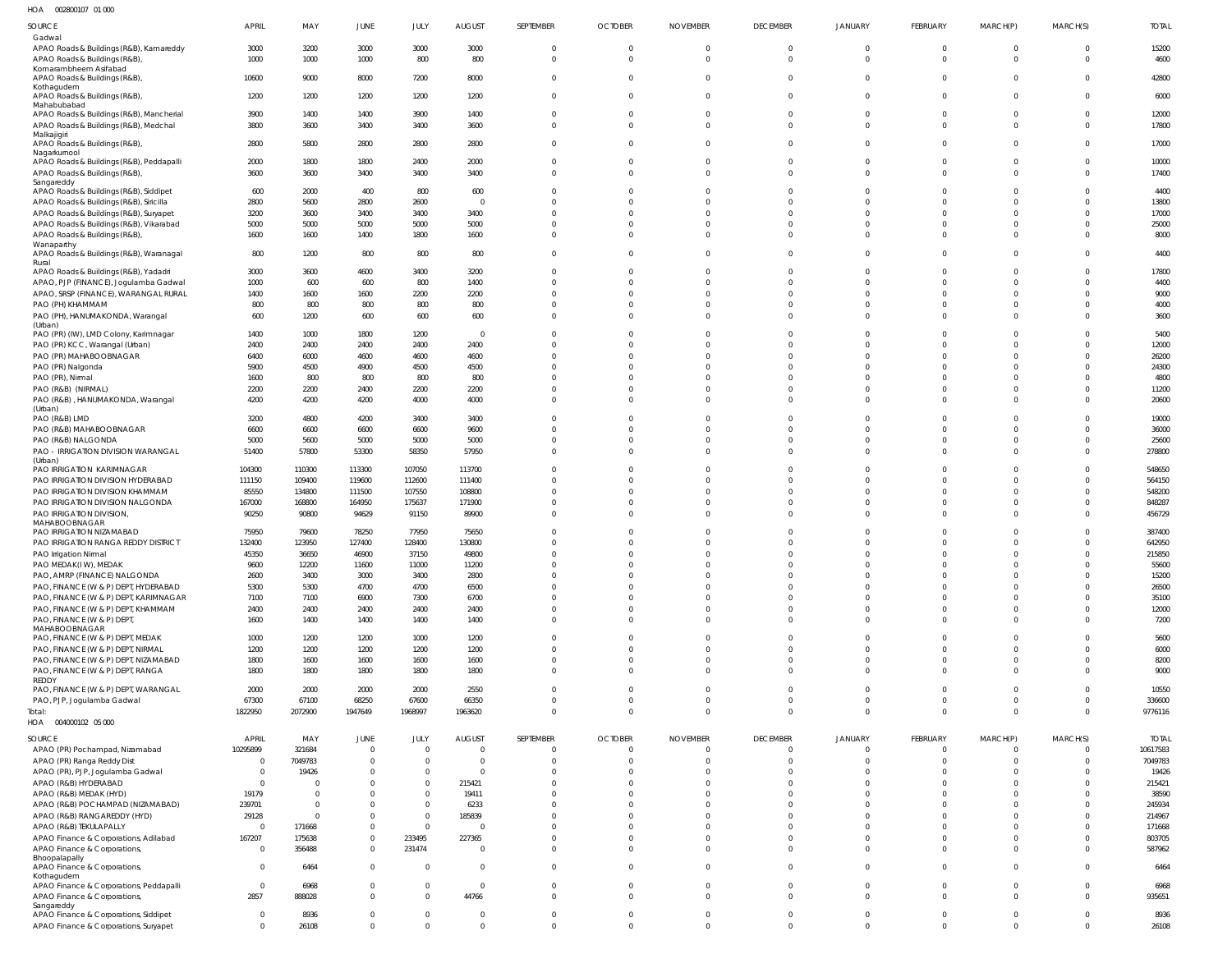HOA 004000102 05 000

| 11C<br><b>OUTUUUIUL UJUUU</b>            |                |                |                |                |                |                  |                |                 |                 |                |          |              |                |              |
|------------------------------------------|----------------|----------------|----------------|----------------|----------------|------------------|----------------|-----------------|-----------------|----------------|----------|--------------|----------------|--------------|
| SOURCE                                   | <b>APRIL</b>   | MAY            | JUNE           | JULY           | <b>AUGUST</b>  | <b>SEPTEMBER</b> | <b>OCTOBER</b> | <b>NOVEMBER</b> | <b>DECEMBER</b> | <b>JANUARY</b> | FEBRUARY | MARCH(P)     | MARCH(S)       | <b>TOTAL</b> |
| APAO Irrigation, Adilabad                | $\overline{0}$ | $\Omega$       | $\overline{0}$ | $\mathbf 0$    | 71944          | $\Omega$         | $\Omega$       | - 0             | $\mathbf 0$     | $\Omega$       | $\Omega$ | $\Omega$     | $\Omega$       | 71944        |
|                                          |                |                |                |                |                |                  |                |                 |                 |                |          |              |                |              |
| APAO Irrigation, Bhoopalapally           | $\Omega$       | $\Omega$       | 18305          | 17825          | 8271           | $\Omega$         | $\Omega$       | $\Omega$        | $\mathbf 0$     | $\Omega$       | $\Omega$ | $\Omega$     | $\overline{0}$ | 44401        |
| APAO Irrigation, Jagtial                 | -0             | $\overline{0}$ | $\overline{0}$ | 4093           | 9011           | $\Omega$         | $\Omega$       | $\Omega$        | $\Omega$        |                |          | $\Omega$     | $\Omega$       | 13104        |
| APAO Irrigation, Jangaon                 | $\overline{0}$ | $\Omega$       | $\overline{0}$ | 101347         | 142913         | $\Omega$         | $\Omega$       |                 | $\Omega$        |                |          | $\Omega$     | $\Omega$       | 244260       |
|                                          |                |                |                |                |                |                  |                |                 |                 |                |          |              |                |              |
| APAO Irrigation, Kamareddy               | 43709          | 2658           | $\mathbf{0}$   | 410150         | 280034         | $\Omega$         | $\Omega$       |                 | $\Omega$        |                |          | $\Omega$     | $\Omega$       | 736551       |
| APAO Irrigation, Komarambheem Asifabad   | $\overline{0}$ | $\Omega$       | $\mathbf{0}$   | 4000           | 13248          | $\Omega$         | $\Omega$       |                 |                 |                |          | $\Omega$     | $\Omega$       | 17248        |
|                                          |                |                |                |                |                | $\Omega$         | $\Omega$       |                 | $\cap$          |                |          | $\Omega$     | $\Omega$       |              |
| APAO Irrigation, Kothagudem              | 10899          | $\Omega$       | $\mathbf{0}$   | 4013           | 83270          |                  |                |                 |                 |                |          |              |                | 98182        |
| APAO Irrigation, Mahabubabad             | - 0            | $\Omega$       | 40104          | 8840           | $\overline{0}$ | $\Omega$         | $\Omega$       |                 |                 |                |          | $\Omega$     | $\Omega$       | 48944        |
| APAO Irrigation, Mancherial              | $\Omega$       | $\Omega$       | 17316          | $\overline{0}$ | 54023          | $\Omega$         | $\Omega$       |                 | $\cap$          |                |          | $\Omega$     | $\Omega$       | 71339        |
|                                          |                |                |                |                |                |                  |                |                 |                 |                |          |              |                |              |
| APAO Irrigation, Nagarkurnool            | $\overline{0}$ | $\Omega$       | $\overline{0}$ | 4875           | 4284           | $\Omega$         | $\Omega$       |                 |                 |                |          | $\Omega$     | $\Omega$       | 9159         |
| APAO Irrigation, Peddapalli              | 60779          | $\Omega$       | $\overline{0}$ | $\Omega$       | 148386         | $\Omega$         | $\Omega$       |                 | $\Omega$        |                |          | $\Omega$     | $\Omega$       | 209165       |
| APAO Irrigation, Sangareddy              | $\overline{0}$ | 254742         | 91865          | 134632         | 650690         | $\Omega$         | $\Omega$       |                 | $\Omega$        |                |          | $\cap$       | $\Omega$       | 1131929      |
|                                          |                |                |                |                |                |                  |                |                 |                 |                |          |              |                |              |
| APAO Irrigation, Siddipet                | 34625          | $\overline{0}$ | 11958          | 14800          | 201096         | $\Omega$         | $\Omega$       |                 | $\Omega$        |                |          | $\Omega$     | $\Omega$       | 262479       |
| APAO Irrigation, Siricilla               | $\overline{0}$ | $\overline{0}$ | $\overline{0}$ | $\overline{0}$ | 74782          | $\Omega$         | $\Omega$       |                 | $\Omega$        |                |          | $\Omega$     | $\Omega$       | 74782        |
| APAO Irrigation, Suryapet                | 75811          | 95390          | 102635         | 124537         | 66002          | $\Omega$         | $\Omega$       |                 | $\cap$          |                |          | $\Omega$     | $\Omega$       | 464375       |
|                                          |                |                |                |                |                |                  |                |                 |                 |                |          |              |                |              |
| APAO Irrigation, Wanaparthy              | $\overline{0}$ | $\overline{0}$ | $\overline{0}$ | 4278           | 19853          | $\Omega$         | $\cap$         |                 |                 |                |          | $\cap$       | $\Omega$       | 24131        |
| APAO Irrigation, Waranagal Rural         | $\Omega$       | $\overline{0}$ | $\mathbf{0}$   | 6405           | 126264         | $\Omega$         | $\Omega$       |                 | $\Omega$        |                |          | $\Omega$     | $\Omega$       | 132669       |
| APAO Irrigation, Yadadri                 | $\Omega$       | 1220           | $\mathbf 0$    | 23             | 139212         | $\Omega$         | $\Omega$       | $\Omega$        | $\Omega$        |                |          | $\Omega$     | $\overline{0}$ | 140455       |
|                                          |                |                |                |                |                |                  |                |                 |                 |                |          |              |                |              |
| APAO National Highways (NH),             | $\Omega$       | $\Omega$       | $\mathbf{0}$   | $\Omega$       | 84670          | $\Omega$         | $\Omega$       | $\Omega$        | $\Omega$        | $\Omega$       | $\Omega$ | $\Omega$     | $\Omega$       | 84670        |
| Nagarkurnool                             |                |                |                |                |                |                  |                |                 |                 |                |          |              |                |              |
| APAO Panchayat Raj (PR), Adilabad        | 51333          | 161811         | $\mathbf 0$    | $\mathbf{0}$   | 82344          | $\Omega$         | $\Omega$       |                 |                 |                |          |              | $\Omega$       | 295488       |
| APAO Panchayat Raj (PR), Bhoopalapally   | 59893          | $\Omega$       | $\mathbf{0}$   | 13688          | $\overline{0}$ | $\Omega$         | $\Omega$       |                 | $\Omega$        |                | $\cap$   | $\Omega$     | $\Omega$       | 73581        |
|                                          |                |                |                |                |                |                  |                |                 |                 |                |          |              |                |              |
| APAO Panchayat Raj (PR), Jagtial         | - 0            | 708            | $\mathbf 0$    | $\Omega$       | $\mathbf 0$    | $\Omega$         | $\Omega$       |                 | $\Omega$        |                |          | $\Omega$     | $\Omega$       | 708          |
| APAO Panchayat Raj (PR), Kamareddy       | $\overline{0}$ | 1240           | $\mathbf{0}$   | $\Omega$       | $\Omega$       | $\Omega$         | $\Omega$       |                 | $\Omega$        |                |          | $\Omega$     | $\Omega$       | 1240         |
|                                          |                | $\Omega$       | $\mathbf 0$    |                | $\mathbf{0}$   | $\Omega$         | $\Omega$       |                 | <sup>0</sup>    |                |          | $\Omega$     | $\Omega$       |              |
| APAO Panchayat Raj (PR), Mahabubabad     | $\overline{0}$ |                |                | 31610          |                |                  |                |                 |                 |                |          |              |                | 31610        |
| APAO Panchayat Raj (PR), Nagarkurnool    | $\overline{0}$ | 47773          | $\mathbf 0$    | $\Omega$       | $\overline{0}$ | $\Omega$         | $\Omega$       |                 | $\Omega$        |                |          | $\Omega$     | $\Omega$       | 47773        |
| APAO Panchayat Raj (PR), Peddapalli      | $\overline{0}$ | - C            | $\mathbf 0$    | $\Omega$       | 2427           | $\Omega$         | $\Omega$       |                 |                 |                |          | $\cap$       | $\Omega$       | 2427         |
|                                          |                |                |                |                |                |                  |                |                 | $\cap$          |                |          |              |                |              |
| APAO Panchayat Raj (PR), Sangareddy      | 476036         | 2745186        | $\mathbf 0$    | $\Omega$       | 91332          | $\Omega$         | $\Omega$       |                 |                 |                |          | $\Omega$     | $\Omega$       | 3312554      |
| APAO Panchayat Raj (PR), Siddipet        | 572812         | 341881         | $\mathbf 0$    | $\mathbf 0$    | 8518           | $\Omega$         | $\Omega$       |                 |                 |                |          | $\Omega$     | $\Omega$       | 923211       |
| APAO Panchayat Raj (PR), Siricilla       | 65303          | 423034         | $\mathbf{0}$   | $\Omega$       | 273633         | $\Omega$         | $\Omega$       |                 | $\cap$          |                |          | $\Omega$     | $\Omega$       | 761970       |
|                                          |                |                |                |                |                |                  |                |                 |                 |                |          |              |                |              |
| APAO Panchayat Raj (PR), Suryapet        | $\overline{0}$ | 157469         | $\Omega$       | $\Omega$       | $\Omega$       | $\Omega$         | $\cap$         |                 |                 |                |          | $\cap$       | $\Omega$       | 157469       |
| APAO Panchayat Raj (PR), Vikarabad       | 40510          | 48886          | 275715         | $\Omega$       | 26             | $\Omega$         | $\Omega$       |                 | $\Omega$        |                |          | $\Omega$     | $\Omega$       | 365137       |
| APAO Panchayat Raj (PR), Wanaparthy      | $\overline{0}$ | 79583          | 34881          | $\mathbf{0}$   | $\overline{0}$ | $\Omega$         | $\Omega$       |                 | $\Omega$        | $\Omega$       |          | $\Omega$     | $\overline{0}$ | 114464       |
|                                          |                |                |                |                |                |                  |                |                 |                 |                |          |              |                |              |
| APAO Panchayat Raj (PR), Waranagal       | 102308         | $\overline{0}$ | $\overline{0}$ | 344061         | 665445         | $\Omega$         | $\Omega$       | $\Omega$        | $\Omega$        | $\Omega$       | $\Omega$ | $\Omega$     | $\Omega$       | 1111814      |
| Rural                                    |                |                |                |                |                |                  |                |                 |                 |                |          |              |                |              |
| APAO Panchayat Raj (PR), Yadadri         | $\overline{0}$ | $\overline{0}$ | $\overline{0}$ |                | 4158           | $\Omega$         | $\Omega$       |                 | <sup>0</sup>    |                |          | $\Omega$     | $\Omega$       | 4158         |
|                                          | 406444         | $\Omega$       | $\mathbf{0}$   | $\mathbf 0$    | $\overline{0}$ | $\Omega$         | $\Omega$       |                 | $\Omega$        |                |          | $\Omega$     | $\Omega$       | 406444       |
| APAO Projects, Mahabubabad               |                |                |                |                |                |                  |                |                 |                 |                |          |              |                |              |
| APAO Projects, Mancherial                | $\Omega$       | $\Omega$       | 100744         | $\mathbf 0$    | $\overline{0}$ | $\Omega$         | $\Omega$       |                 | $\Omega$        |                | $\Omega$ | $\Omega$     | $\Omega$       | 100744       |
| APAO Roads & Buildings (R&B), Adilabad   | - 0            | $\Omega$       | $\Omega$       | $\mathbf 0$    | 17573          | $\Omega$         | $\Omega$       | $\Omega$        | $\Omega$        | $\Omega$       | $\cap$   | $\Omega$     | $\Omega$       | 17573        |
|                                          |                |                |                |                |                |                  |                |                 |                 |                |          |              |                |              |
| APAO Roads & Buildings (R&B),            | 191570         | $\Omega$       | $\mathbf 0$    | $\Omega$       | $\overline{0}$ | $\Omega$         | $\Omega$       |                 | $\Omega$        | $\Omega$       | $\Omega$ | $\Omega$     | $\Omega$       | 191570       |
| Bhoopalapally                            |                |                |                |                |                |                  |                |                 |                 |                |          |              |                |              |
| APAO Roads & Buildings (R&B), Jagtial    | $\overline{0}$ | $\Omega$       | $\overline{0}$ | $\Omega$       | 3818           | $\Omega$         | $\Omega$       |                 | $\Omega$        | $\Omega$       |          | $\Omega$     | $\Omega$       | 3818         |
|                                          | 7980           | $\Omega$       | $\mathbf 0$    | $\Omega$       | $\overline{0}$ | $\Omega$         | $\Omega$       |                 | $\Omega$        | $\Omega$       |          | $\Omega$     | $\Omega$       | 7980         |
| APAO Roads & Buildings (R&B), Jangaon    |                |                |                |                |                |                  |                |                 |                 |                |          |              |                |              |
| APAO Roads & Buildings (R&B),            | $\Omega$       | $\Omega$       | $\mathbf{0}$   | $\mathbf 0$    | 3433515        | $\Omega$         | $\Omega$       | $\Omega$        | $\Omega$        | $\Omega$       | $\Omega$ | $\Omega$     | $\Omega$       | 3433515      |
| Kothagudem                               |                |                |                |                |                |                  |                |                 |                 |                |          |              |                |              |
| APAO Roads & Buildings (R&B),            | $\mathbf 0$    | $\Omega$       | $\overline{0}$ | $\Omega$       | 211026         | $\Omega$         | $\Omega$       | $\Omega$        | $\Omega$        | $\Omega$       | $\Omega$ | $\Omega$     | $\overline{0}$ | 211026       |
| Mahabubabad                              |                |                |                |                |                |                  |                |                 |                 |                |          |              |                |              |
| APAO Roads & Buildings (R&B),            | $\mathbf 0$    | 227034         | $\mathbf{0}$   | $\Omega$       | $\overline{0}$ | $\Omega$         | $\Omega$       |                 | $\Omega$        | $\Omega$       | $\Omega$ | $\Omega$     | $\Omega$       | 227034       |
| Nagarkurnool                             |                |                |                |                |                |                  |                |                 |                 |                |          |              |                |              |
|                                          |                |                | $\Omega$       | $\Omega$       |                | $\Omega$         | $\Omega$       | $\Omega$        | $\Omega$        | $\Omega$       | $\Omega$ | $\Omega$     | $\Omega$       |              |
| APAO Roads & Buildings (R&B), Peddapalli | $\overline{0}$ | $\Omega$       |                |                | 89712          |                  |                |                 |                 |                |          |              |                | 89712        |
| APAO Roads & Buildings (R&B),            | $\overline{0}$ | $\Omega$       | $\overline{0}$ | $\Omega$       | 314625         | $\Omega$         | $\Omega$       |                 | $\Omega$        | $\Omega$       | $\Omega$ | <sup>0</sup> | $\Omega$       | 314625       |
| Sangareddy                               |                |                |                |                |                |                  |                |                 |                 |                |          |              |                |              |
| APAO Roads & Buildings (R&B), Siddipet   | $\Omega$       | 65797          | $\overline{0}$ | 129662         | 1266           | $\Omega$         | $\Omega$       |                 | $\Omega$        | $\Omega$       | $\Omega$ | $\Omega$     | $\Omega$       | 196725       |
|                                          |                |                |                |                |                |                  |                |                 |                 |                |          |              |                |              |
| APAO Roads & Buildings (R&B), Siricilla  | $\Omega$       | 177425         | $\mathbf 0$    | $\Omega$       | 24806          | $\Omega$         | $\Omega$       | $\Omega$        | $\Omega$        | $\Omega$       | $\Omega$ | $\Omega$     | $\Omega$       | 202231       |
| APAO Roads & Buildings (R&B), Suryapet   | $\mathbf 0$    | $\Omega$       | $\mathbf 0$    | $\Omega$       | 644            | $\Omega$         | $\Omega$       | $\cap$          | $\Omega$        | $\Omega$       | $\Omega$ | $\Omega$     | $\Omega$       | 644          |
|                                          | $\Omega$       | $\Omega$       | $\Omega$       | $\Omega$       |                | $\Omega$         | $\Omega$       | $\Omega$        | $\Omega$        | $\Omega$       | $\cap$   | $\Omega$     | $\Omega$       |              |
| APAO Roads & Buildings (R&B), Vikarabad  |                |                |                |                | 8268           |                  |                |                 |                 |                |          |              |                | 8268         |
| APAO Roads & Buildings (R&B), Yadadri    | $\Omega$       | $\Omega$       | $\Omega$       | $\Omega$       | 6067           | $\Omega$         | $\Omega$       | $\cap$          | $\cap$          | $\Omega$       | $\Omega$ | $\Omega$     | $\Omega$       | 6067         |
| PAO (PH) LMD (KARIMNAGAR)                | $\Omega$       | $\cap$         | $\Omega$       | $\Omega$       | 517593         | $\Omega$         | $\cap$         | $\Omega$        | $\cap$          | $\Omega$       |          | $\Omega$     | $\Omega$       | 517593       |
|                                          |                |                |                | $\Omega$       |                | $\Omega$         | $\Omega$       | $\cap$          |                 | $\Omega$       |          | $\Omega$     | $\Omega$       |              |
| PAO (PR) (IW), LMD Colony, Karimnagar    | 11771          | 384941         | $\mathbf 0$    |                | 39055          |                  |                |                 |                 |                |          |              |                | 435767       |
| PAO (PR) MAHABOOBNAGAR                   | $\overline{0}$ | 46182          | $\mathbf{0}$   | 200916         | $\overline{0}$ | $\Omega$         | $\cap$         | $\cap$          | $\cap$          | $\Omega$       |          | $\Omega$     | $\Omega$       | 247098       |
| PAO (PR) Nalgonda                        | $\overline{0}$ | 77981          | $\mathbf{0}$   | $\Omega$       | $\overline{0}$ | $\Omega$         | $\Omega$       | $\cap$          | $\cap$          | $\Omega$       |          | $\Omega$     | $\Omega$       | 77981        |
|                                          |                |                |                |                |                |                  | $\Omega$       |                 |                 |                |          |              |                |              |
| PAO (PR), Nirmal                         | 95584          | - 0            | $\mathbf{0}$   | $\Omega$       | $\mathbf{0}$   | $\Omega$         |                | $\Omega$        | $\cap$          | $\Omega$       |          | $\Omega$     | $\Omega$       | 95584        |
| PAO (R&B) LMD                            | 55272          | $\overline{0}$ | $\mathbf 0$    | $\Omega$       | 7504           | $\Omega$         | $\Omega$       | $\cap$          | $\cap$          | $\Omega$       |          | $\Omega$     | $\Omega$       | 62776        |
| PAO (R&B) MAHABOOBNAGAR                  | $\overline{0}$ | $\Omega$       | $\mathbf 0$    | 22451          | 53             | $\Omega$         | $\cap$         | $\cap$          | $\cap$          | $\Omega$       |          | $\Omega$     | $\Omega$       | 22504        |
|                                          |                |                |                |                |                |                  |                |                 |                 |                |          |              |                |              |
| PAO (R&B) NALGONDA                       | $\overline{0}$ | 8742           | $\mathbf{0}$   | $\mathbf 0$    | 772956         | $\Omega$         | $\Omega$       | $\Omega$        | $\Omega$        | $\Omega$       |          | $\Omega$     | $\Omega$       | 781698       |
| PAO (W&P) NSP, TEKULAPALLY               | $\Omega$       | $\Omega$       | $\mathbf{0}$   | 605673         | $\overline{0}$ | $\Omega$         | $\cap$         | $\Omega$        | $\cap$          | $\Omega$       | $\Omega$ | $\Omega$     | $\Omega$       | 605673       |
| PAO (W&P), Waranagal (Urban)             | 23331          | $\Omega$       | $\mathbf{0}$   | $\overline{0}$ | $\overline{0}$ | $\Omega$         | $\Omega$       | $\Omega$        | $\Omega$        | $\Omega$       |          | $\Omega$     | $\Omega$       | 23331        |
|                                          |                |                |                |                |                |                  |                |                 |                 |                |          |              |                |              |
| PAO - IRRIGATION DIVISION WARANGAL       | $\Omega$       | $\Omega$       | $\Omega$       | 21125          | 22719          | $\Omega$         | $\Omega$       | $\Omega$        | $\Omega$        | $\Omega$       | $\Omega$ | $\Omega$     | $\Omega$       | 43844        |
| (Urban)                                  |                |                |                |                |                |                  |                |                 |                 |                |          |              |                |              |
| PAO A M R P (SLBC), NALGONDA             | $\overline{0}$ | $\Omega$       | 590705         | $\mathbf{0}$   | $\overline{0}$ | $\Omega$         | $\Omega$       |                 | $\Omega$        |                | $\cap$   | $\Omega$     | $\Omega$       | 590705       |
|                                          | 58197          | 64399          | $\Omega$       |                |                | $\Omega$         | $\Omega$       |                 | $\Omega$        | $\Omega$       | $\Omega$ | $\Omega$     | $\Omega$       | 363172       |
| PAO IRRIGATION KARIMNAGAR                |                |                |                | 3200           | 237376         |                  |                |                 |                 |                |          |              |                |              |
| PAO IRRIGATION DIVISION KHAMMAM          | $\overline{0}$ | $\overline{0}$ | $\Omega$       | $\mathbf 0$    | 18905          | $\Omega$         | $\Omega$       | $\Omega$        | $\Omega$        | $\Omega$       | $\Omega$ | $\Omega$     | $\Omega$       | 18905        |
| PAO IRRIGATION DIVISION NALGONDA         | $\overline{0}$ | $\Omega$       | 121410         | 31577          | 205436         | $\Omega$         | $\Omega$       | $\Omega$        | $\Omega$        | $\Omega$       | $\Omega$ | $\Omega$     | $\Omega$       | 358423       |
|                                          |                |                |                |                |                |                  | $\Omega$       |                 |                 |                |          | $\Omega$     |                |              |
| PAO IRRIGATION DIVISION,                 | 6800           | $\Omega$       | 194284         | 10006916       | 40404          | $\Omega$         |                | $\Omega$        | $\Omega$        | $\Omega$       | $\Omega$ |              | $\Omega$       | 10248404     |
| MAHABOOBNAGAR                            |                |                |                |                |                |                  |                |                 |                 |                |          |              |                |              |
| PAO IRRIGATION NIZAMABAD                 | 507412         | 9534           | $\overline{0}$ | $\Omega$       | 721873         | $\Omega$         | $\Omega$       |                 | $\Omega$        | $\Omega$       | $\Omega$ | $\Omega$     | $\Omega$       | 1238819      |
| PAO IRRIGATION RANGA REDDY DISTRICT      | $\overline{0}$ | 387210         | $\overline{0}$ | 5413           | 28623          | $\Omega$         | $\Omega$       |                 | $\Omega$        | $\Omega$       | $\Omega$ | $\Omega$     | $\Omega$       | 421246       |
|                                          |                |                |                |                |                | $\Omega$         | $\Omega$       |                 | $\Omega$        | $\Omega$       | $\cap$   | $\Omega$     | $\Omega$       |              |
| PAO Irrigation Nirmal                    | $\overline{0}$ | 96927          | 14835          | 1791           | 189313         |                  |                |                 |                 |                |          |              |                | 302866       |
| PAO MEDAK(IW), MEDAK                     | $\overline{0}$ | $\Omega$       | 18524          | 6409           | 326115         | $\Omega$         | $\Omega$       |                 | $\Omega$        | $\Omega$       | $\cap$   | $\Omega$     | $\Omega$       | 351048       |
| PAO, AMRP (FINANCE) NALGONDA             | 54253          | 405597         | $\overline{0}$ | $\Omega$       | $\Omega$       | $\Omega$         | $\Omega$       |                 | <sup>0</sup>    | $\cap$         |          | $\Omega$     | $\Omega$       | 459850       |
|                                          |                |                |                |                |                |                  |                |                 |                 |                |          |              |                |              |
| PAO, FINANCE (W & P) DEPT, HYDERABAD     | 6455           | 74865          | $\mathbf 0$    | 370892         | 697821         | $\Omega$         | $\Omega$       |                 |                 |                |          | $\cap$       | $\Omega$       | 1150033      |
| PAO, FINANCE (W & P) DEPT, KARIMNAGAR    | $\overline{0}$ | 55094          | $\mathbf{0}$   | $\Omega$       | 40100          | $\Omega$         | $\Omega$       |                 | $\Omega$        | $\Omega$       |          | $\Omega$     | $\Omega$       | 95194        |
| PAO, FINANCE (W & P) DEPT, KHAMMAM       | $\Omega$       | 5256           | $\mathbf{0}$   | $\Omega$       | $\Omega$       | $\Omega$         | $\Omega$       | $\Omega$        | $\Omega$        | $\Omega$       |          | $\Omega$     | $\Omega$       | 5256         |
|                                          |                |                |                |                |                |                  |                |                 |                 |                |          |              |                |              |
| PAO, FINANCE (W & P) DEPT                | $\Omega$       | 78815          | $\mathbf 0$    | $\mathbf 0$    | $\overline{0}$ | $\Omega$         | $\Omega$       |                 | $\Omega$        | $\Omega$       | $\Omega$ | $\Omega$     | $\Omega$       | 78815        |
| MAHABOOBNAGAR                            |                |                |                |                |                |                  |                |                 |                 |                |          |              |                |              |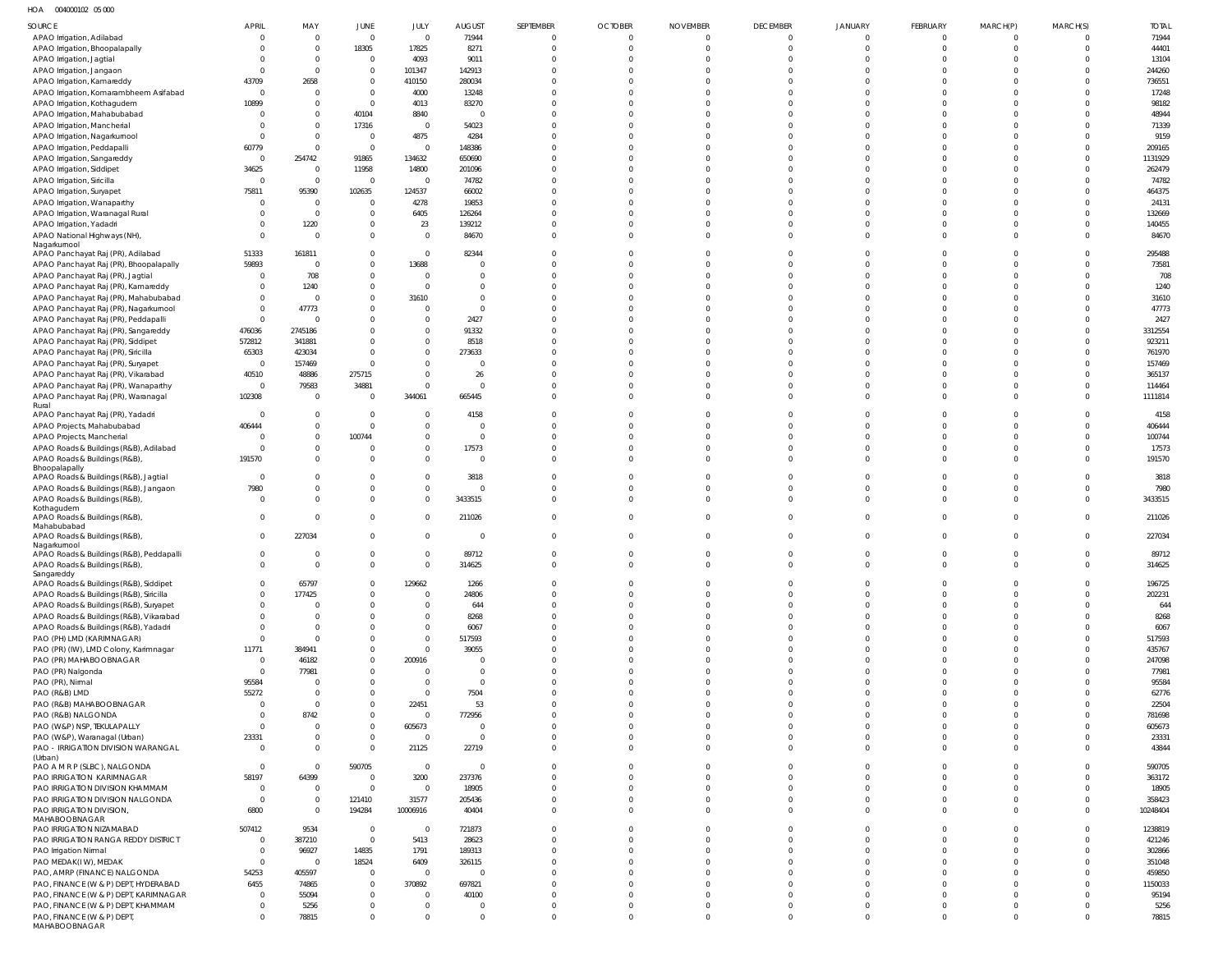| HOA | 004000102 05 000 |  |
|-----|------------------|--|

| $\cdots$<br><b>OUTUOUTULE UU UUU</b>          |                |                         |                               |                |                |                |                          |                 |                            |                            |                            |                            |                |                 |
|-----------------------------------------------|----------------|-------------------------|-------------------------------|----------------|----------------|----------------|--------------------------|-----------------|----------------------------|----------------------------|----------------------------|----------------------------|----------------|-----------------|
| SOURCE                                        | <b>APRIL</b>   | MAY                     | JUNE                          | JULY           | <b>AUGUST</b>  | SEPTEMBER      | <b>OCTOBER</b>           | <b>NOVEMBER</b> | <b>DECEMBER</b>            | JANUARY                    | FEBRUARY                   | MARCH(P)                   | MARCH(S)       | <b>TOTAL</b>    |
| PAO, FINANCE (W & P) DEPT, NIZAMABAD          | 66217          | 128568                  | $\overline{0}$                | 16248          | 91352          | $\overline{0}$ | $\Omega$                 | $\Omega$        | $\Omega$                   | $\Omega$                   | $\Omega$                   | $\Omega$                   | $\Omega$       | 302385          |
| PAO, FINANCE (W & P) DEPT, RANGA              | 5505           | 66638                   | $\overline{0}$                | 3730           | 24371          | $\overline{0}$ | $\Omega$                 | $\Omega$        | $\Omega$                   | $\Omega$                   | $\Omega$                   | $\Omega$                   | $\Omega$       | 100244          |
| REDDY                                         |                |                         |                               |                |                |                |                          |                 |                            |                            |                            |                            |                |                 |
| PAO, FINANCE (W & P) DEPT, WARANGAL           | 5024           | 143809                  | $\overline{0}$                | $\Omega$       | 66082          | $\Omega$       | $\Omega$                 | $\Omega$        | $\Omega$                   | $\Omega$                   | $\Omega$                   | $\Omega$                   | $\Omega$       | 214915          |
| PAO, PJP, Jogulamba Gadwal                    | 256114         | $\Omega$                | $\Omega$                      | $\Omega$       | 5256           | $\Omega$       | $\Omega$                 | $\Omega$        | $\Omega$                   | $\Omega$                   | $\Omega$                   | $\Omega$                   | $\Omega$       | 261370          |
| Total:                                        | 14105918       | 15897586                | 1633281                       | 13120149       | 12169098       | $\Omega$       | $\Omega$                 | $\Omega$        | $\Omega$                   | $\Omega$                   | $\Omega$                   | $\Omega$                   | $\Omega$       | 56926032        |
| HOA  004904800  01  001                       |                |                         |                               |                |                |                |                          |                 |                            |                            |                            |                            |                |                 |
|                                               |                |                         |                               |                |                |                |                          |                 |                            |                            |                            |                            |                |                 |
| SOURCE                                        | <b>APRIL</b>   | MAY                     | JUNE                          | JULY           | <b>AUGUST</b>  | SEPTEMBER      | <b>OCTOBER</b>           | <b>NOVEMBER</b> | <b>DECEMBER</b>            | <b>JANUARY</b>             | FEBRUARY                   | MARCH(P)                   | MARCH(S)       | <b>TOTAL</b>    |
| APAO Finance & Corporations, Adilabad         | 4746           | 4746                    | 4746                          | 4746           | 4746           | $\overline{0}$ | $\overline{0}$           | $\overline{0}$  | $\Omega$                   | $\Omega$                   | $\Omega$                   | $\overline{0}$             | $\Omega$       | 23730           |
| APAO Finance & Corporations,                  | $\Omega$       | $\overline{\mathbf{0}}$ | 43610                         | 21805          | 21805          | $\overline{0}$ | $\Omega$                 | $\Omega$        | $\Omega$                   | $\Omega$                   | $\Omega$                   | $\Omega$                   | $\Omega$       | 87220           |
| Komarambheem Asifabad                         |                |                         |                               |                |                |                |                          |                 |                            |                            |                            |                            |                |                 |
| APAO Finance & Corporations, Manchirial       | $\Omega$       | 22099                   | 11047                         | 11047          | 11047          | $\Omega$       | $\Omega$                 | $\Omega$        | $\Omega$                   | $\Omega$                   | $\Omega$                   | $\Omega$                   | $\Omega$       | 55240           |
| APAO Finance & Corporations,                  | 17628          | 17628                   | 17628                         | 17628          | 17628          | $\Omega$       | $\Omega$                 | $\Omega$        | $\Omega$                   | $\Omega$                   | $\Omega$                   | $\Omega$                   | $\Omega$       | 88140           |
| Nagarkurnool<br>APAO Irrigation, Jagtial      | 6070           | 6070                    | 6070                          | 6070           | 6070           | $\Omega$       | $\Omega$                 | $\Omega$        | $\Omega$                   | $\Omega$                   | $\Omega$                   | $\Omega$                   | $\Omega$       | 30350           |
|                                               | 4482           | 4462                    | 4462                          | $\overline{0}$ | $\Omega$       | $\Omega$       | $\Omega$                 | $\Omega$        |                            | $\Omega$                   |                            | $\Omega$                   | $\Omega$       | 13406           |
| APAO Irrigation, Mancherial                   |                |                         |                               |                |                |                | $\Omega$                 | $\Omega$        | $\Omega$                   | $\Omega$                   | $\Omega$                   | $\Omega$                   |                |                 |
| APAO Irrigation, Peddapalli                   | 37635          | 21572                   | 26348                         | 23960          | 23960          | $\Omega$       |                          |                 |                            |                            |                            |                            | $\Omega$       | 133475          |
| APAO Irrigation, Wanaparthy                   | 8495           | 8495                    | 34535                         | 1985           | 1985           | $\Omega$       | $\Omega$                 | $\Omega$        | $\Omega$                   | $\Omega$                   | $\Omega$                   | $\Omega$                   | $\Omega$       | 55495           |
| APAO Irrigation, Waranagal Rural              | $\Omega$       | 4720                    | 2360                          | 2360           | 130930         | $\Omega$       | $\Omega$                 | $\Omega$        | $\Omega$                   | $\Omega$                   | $\Omega$                   | $\Omega$                   | $\Omega$       | 140370          |
| PAO - IRRIGATION DIVISION WARANGAL            | $\Omega$       | 6682                    | 3341                          | 3341           | 3341           | $\Omega$       | $\Omega$                 | $\Omega$        | $\Omega$                   | $\Omega$                   | $\Omega$                   | $\Omega$                   | $\Omega$       | 16705           |
| (Urban)<br>PAO IRRIGATION KARIMNAGAR          |                |                         |                               |                |                | $\Omega$       | $\Omega$                 | $\Omega$        | $\Omega$                   | $\Omega$                   | $\Omega$                   | $\Omega$                   | $\Omega$       |                 |
|                                               | 36001          | 1125                    | 1125                          | 1125           | 8924           |                |                          |                 |                            |                            |                            |                            |                | 48300           |
| PAO IRRIGATION DIVISION HYDERABAD             | 23447          | 23447                   | 18241                         | 18241          | 18241          | $\Omega$       | $\Omega$                 | $\Omega$        |                            | $\Omega$                   | $\Omega$                   | $\Omega$                   | $\Omega$       | 101617          |
| PAO IRRIGATION DIVISION NALGONDA              | 83718          | 34183                   | 34183                         | 23247          | 10585          | $\Omega$       | $\Omega$                 | $\Omega$        | $\Omega$                   | $\Omega$                   | $\Omega$                   | $\Omega$                   | $\Omega$       | 185916          |
| PAO IRRIGATION DIVISION,                      | 6939           | 6939                    | 6939                          | 24260          | 6939           | $\Omega$       | $\Omega$                 | $\Omega$        | $\Omega$                   | $\Omega$                   | $\Omega$                   | $\Omega$                   | $\Omega$       | 52016           |
| MAHABOOBNAGAR                                 |                |                         |                               |                |                | $\Omega$       | $\Omega$                 | $\Omega$        | $\Omega$                   | $\Omega$                   | $\Omega$                   | $\Omega$                   | $\Omega$       |                 |
| PAO IRRIGATION RANGA REDDY DISTRICT           | 13932          | 13932                   | 11978                         | 12955          | 199525         |                |                          |                 |                            | $\Omega$                   |                            |                            |                | 252322          |
| PAO, AMRP (FINANCE) NALGONDA                  | 5302           | 5302                    | 5302                          | 5302           | 5302           | $\Omega$       | $\Omega$                 | $\Omega$        | $\Omega$                   |                            | $\Omega$                   | $\Omega$                   | $\Omega$       | 26510           |
| PAO, FINANCE (W & P) DEPT, KARIMNAGAR         | 22094          | 11047                   | 11047                         | 11047          | 11047          | $\Omega$       | $\Omega$                 | $\Omega$        | $\Omega$                   | $\Omega$                   | $\Omega$                   | $\Omega$                   | $\Omega$       | 66282           |
| PAO, FINANCE (W & P) DEPT, WARANGAL           | $\overline{0}$ | $\overline{\mathbf{0}}$ | 5681                          | 1786           | 1786           | $\Omega$       | $\Omega$                 | $\Omega$        | $\Omega$                   | $\Omega$                   | $\Omega$                   | $\Omega$                   | $\Omega$       | 9253            |
| PAO, PJP, Jogulamba Gadwal                    | 2479           | $\overline{\mathbf{0}}$ | $\overline{0}$                | $\overline{0}$ | $\Omega$       | $\Omega$       | $\Omega$                 | $\Omega$        | $\Omega$                   | $\Omega$                   | $\Omega$                   | $\Omega$                   | $\Omega$       | 2479            |
| Total:                                        | 272968         | 192449                  | 248643                        | 190905         | 483861         | $\Omega$       | $\Omega$                 | $\Omega$        | $\Omega$                   | $\Omega$                   | $\Omega$                   | $\Omega$                   | $\Omega$       | 1388826         |
| HOA  004904800  01 002                        |                |                         |                               |                |                |                |                          |                 |                            |                            |                            |                            |                |                 |
| SOURCE                                        | APRIL          | MAY                     | <b>JUNE</b>                   | JULY           | <b>AUGUST</b>  | SEPTEMBER      | <b>OCTOBER</b>           | <b>NOVEMBER</b> | <b>DECEMBER</b>            | <b>JANUARY</b>             | FEBRUARY                   | MARCH(P)                   | MARCH(S)       | <b>TOTAL</b>    |
|                                               |                |                         |                               |                |                |                |                          |                 |                            |                            |                            |                            |                |                 |
| PAO IRRIGATION DIVISION NALGONDA              | $\Omega$       | $\mathbf 0$             | $\overline{0}$                |                | 2500           | $\Omega$       | $\Omega$                 | $\Omega$        | $\Omega$                   | $\Omega$                   | $\Omega$                   | $\Omega$                   | $\Omega$       | 2500            |
| Total:                                        | $\Omega$       | $\Omega$                | $\overline{0}$                | $\Omega$       | 2500           | $\overline{0}$ | $\Omega$                 | $\Omega$        | $\Omega$                   | $\Omega$                   | $\Omega$                   | $\overline{0}$             | $\Omega$       | 2500            |
| HOA  004904800  01  003                       |                |                         |                               |                |                |                |                          |                 |                            |                            |                            |                            |                |                 |
| SOURCE                                        | <b>APRIL</b>   | MAY                     | JUNE                          | JULY           | <b>AUGUST</b>  | SEPTEMBER      | <b>OCTOBER</b>           | <b>NOVEMBER</b> | <b>DECEMBER</b>            | <b>JANUARY</b>             | FEBRUARY                   | MARCH(P)                   | MARCH(S)       | <b>TOTAL</b>    |
| APAO Finance & Corporations,                  | 1000           | 1000                    | 1000                          | 1000           | 1000           | $\overline{0}$ | $\overline{0}$           | $\overline{0}$  | $\overline{0}$             | $\Omega$                   | $\Omega$                   | $\overline{0}$             | $\Omega$       | 5000            |
| Nagarkurnool                                  |                |                         |                               |                |                |                |                          |                 |                            |                            |                            |                            |                |                 |
| APAO Irrigation, Jagtial                      | 8388           | 8388                    | $\overline{\phantom{0}}$      | $\overline{0}$ | $\overline{0}$ | $\Omega$       | $\Omega$                 | $\Omega$        | $\Omega$                   | $\Omega$                   | $\Omega$                   | $\Omega$                   | $\Omega$       | 16776           |
| APAO Irrigation, Nagarkurnool                 | 1000           | 1000                    | 1000                          | 1000           | $\overline{0}$ | $\Omega$       | $\Omega$                 | $\Omega$        | $\Omega$                   | $\Omega$                   | $\Omega$                   | $\Omega$                   | $\Omega$       | 4000            |
| APAO Irrigation, Wanaparthy                   | 372            | 372                     | 372                           | 372            | 372            | $\Omega$       | $\Omega$                 | $\Omega$        | $\Omega$                   | $\Omega$                   | $\Omega$                   | $\Omega$                   | $\Omega$       | 1860            |
| PAO (R&B) NALGONDA                            | 5400           | $\overline{\mathbf{0}}$ | $\overline{\phantom{0}}$      | $\mathbf 0$    | $\overline{0}$ | $\Omega$       | $\Omega$                 | $\Omega$        |                            | $\Omega$                   |                            | $\Omega$                   | $\Omega$       | 5400            |
| PAO IRRIGATION DIVISION HYDERABAD             | 697            | 697                     | 697                           | 697            | 697            | $\Omega$       | $\Omega$                 | $\Omega$        | $\Omega$                   | $\Omega$                   | $\Omega$                   | $\Omega$                   | $\Omega$       | 3485            |
| PAO IRRIGATION DIVISION NALGONDA              | 700            | 1398                    | 1398                          | 1398           | 1398           | $\Omega$       | $\Omega$                 | $\Omega$        | $\Omega$                   | $\Omega$                   | $\Omega$                   | $\Omega$                   | $\Omega$       | 6292            |
|                                               |                |                         |                               |                |                | $\Omega$       | $\Omega$                 | $\Omega$        | $\Omega$                   | $\Omega$                   | $\Omega$                   | $\Omega$                   | $\Omega$       |                 |
| PAO IRRIGATION DIVISION,<br>MAHABOOBNAGAR     | 2000           | 2000                    | 2000                          | 2000           | 2000           |                |                          |                 |                            |                            |                            |                            |                | 10000           |
| PAO IRRIGATION RANGA REDDY DISTRICT           | 712            | 712                     | 712                           | 712            | 712            | $\Omega$       | $\Omega$                 | $\Omega$        | $\Omega$                   | $\Omega$                   | $\Omega$                   | $\Omega$                   | $\Omega$       | 3560            |
| Total:                                        | 20269          | 15567                   | 7179                          | 7179           | 6179           | $\overline{0}$ | $\mathbf{0}$             | $\overline{0}$  | $\overline{0}$             | $\overline{0}$             | $\overline{0}$             | $\mathbf{0}$               | $\overline{0}$ | 56373           |
| HOA<br>004904800 01 004                       |                |                         |                               |                |                |                |                          |                 |                            |                            |                            |                            |                |                 |
|                                               |                |                         |                               |                |                |                |                          |                 |                            |                            |                            |                            |                |                 |
| SOURCE                                        | <b>APRIL</b>   | MAY                     | <b>JUNE</b>                   | JULY           | <b>AUGUST</b>  | SEPTEMBER      | <b>OCTOBER</b>           | <b>NOVEMBER</b> | <b>DECEMBER</b>            | <b>JANUARY</b>             | FEBRUARY                   | MARCH(P)                   | MARCH(S)       | <b>TOTAL</b>    |
| APAO Irrigation, Sangareddy                   | 2338           | 2338                    | 2338                          | 2338           | 2333           | $\overline{0}$ | $\overline{0}$           | $\overline{0}$  | $\Omega$                   | $\Omega$                   | $\Omega$                   | $\overline{0}$             | $\Omega$       | 11685           |
| PAO IRRIGATION DIVISION HYDERABAD             | 2682           | 2682                    | 2682                          | 2682           | 2682           | $\overline{0}$ | 0                        | $\overline{0}$  | $\overline{0}$             | $\overline{0}$             | $\Omega$                   | $\overline{0}$             | $\Omega$       | 13410           |
| Total:                                        | 5020           | 5020                    | 5020                          | 5020           | 5015           | $\Omega$       | $\Omega$                 | $\Omega$        | $\Omega$                   | $\Omega$                   | $\Omega$                   | $\overline{0}$             | $\Omega$       | 25095           |
| HOA  004904800  01  005                       |                |                         |                               |                |                |                |                          |                 |                            |                            |                            |                            |                |                 |
|                                               |                |                         |                               |                |                |                |                          |                 |                            |                            |                            |                            |                |                 |
| SOURCE                                        | <b>APRIL</b>   | MAY                     | <b>JUNE</b>                   | JULY           | <b>AUGUST</b>  | SEPTEMBER      | <b>OCTOBER</b>           | <b>NOVEMBER</b> | <b>DECEMBER</b>            | <b>JANUARY</b>             | FEBRUARY                   | MARCH(P)                   | MARCH(S)       | <b>TOTAL</b>    |
| APAO Irrigation, Medchal Malkajigiri          | $\Omega$       | $\overline{\mathbf{0}}$ | $\overline{\mathbf{0}}$       | 4240           | $\overline{0}$ | $\overline{0}$ | $\overline{0}$           | $\overline{0}$  | $\overline{0}$             | $\overline{0}$             | $\overline{0}$             | 0                          | $\Omega$       | 4240            |
| PAO IRRIGATION DIVISION HYDERABAD             | 584            | 584                     | 584                           | 584            | $\overline{0}$ | $\overline{0}$ | $\overline{0}$           | $\overline{0}$  | $\overline{0}$             | $\overline{0}$             | $\overline{0}$             | $\overline{0}$             | 0              | 2336            |
| Total:                                        | 584            | 584                     | 584                           | 4824           | $\Omega$       | $\Omega$       | $\Omega$                 | $\Omega$        | $\Omega$                   | $\Omega$                   | $\Omega$                   | $\Omega$                   | $\Omega$       | 6576            |
| HOA  004904800  21 000                        |                |                         |                               |                |                |                |                          |                 |                            |                            |                            |                            |                |                 |
|                                               |                |                         |                               |                |                |                |                          |                 |                            |                            |                            |                            |                |                 |
| SOURCE                                        | <b>APRIL</b>   | MAY                     | JUNE                          | JULY           | <b>AUGUST</b>  | SEPTEMBER      | <b>OCTOBER</b>           | <b>NOVEMBER</b> | <b>DECEMBER</b>            | <b>JANUARY</b>             | FEBRUARY                   | MARCH(P)                   | MARCH(S)       | <b>TOTAL</b>    |
| APAO Finance & Corporations, Jangaon          | $\Omega$       | 4000                    | $\mathbf 0$                   | $\mathbf{0}$   | $\overline{0}$ | $\overline{0}$ | $\overline{0}$           | $\overline{0}$  | $\Omega$                   | $\Omega$                   | $\overline{0}$             | $\overline{0}$             | $\Omega$       | 4000            |
| Total:                                        | $\Omega$       | 4000                    | $\overline{0}$                | $\Omega$       | $\overline{0}$ | $\overline{0}$ | $\overline{0}$           | $\overline{0}$  | $\overline{0}$             | $\overline{0}$             | $\overline{0}$             | $\overline{0}$             | $\Omega$       | 4000            |
| HOA  004904800  22 000                        |                |                         |                               |                |                |                |                          |                 |                            |                            |                            |                            |                |                 |
| SOURCE                                        | APRIL          | MAY                     | JUNE                          | JULY           | <b>AUGUST</b>  | SEPTEMBER      | <b>OCTOBER</b>           | <b>NOVEMBER</b> | <b>DECEMBER</b>            | <b>JANUARY</b>             | FEBRUARY                   | MARCH(P)                   | MARCH(S)       | <b>TOTAL</b>    |
| APAO (R&B) RANGAREDDY (HYD)                   | 37871          | $\Omega$                | 380268                        | $\mathbf 0$    | $\Omega$       | $\overline{0}$ | $\overline{0}$           | $\overline{0}$  | $\Omega$                   | $\Omega$                   | $\Omega$                   | 0                          | $\Omega$       | 418139          |
|                                               | $\Omega$       | 8862838                 | $\overline{0}$                | $\Omega$       | $\Omega$       | $\Omega$       | - 0                      | $\Omega$        | $\Omega$                   | $\Omega$                   | $\Omega$                   | $\Omega$                   | $\Omega$       | 8862838         |
| APAO Irrigation, Sangareddy                   |                |                         |                               | $\Omega$       | $\Omega$       |                |                          |                 | $\Omega$                   | $\Omega$                   | $\Omega$                   |                            |                |                 |
| APAO Projects, Kamareddy                      | $\Omega$       | 166459                  | $\overline{0}$                |                |                | $\Omega$       | $\Omega$                 | $\Omega$        |                            |                            |                            | $\Omega$                   | $\Omega$       | 166459          |
| APAO, SRSP SSP, KARIMNAGAR                    | $\Omega$       | $\overline{0}$          | $\overline{0}$                | 2066346        | $\Omega$       | $\Omega$       | $\Omega$                 | $\Omega$        | $\Omega$                   | $\Omega$                   | $\Omega$                   | $\Omega$                   | $\Omega$       | 2066346         |
| PAO A M R P (SLBC), NALGONDA                  | 3006967        | $\overline{0}$          | $\overline{0}$                | $\Omega$       | $\Omega$       | $\Omega$       | $\Omega$                 | $\Omega$        | $\Omega$                   | $\Omega$                   | $\Omega$                   | $\Omega$                   | $\Omega$       | 3006967         |
| PAO IRRIGATION DIVISION NALGONDA              | $\Omega$       | $\overline{0}$          | $\overline{0}$                | 8733840        | $\Omega$       | $\Omega$       | $\Omega$                 | $\Omega$        | $\Omega$                   | $\Omega$                   | $\Omega$                   | $\overline{0}$             | $\Omega$       | 8733840         |
| Total:                                        | 3044838        | 9029297                 | 380268                        | 10800186       | $\Omega$       | $\Omega$       | $\Omega$                 | $\Omega$        | $\Omega$                   | $\Omega$                   | $\Omega$                   | $\Omega$                   | $\Omega$       | 23254589        |
| HOA   005500800   81   001                    |                |                         |                               |                |                |                |                          |                 |                            |                            |                            |                            |                |                 |
| SOURCE                                        | <b>APRIL</b>   | MAY                     | <b>JUNE</b>                   | JULY           | <b>AUGUST</b>  | SEPTEMBER      | <b>OCTOBER</b>           | <b>NOVEMBER</b> | <b>DECEMBER</b>            | <b>JANUARY</b>             | FEBRUARY                   |                            |                | <b>TOTAL</b>    |
|                                               |                |                         |                               |                |                |                |                          | $\Omega$        | $\Omega$                   | $\Omega$                   | $\Omega$                   | MARCH(P)<br>$\Omega$       | MARCH(S)       | 31340           |
| APAO Finance & Corporations,                  |                |                         |                               |                |                |                |                          |                 |                            |                            |                            |                            |                |                 |
|                                               | $\Omega$       | 21340                   | $\overline{0}$                | $\Omega$       | 10000          | $\overline{0}$ | $\overline{0}$           |                 |                            |                            |                            |                            | $\Omega$       |                 |
| Sangareddy                                    |                | - 0                     | $\overline{0}$                | $\Omega$       | $\overline{0}$ | $\Omega$       | $\Omega$                 | $\Omega$        | $\Omega$                   | $\Omega$                   | $\Omega$                   | $\Omega$                   | $\Omega$       |                 |
| PAO, FINANCE (W & P) DEPT, KARIMNAGAR         | 35013          |                         |                               | $\Omega$       |                | $\Omega$       |                          | $\Omega$        |                            |                            |                            |                            | $\Omega$       | 35013           |
| PAO, FINANCE (W & P) DEPT, WARANGAL<br>Total: | 2368<br>37381  | 31443<br>52783          | $\overline{0}$<br>$\mathbf 0$ | $\Omega$       | 5900<br>15900  | $\Omega$       | $\mathbf{0}$<br>$\Omega$ | $\Omega$        | $\overline{0}$<br>$\Omega$ | $\overline{0}$<br>$\Omega$ | $\overline{0}$<br>$\Omega$ | $\overline{0}$<br>$\Omega$ | $\Omega$       | 39711<br>106064 |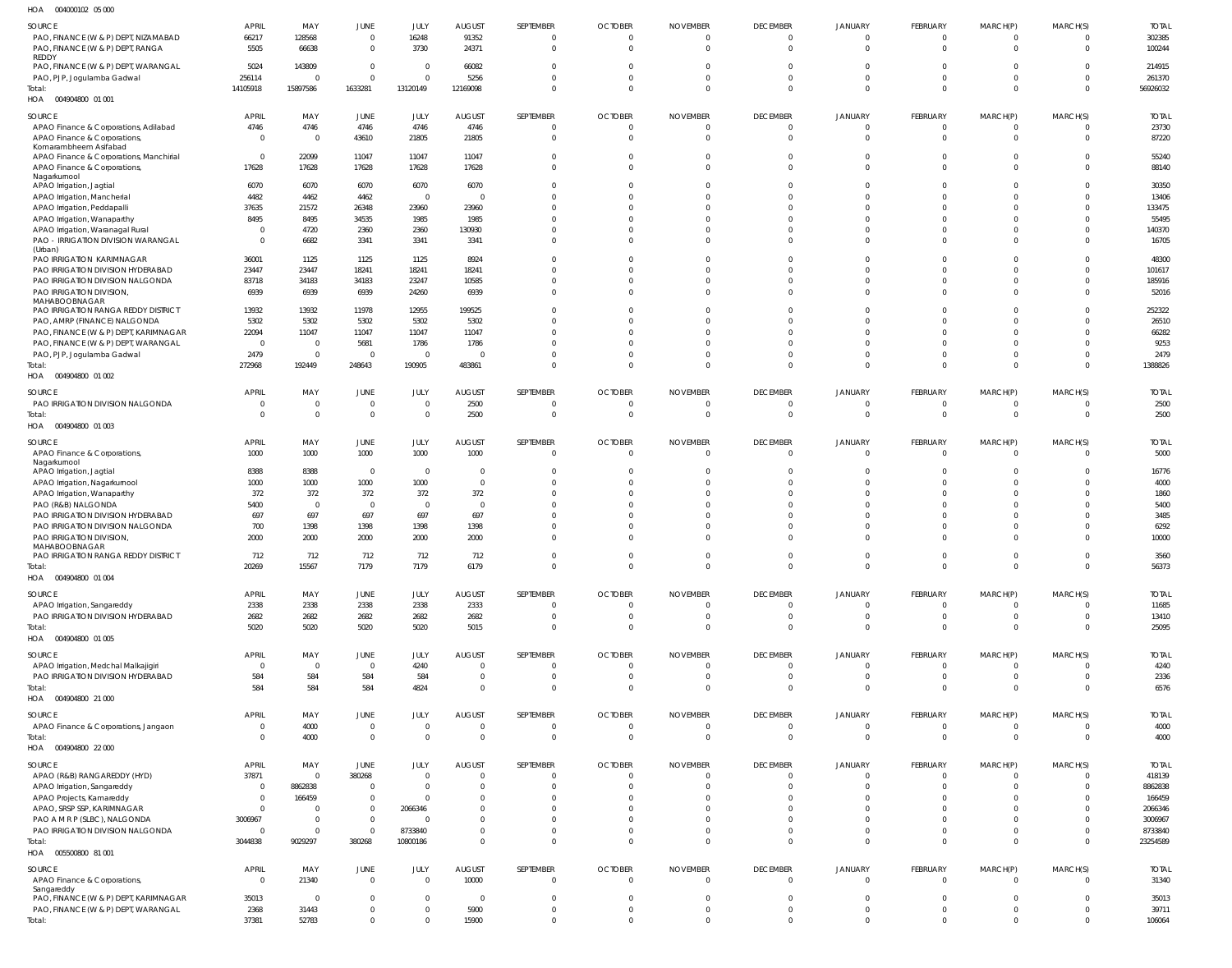| HOA | 005901102 01 000 |  |
|-----|------------------|--|

| SOURCE                                        | <b>APRIL</b>     | MAY            | JUNE             | JULY                     | <b>AUGUST</b>    | SEPTEMBER                  | <b>OCTOBER</b>             | <b>NOVEMBER</b>                | <b>DECEMBER</b>            | <b>JANUARY</b>             | FEBRUARY                   | MARCH(P)                       | MARCH(S)     | <b>TOTAL</b>       |
|-----------------------------------------------|------------------|----------------|------------------|--------------------------|------------------|----------------------------|----------------------------|--------------------------------|----------------------------|----------------------------|----------------------------|--------------------------------|--------------|--------------------|
| APAO (R&B) POCHAMPAD (NIZAMABAD)              | $\overline{0}$   | $\Omega$       | 92272            | 4500                     | 11661            | $\overline{0}$             | $\mathbf{0}$               | $\overline{0}$                 | $\Omega$                   | $\overline{\mathbf{0}}$    | $\Omega$                   | 0                              |              | 108433             |
| APAO Roads & Buildings (R&B),                 | $\Omega$         | $\Omega$       | $\mathbf{0}$     | 5000                     | $\overline{0}$   | $\overline{0}$             | $\overline{0}$             | $\overline{0}$                 | $\Omega$                   | $\Omega$                   | $\Omega$                   | $\overline{0}$                 |              | 5000               |
| Komarambheem Asifabad                         |                  |                |                  |                          |                  |                            |                            |                                |                            |                            |                            |                                |              |                    |
| PAO (R&B) (NIRMAL)                            | $\Omega$         | 7900           | $\overline{0}$   | 17240                    | 20800            | $\overline{0}$             | $\overline{0}$             | $\overline{0}$                 | $\Omega$                   | $\overline{0}$             | $\Omega$                   | $\overline{0}$                 |              | 45940              |
| Total:                                        | $\Omega$         | 7900           | 92272            | 26740                    | 32461            | $\overline{0}$             | $\Omega$                   | $\overline{0}$                 | $\Omega$                   | $\overline{0}$             | $\Omega$                   | $\overline{0}$                 | $\Omega$     | 159373             |
| HOA  005980011  01  000                       |                  |                |                  |                          |                  |                            |                            |                                |                            |                            |                            |                                |              |                    |
|                                               |                  |                |                  |                          |                  |                            |                            |                                |                            |                            |                            |                                |              |                    |
| <b>SOURCE</b>                                 | <b>APRIL</b>     | MAY            | JUNE             | JULY                     | <b>AUGUST</b>    | SEPTEMBER                  | <b>OCTOBER</b>             | <b>NOVEMBER</b>                | <b>DECEMBER</b>            | <b>JANUARY</b>             | FEBRUARY                   | MARCH(P)                       | MARCH(S)     | <b>TOTAL</b>       |
| APAO Roads & Buildings (R&B)                  | $\overline{0}$   | $\overline{0}$ | $\overline{0}$   | 1500                     | $\overline{0}$   | $\overline{0}$             | $\mathbf{0}$               | $\overline{0}$                 | $\overline{0}$             | $\overline{0}$             | $\overline{0}$             | $\overline{0}$                 | 0            | 1500               |
| Nagarkurnool                                  |                  |                |                  |                          |                  |                            |                            |                                |                            |                            |                            |                                |              |                    |
| Total:                                        | $\Omega$         | $\Omega$       | $\mathbf 0$      | 1500                     | $\Omega$         | $\overline{0}$             | $\overline{0}$             | $\overline{0}$                 | $\overline{0}$             | $\overline{0}$             | $\Omega$                   | $\overline{0}$                 | $\mathbf{0}$ | 1500               |
| HOA   005980800   81   000                    |                  |                |                  |                          |                  |                            |                            |                                |                            |                            |                            |                                |              |                    |
|                                               |                  |                |                  |                          |                  |                            |                            |                                |                            |                            |                            |                                |              |                    |
| <b>SOURCE</b>                                 | <b>APRIL</b>     | MAY            | JUNE             | JULY                     | <b>AUGUST</b>    | SEPTEMBER                  | <b>OCTOBER</b>             | <b>NOVEMBER</b>                | <b>DECEMBER</b>            | <b>JANUARY</b>             | FEBRUARY                   | MARCH(P)                       | MARCH(S)     | <b>TOTAL</b>       |
| APAO (R&B) HYDERABAD                          | $\overline{0}$   | 1164110        | 558520           | 505762                   | 1574232          | $\overline{0}$             | $\mathbf{0}$               | $\overline{0}$                 | $\Omega$                   | $\overline{0}$             | $\overline{0}$             | $\overline{0}$                 |              | 3802624            |
| APAO (R&B) RANGAREDDY (HYD)                   | 83900            | $\Omega$       | 619842           | 62400                    | 676050           | $\overline{0}$             | $\overline{0}$             | $\overline{0}$                 | $\Omega$                   | $\Omega$                   | $\Omega$                   | 0                              | $\Omega$     | 1442192            |
| APAO Finance & Corporations,                  | $\overline{0}$   | 815            | $\overline{0}$   | $\overline{0}$           | $\Omega$         | 0                          | $\Omega$                   | $\Omega$                       | $\Omega$                   | $\Omega$                   | $\Omega$                   | $^{\circ}$                     |              | 815                |
| Kothagudem                                    |                  |                |                  |                          |                  |                            |                            |                                |                            |                            |                            |                                |              |                    |
| APAO Panchayat Raj (PR), Mancherial           | $\overline{0}$   | 2553           | $\mathbf{0}$     | $\mathbf 0$              | - 0              | $\overline{0}$             | 0                          | $\Omega$                       | $\Omega$                   | $\Omega$                   | $\Omega$                   | $^{\circ}$                     |              | 2553               |
| APAO Roads & Buildings (R&B), Kamareddy       | -0               | $\Omega$       | $\mathbf 0$      | $\overline{0}$           | 68706            | $\Omega$                   | $\Omega$                   | $\Omega$                       | $\Omega$                   | $\Omega$                   | $\Omega$                   | 0                              |              | 68706              |
| APAO Roads & Buildings (R&B)                  | $\Omega$         | $\Omega$       | $\mathbf{0}$     | 1000                     | $\overline{0}$   | $\Omega$                   | $\Omega$                   | $\Omega$                       | $\Omega$                   | $\Omega$                   | $\Omega$                   | $\overline{0}$                 |              | 1000               |
| Komarambheem Asifabad                         |                  |                |                  |                          |                  |                            |                            |                                |                            |                            |                            |                                |              |                    |
| APAO Roads & Buildings (R&B), Mancherial      | $\Omega$         | $\Omega$       | $\mathbf 0$      | 25415                    | 6500             | $\overline{0}$             | $\mathbf 0$                | $\mathbf{0}$                   | $\Omega$                   | $\overline{0}$             | $\Omega$                   | $\mathbf 0$                    |              | 31915              |
| APAO Roads & Buildings (R&B)                  | $\Omega$         | $\Omega$       | 2250             | 1000                     | 29500            | $\Omega$                   | $\Omega$                   | $\Omega$                       | $\Omega$                   | $\Omega$                   | $\Omega$                   | $\overline{0}$                 |              | 32750              |
| Sangareddy                                    |                  | $\Omega$       |                  |                          |                  | $\Omega$                   | $\Omega$                   | $\Omega$                       | $\Omega$                   | $\Omega$                   | $\Omega$                   | $\Omega$                       |              |                    |
| APAO Roads & Buildings (R&B), Siddipet        | 1000             |                | 6000             | $\overline{0}$           | 8000             |                            |                            |                                |                            |                            |                            |                                |              | 15000              |
| APAO Roads & Buildings (R&B), Vikarabad       | 5000             | $\Omega$       | $\mathbf{0}$     | $\overline{0}$           | $\overline{0}$   | $\Omega$                   | $\Omega$                   | $\Omega$                       | $\Omega$                   | $\Omega$                   | $\Omega$                   | $\Omega$                       |              | 5000               |
| PAO (R&B) NALGONDA                            | $\Omega$         | $\Omega$       | $\mathbf 0$      | $\mathbf{0}$             | 6000             | $\Omega$                   | $\Omega$                   | $\Omega$                       | $\Omega$                   | $\Omega$                   | $\Omega$                   | 0                              |              | 6000               |
| PAO IRRIGATION DIVISION,                      | $\Omega$         | $\Omega$       | $\mathbf 0$      | 463631                   | $\overline{0}$   | $\Omega$                   | $\Omega$                   | $\Omega$                       | $\Omega$                   | $\Omega$                   | $\Omega$                   | $\overline{0}$                 |              | 463631             |
| MAHABOOBNAGAR                                 |                  |                |                  |                          |                  |                            |                            |                                |                            |                            |                            |                                |              |                    |
| Total:                                        | 89900            | 1167478        | 1186612          | 1059208                  | 2368988          | $\overline{0}$             | $\overline{0}$             | $\overline{0}$                 | $\Omega$                   | $\overline{0}$             | $\Omega$                   | $\overline{0}$                 | $\Omega$     | 5872186            |
| HOA  007060118  01  000                       |                  |                |                  |                          |                  |                            |                            |                                |                            |                            |                            |                                |              |                    |
| SOURCE                                        | <b>APRIL</b>     | MAY            | JUNE             | JULY                     | <b>AUGUST</b>    | SEPTEMBER                  | <b>OCTOBER</b>             | <b>NOVEMBER</b>                | <b>DECEMBER</b>            | <b>JANUARY</b>             | FEBRUARY                   | MARCH(P)                       | MARCH(S)     | <b>TOTAL</b>       |
| APAO (R&B) HYDERABAD                          | - 0              |                | $\mathbf{0}$     | $\overline{0}$           | 9595             | 0                          | 0                          | 0                              | $\Omega$                   | $\Omega$                   | $\Omega$                   | 0                              |              | 9595               |
|                                               |                  | $\Omega$       | $\mathbf{0}$     | $\overline{0}$           | 312              | $\overline{0}$             | 0                          | $\overline{0}$                 | $\Omega$                   | $\Omega$                   | $\Omega$                   | 0                              | $\Omega$     | 312                |
| APAO Irrigation, Kothagudem                   |                  |                |                  |                          |                  |                            |                            |                                |                            |                            |                            |                                |              |                    |
| PAO (PH) LMD (KARIMNAGAR)                     |                  | $\Omega$       | $\mathbf{0}$     | 44                       | $\overline{0}$   | $\Omega$                   | $\Omega$                   | $\Omega$                       | $\Omega$                   | $\Omega$                   | $\Omega$                   | -0                             |              | 44                 |
| PAO IRRIGATION DIVISION NALGONDA              |                  |                | $\mathbf 0$      | 10                       | $\overline{0}$   | $\Omega$                   | 0                          | $\Omega$                       | $\Omega$                   | $\overline{0}$             | $\Omega$                   | 0                              |              | 10                 |
| Total:                                        |                  | $\Omega$       | $\mathbf 0$      | 54                       | 9907             | $\overline{0}$             | $\Omega$                   | $\Omega$                       | $\Omega$                   | $\Omega$                   | $\Omega$                   | $\overline{0}$                 |              | 9961               |
| HOA  007060800  81  000                       |                  |                |                  |                          |                  |                            |                            |                                |                            |                            |                            |                                |              |                    |
| SOURCE                                        | <b>APRIL</b>     | MAY            | JUNE             | JULY                     | <b>AUGUST</b>    | SEPTEMBER                  | <b>OCTOBER</b>             | <b>NOVEMBER</b>                | <b>DECEMBER</b>            | JANUARY                    | FEBRUARY                   | MARCH(P)                       | MARCH(S)     | <b>TOTAL</b>       |
|                                               |                  |                |                  |                          |                  |                            |                            |                                |                            |                            |                            |                                |              |                    |
| APAO (R&B) HYDERABAD                          | -0               | $\Omega$       | $\mathbf{0}$     | 0                        | 87053            | $\overline{0}$             | 0                          | 0                              | $\Omega$                   | $\Omega$                   | $\Omega$                   | 0                              |              | 87053              |
| PAO, FINANCE (W & P) DEPT, HYDERABAD          | -0               | $\Omega$       | $\mathbf 0$      | 7526                     | $\Omega$         | $\overline{0}$             | $\overline{0}$             | 0                              | $\Omega$                   | $\overline{0}$             | $\Omega$                   | 0                              |              | 7526               |
| Total:                                        | $\Omega$         | $\Omega$       | $\mathbf 0$      | 7526                     | 87053            | $\overline{0}$             | $\Omega$                   | $\Omega$                       | $\Omega$                   | $\Omega$                   | $\Omega$                   | $\overline{0}$                 | $\Omega$     | 94579              |
| HOA  020201102  81 000                        |                  |                |                  |                          |                  |                            |                            |                                |                            |                            |                            |                                |              |                    |
|                                               |                  |                |                  |                          |                  |                            |                            |                                |                            |                            |                            |                                |              |                    |
|                                               |                  |                |                  |                          |                  |                            |                            |                                |                            |                            |                            |                                |              |                    |
| SOURCE                                        | <b>APRIL</b>     | MAY            | JUNE             | JULY                     | <b>AUGUST</b>    | SEPTEMBER                  | <b>OCTOBER</b>             | <b>NOVEMBER</b>                | <b>DECEMBER</b>            | <b>JANUARY</b>             | FEBRUARY                   | MARCH(P)                       | MARCH(S)     | <b>TOTAL</b>       |
| APAO Finance & Corporations, Adilabad         | $\mathbf{0}$     | $\Omega$       | $\mathbf 0$      | $\overline{0}$           | 29678            | 0                          | 0                          | 0                              | $\Omega$                   | $\Omega$                   | $\Omega$                   | 0                              |              | 29678              |
| PAO, FINANCE (W & P) DEPT, KHAMMAM            | -0               | 5387           | $\mathbf{0}$     | $\overline{0}$           | $\overline{0}$   | C                          | 0                          | 0                              | $\overline{0}$             | $\overline{0}$             | $\overline{0}$             | 0                              |              | 5387               |
| Total:                                        |                  | 5387           | $\mathbf 0$      | $\mathbf 0$              | 29678            | $\Omega$                   | $\Omega$                   | $\Omega$                       | $\Omega$                   | $\Omega$                   | $\Omega$                   | $\Omega$                       |              | 35065              |
| HOA  021501102  01  000                       |                  |                |                  |                          |                  |                            |                            |                                |                            |                            |                            |                                |              |                    |
|                                               |                  |                |                  |                          |                  |                            |                            |                                |                            |                            |                            |                                |              |                    |
| <b>SOURCE</b>                                 | <b>APRIL</b>     | MAY            | JUNE             | JULY                     | <b>AUGUST</b>    | SEPTEMBER                  | <b>OCTOBER</b>             | <b>NOVEMBER</b>                | <b>DECEMBER</b>            | <b>JANUARY</b>             | FEBRUARY                   | MARCH(P)                       | MARCH(S)     | <b>TOTAL</b>       |
| APAO (PR) Medak                               | 36000            | $\Omega$       | $\mathbf 0$      | $\overline{0}$           | $\overline{0}$   | $\overline{0}$             | $\overline{0}$             | $\overline{0}$                 | $\Omega$                   | $\overline{0}$             | $\overline{0}$             | $\overline{0}$                 |              | 36000              |
| APAO (PR) Ranga Reddy Dist                    | 416517           | 332887         | 266000           | 9000                     | 537000           | $\overline{0}$             | $\overline{0}$             | $\overline{0}$                 | $\Omega$                   | $\overline{0}$             | $\Omega$                   | $\overline{0}$                 | $\Omega$     | 1561404            |
| APAO (PR) Tekulapapalli                       | 24220            | 16726          | $\mathbf 0$      | 30000                    | 29598            | $\mathbf 0$                | $\Omega$                   | $\Omega$                       | $\Omega$                   | $\Omega$                   | $\Omega$                   | 0                              |              | 100544             |
| APAO Finance & Corporations, Suryapet         | $\overline{0}$   | 4445           | $\mathbf 0$      | $\overline{0}$           | 40551            | $\Omega$                   | $\Omega$                   | $\Omega$                       | $\Omega$                   | $\Omega$                   | $\Omega$                   | $\Omega$                       |              | 44996              |
| APAO Panchayat Raj (PR), Bhoopalapally        | 230000           | 36000          | $\mathbf 0$      | $\mathbf{0}$             | 5000             | $\Omega$                   | $\Omega$                   | $\Omega$                       | $\Omega$                   | $\Omega$                   | $\Omega$                   | $\Omega$                       |              | 271000             |
| APAO Panchayat Raj (PR), Kothagudem           | 1000             | $\Omega$       | $\mathbf{0}$     | $\overline{0}$           | $\overline{0}$   | $\Omega$                   | $\Omega$                   | $\Omega$                       | $\Omega$                   | $\Omega$                   | $\Omega$                   | $\Omega$                       |              | 1000               |
| APAO Panchayat Raj (PR), Medchal              | $\overline{0}$   | $\Omega$       | 10000            | $\overline{0}$           | $\overline{0}$   | $\mathbf 0$                | $\Omega$                   | $\Omega$                       | $\Omega$                   | $\Omega$                   | $\Omega$                   | $\overline{0}$                 | $\Omega$     | 10000              |
| Malkajigiri                                   |                  |                |                  |                          |                  |                            |                            |                                |                            |                            |                            |                                |              |                    |
| APAO Panchayat Raj (PR), Peddapalli           | 3000             | 1500           | 500              | 12000                    | 31356            | $\mathbf{0}$               | $\Omega$                   | $\overline{0}$                 | $\Omega$                   | $\Omega$                   | $\Omega$                   | $\overline{0}$                 |              | 48356              |
| APAO Panchayat Raj (PR), Sangareddy           | 163475           | 44275          | $\overline{0}$   | $\overline{0}$           | $\overline{0}$   | $\Omega$                   | $\Omega$                   | $\Omega$                       | $\Omega$                   | $\Omega$                   | $\Omega$                   | $\Omega$                       |              | 207750             |
| APAO Panchayat Raj (PR), Siddipet             | 53469            | 12253          | $\mathbf{0}$     | $\mathbf{0}$             | 11877            | $\overline{0}$             | $\Omega$                   | $\Omega$                       | $\Omega$                   | $\Omega$                   | $\Omega$                   | $\mathbf 0$                    |              | 77599              |
| APAO Panchayat Raj (PR), Siricilla            | $\overline{0}$   | 5000           | 6000             | $\overline{0}$           | $\overline{0}$   | $\Omega$                   | $\Omega$                   | $\Omega$                       | $\Omega$                   | $\Omega$                   | $\Omega$                   | $\Omega$                       |              | 11000              |
| APAO Panchayat Raj (PR), Suryapet             | 28026            | 15000          | $\mathbf{0}$     | $\overline{0}$           | 16216            | $\Omega$                   | $\Omega$                   | $\Omega$                       | $\Omega$                   | $\Omega$                   | $\Omega$                   | $\Omega$                       |              | 59242              |
| APAO Panchayat Raj (PR), Yadadri              | $\overline{0}$   | $\Omega$       | $\mathbf{0}$     | $\overline{0}$           | 1120             | $\Omega$                   | $\Omega$                   | $\Omega$                       | $\Omega$                   | $\Omega$                   | $\Omega$                   | $\Omega$                       |              | 1120               |
| PAO (PR) (IW), LMD Colony, Karimnagar         | $\overline{0}$   | $\Omega$       | $\overline{0}$   | 6000                     | - 0              | $\Omega$                   | $\Omega$                   | $\Omega$                       | $\Omega$                   | $\Omega$                   | $\Omega$                   | $\Omega$                       |              | 6000               |
| PAO (PR) MAHABOOBNAGAR                        | 185000           | 48000          | 6957             | 303853                   | 21900            | $\Omega$                   | $\Omega$                   | $\Omega$                       | $\Omega$                   | $\Omega$                   | $\Omega$                   | $\Omega$                       |              | 565710             |
|                                               |                  | $\Omega$       |                  |                          |                  | $\Omega$                   | $\Omega$                   | $\Omega$                       | $\Omega$                   | $\Omega$                   | $\Omega$                   |                                |              |                    |
| PAO (PR) Nalgonda                             | $\overline{0}$   |                | $\mathbf{0}$     | $\overline{0}$           | 17000            | $\overline{0}$             | $\Omega$                   | $\overline{0}$                 | $\Omega$                   | $\Omega$                   | $\Omega$                   | $\overline{0}$<br>$\mathbf{0}$ | $\Omega$     | 17000              |
| Total:                                        | 1140707          | 516086         | 289457           | 360853                   | 711618           |                            |                            |                                |                            |                            |                            |                                |              | 3018721            |
| HOA  021501103  03  000                       |                  |                |                  |                          |                  |                            |                            |                                |                            |                            |                            |                                |              |                    |
| SOURCE                                        | <b>APRIL</b>     | MAY            | JUNE             | JULY                     | <b>AUGUST</b>    | SEPTEMBER                  | <b>OCTOBER</b>             | <b>NOVEMBER</b>                | <b>DECEMBER</b>            | <b>JANUARY</b>             | FEBRUARY                   | MARCH(P)                       | MARCH(S)     | <b>TOTAL</b>       |
| APAO, (PH) POCHAMPAD (NZM)                    | - 0              | $\overline{0}$ | 35000            | $\overline{0}$           | $\overline{0}$   | $\overline{0}$             | $\overline{0}$             | $\overline{0}$                 | $\mathbf 0$                | 0                          | $\overline{0}$             | $\mathbf 0$                    |              | 35000              |
|                                               | -0               | $\Omega$       | 10000            | $\overline{0}$           | $\overline{0}$   | $\overline{0}$             | $\overline{0}$             | $\overline{0}$                 | $\Omega$                   | $\Omega$                   | $\Omega$                   | 0                              |              | 10000              |
| PAO (PH) KHAMMAM                              | $\Omega$         |                |                  |                          |                  |                            |                            |                                | $\Omega$                   | $\Omega$                   | $\Omega$                   |                                | 0            |                    |
| PAO(PH), NALGONDA                             |                  | $\overline{0}$ | $\mathbf{0}$     | $\overline{0}$           | 51000            | $\overline{0}$             | 0                          | 0                              |                            |                            |                            | 0                              |              | 51000              |
| PAO, AMRP (FINANCE) NALGONDA                  | $\Omega$         | 19692          | $\mathbf 0$      | $\overline{0}$           | $\overline{0}$   | $\overline{0}$             | $\overline{0}$             | $\overline{0}$                 | $\overline{0}$             | $\overline{0}$             | $\overline{0}$             | $\overline{0}$                 | 0            | 19692              |
| Total:                                        | $\Omega$         | 19692          | 45000            | $\overline{0}$           | 51000            | $\overline{0}$             | $\Omega$                   | $\mathbf{0}$                   | $\Omega$                   | $\overline{0}$             | $\overline{0}$             | $\mathbf{0}$                   | $\Omega$     | 115692             |
| HOA  021501800  81  000                       |                  |                |                  |                          |                  |                            |                            |                                |                            |                            |                            |                                |              |                    |
| SOURCE                                        | <b>APRIL</b>     | MAY            | JUNE             | JULY                     | <b>AUGUST</b>    | SEPTEMBER                  | <b>OCTOBER</b>             | <b>NOVEMBER</b>                | <b>DECEMBER</b>            | <b>JANUARY</b>             | FEBRUARY                   | MARCH(P)                       | MARCH(S)     | <b>TOTAL</b>       |
|                                               | $\overline{0}$   | $\Omega$       | $\mathbf{0}$     | $\overline{0}$           | 24000            | $\overline{0}$             | $\mathbf{0}$               | $\overline{0}$                 | $\Omega$                   | $\Omega$                   | $\Omega$                   | $\overline{0}$                 |              | 24000              |
| PAO (PH) KHAMMAM                              | $\overline{0}$   | $\overline{0}$ | $\mathbf 0$      |                          | $\overline{0}$   | $\overline{0}$             | $\overline{0}$             | $\overline{0}$                 | $\Omega$                   | $\Omega$                   | $\Omega$                   | $\overline{0}$                 |              |                    |
| PAO (PH) LMD (KARIMNAGAR)                     |                  | $\Omega$       |                  | 31000                    |                  |                            | $\Omega$                   | $\Omega$                       | $\Omega$                   | $\Omega$                   | $\Omega$                   |                                |              | 31000              |
| PAO (PH) MAHABOOBNAGAR                        | $\overline{0}$   |                | $\mathbf 0$      | 70000                    | $\overline{0}$   | $\overline{0}$             |                            |                                |                            |                            |                            | 0                              |              | 70000              |
| PAO Public Health (PH), Ranga Reddy<br>Total: | 180700<br>180700 | 65000<br>65000 | 381000<br>381000 | $\overline{0}$<br>101000 | 380000<br>404000 | $\mathbf 0$<br>$\mathbf 0$ | $\mathbf 0$<br>$\mathbf 0$ | $\overline{0}$<br>$\mathbf{0}$ | $\overline{0}$<br>$\Omega$ | $\overline{0}$<br>$\Omega$ | $\overline{0}$<br>$\Omega$ | 0<br>$\overline{0}$            | $\Omega$     | 1006700<br>1131700 |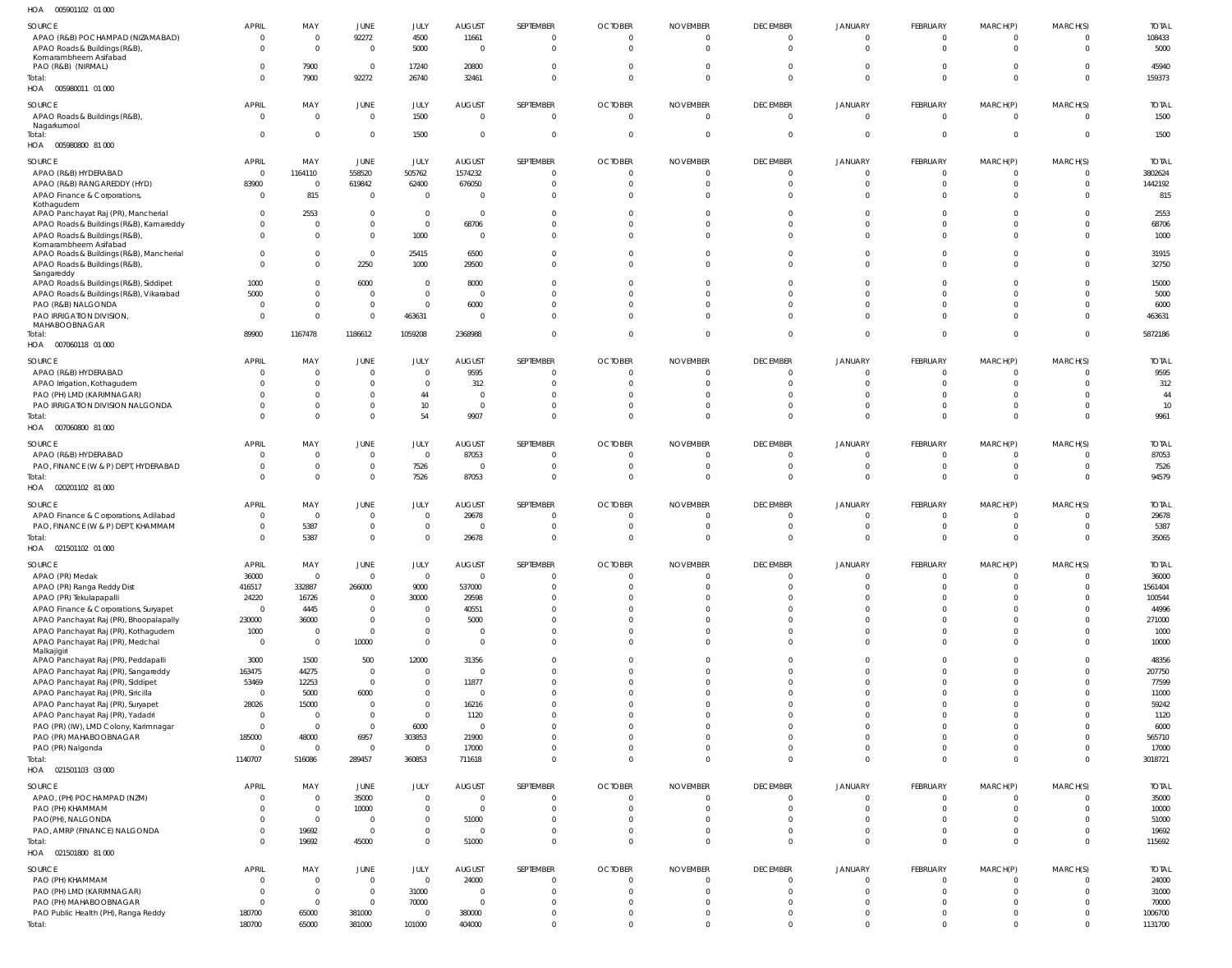| HOA 021601106 01 000                      |                |                |                |                |                        |                |                |                 |                 |                            |                 |                |              |              |
|-------------------------------------------|----------------|----------------|----------------|----------------|------------------------|----------------|----------------|-----------------|-----------------|----------------------------|-----------------|----------------|--------------|--------------|
| SOURCE                                    | <b>APRIL</b>   | MAY            | JUNE           | JULY           | <b>AUGUST</b>          | SEPTEMBER      | <b>OCTOBER</b> | <b>NOVEMBER</b> | <b>DECEMBER</b> | <b>JANUARY</b>             | <b>FEBRUARY</b> | MARCH(P)       | MARCH(S)     | <b>TOTAL</b> |
| APAO (R&B) RANGAREDDY (HYD)               | 1064           | $\overline{0}$ | 1000           | 2000           | 1000                   | $\overline{0}$ | $\overline{0}$ | $\overline{0}$  | $\overline{0}$  | $\overline{0}$             | $\overline{0}$  | $\Omega$       | $\Omega$     | 5064         |
| APAO Irrigation, Nagarkurnool             | 47             | 47             | 47             | 233447         | 45600                  | $\overline{0}$ | $\overline{0}$ | $\mathbf 0$     | $\Omega$        | $\Omega$                   | $\Omega$        | $\Omega$       | $\Omega$     | 279188       |
| APAO Irrigation, Sangareddy               | 180            | 180            | 180            | 180            | 180                    | 0              | $\Omega$       | $\Omega$        | $\Omega$        | $\Omega$                   | $\Omega$        | $\Omega$       |              | 900          |
| APAO Irrigation, Wanaparthy               |                | $\overline{2}$ | $\overline{2}$ | -2             | 2                      | $\Omega$       | $\Omega$       | $\Omega$        | $\Omega$        | $\Omega$                   | $\Omega$        | $\Omega$       |              | 10           |
| APAO Irrigation, Yadadri                  | -3             | $\overline{3}$ | 6              | 8              | - 5                    | $\Omega$       | $\Omega$       | $\Omega$        | $\Omega$        | $\Omega$                   | $\Omega$        | - 0            |              | 25           |
| PAO (R&B) (NIRMAL)                        | $\Omega$       | 40560          | $\mathbf 0$    | $\mathbf{0}$   | 15210                  | $\Omega$       | $\Omega$       | $\Omega$        | $\Omega$        | $\Omega$                   | $\Omega$        | - 0            |              | 55770        |
| PAO IRRIGATION DIVISION HYDERABAD         | 172            | 172            | 172            | 172            | 172                    | $\Omega$       | $\Omega$       | $\Omega$        | $\Omega$        | $\Omega$                   | $\Omega$        | - 0            |              | 860          |
| PAO IRRIGATION DIVISION NALGONDA          | 47             | 47             | 77             | 77             | 77                     | $\Omega$       | $\Omega$       | $\Omega$        | $\Omega$        | $\Omega$                   | $\Omega$        | $\Omega$       |              | 325          |
| PAO IRRIGATION DIVISION,                  |                | $\Omega$       | $\overline{0}$ | $\Omega$       | $\Omega$               | $\mathbf 0$    | $\Omega$       | $\Omega$        | $\Omega$        | $\Omega$                   | $\Omega$        | $\Omega$       |              |              |
| MAHABOOBNAGAR                             |                |                |                |                |                        |                |                |                 |                 |                            |                 |                |              |              |
| PAO IRRIGATION RANGA REDDY DISTRICT       | 549            | 549            | 549            | 549            | 549                    | $\overline{0}$ | $\Omega$       | $\Omega$        | $\Omega$        | $\Omega$                   | $\Omega$        | $\Omega$       | U            | 2745         |
| PAO, PJP, Jogulamba Gadwal                | $\overline{2}$ | $\overline{2}$ | $\overline{2}$ | - 2            | $\overline{0}$         | $\overline{0}$ | $\mathbf 0$    | $\Omega$        | $\Omega$        | $\overline{0}$             | $\Omega$        | $\Omega$       | $\Omega$     |              |
| Total:                                    | 2072           | 41562          | 2035           | 236437         | 62795                  | $\mathbf{0}$   | $\Omega$       | $\Omega$        | $\Omega$        | $\Omega$                   | $\Omega$        | $\Omega$       | $\Omega$     | 344901       |
| HOA  023560800  01  000                   |                |                |                |                |                        |                |                |                 |                 |                            |                 |                |              |              |
|                                           |                |                |                |                |                        |                |                |                 |                 |                            |                 |                |              |              |
| SOURCE                                    | <b>APRIL</b>   | MAY            | JUNE           | JULY           | <b>AUGUST</b>          | SEPTEMBER      | <b>OCTOBER</b> | <b>NOVEMBER</b> | <b>DECEMBER</b> | <b>JANUARY</b>             | <b>FEBRUARY</b> | MARCH(P)       | MARCH(S)     | <b>TOTAL</b> |
| APAO (PR) Medak                           | 675            | $\overline{0}$ | $\mathbf 0$    | $\Omega$       | $\overline{0}$         | $\overline{0}$ | $\overline{0}$ | $\overline{0}$  | $\overline{0}$  | $\overline{0}$             | $\overline{0}$  | $\overline{0}$ | $\mathbf 0$  | 675          |
| APAO (PR), PJP, Jogulamba Gadwal          | 23000          | 20000          | $\mathbf 0$    | $\mathbf{0}$   | $\overline{0}$         | 0              | $\overline{0}$ | $\mathbf 0$     | $\overline{0}$  | $\overline{0}$             | $\overline{0}$  | - 0            | $\Omega$     | 43000        |
| APAO Finance & Corporations,              | $\Omega$       | 2046           | $\mathbf 0$    | $\mathbf{0}$   | $\overline{0}$         | $\overline{0}$ | $\mathbf 0$    | $\mathbf 0$     | $\Omega$        | $\overline{0}$             | $\Omega$        | $\Omega$       | $\Omega$     | 2046         |
| Komarambheem Asifabad                     |                |                |                |                |                        |                |                |                 |                 |                            |                 |                |              |              |
| APAO Finance & Corporations, Vikarabad    | $\Omega$       | 10000          | $\mathbf 0$    | $\Omega$       | $\overline{0}$         | $\Omega$       | $\Omega$       | $\Omega$        | $\Omega$        | $\overline{0}$             | $\Omega$        | $\Omega$       | 0            | 10000        |
| APAO Irrigation, Jagtial                  | $\Omega$       | $\Omega$       | $\mathbf 0$    | 1000           | 2000                   | $\Omega$       | $\Omega$       | $\Omega$        | $\Omega$        | $\Omega$                   | $\Omega$        | $\Omega$       | $\Omega$     | 3000         |
| APAO Irrigation, Jangaon                  | $\Omega$       | 0              | 1500           | 6000           | 19000                  | -0             | $\Omega$       | $\Omega$        | $\Omega$        | $\Omega$                   | $\Omega$        | $\Omega$       | U            | 26500        |
| APAO Irrigation, Peddapalli               | 415000         | $\Omega$       | $\mathbf 0$    | $\Omega$       | $\overline{0}$         | $\Omega$       | $\Omega$       | $\Omega$        | $\Omega$        | $\Omega$                   | $\Omega$        | $\Omega$       | U            | 415000       |
| APAO Irrigation, Vikarabad                | - 0            | $\Omega$       | $\mathbf 0$    | 5000           | $\overline{0}$         | $\Omega$       | $\Omega$       | $\Omega$        | $\Omega$        | $\Omega$                   | $\Omega$        | - 0            | U            | 5000         |
| APAO Irrigation, Wanaparthy               | 159219         | $\Omega$       | $\mathbf 0$    | $\Omega$       | $\overline{0}$         | $\Omega$       | $\Omega$       | $\Omega$        | $\Omega$        | $\Omega$                   | $\Omega$        | $\Omega$       | $\Omega$     | 159219       |
| APAO Panchayat Raj (PR)                   | - 0            | 11164          | $\mathbf 0$    | $\Omega$       | 1360                   | $\Omega$       | $\Omega$       | $\Omega$        | $\Omega$        | $\Omega$                   | $\Omega$        | $\Omega$       | $\Omega$     | 12524        |
| Komarambheem Asifabad                     |                |                | $\overline{0}$ | $\Omega$       |                        | $\Omega$       | $\Omega$       | $\Omega$        | $\Omega$        | $\Omega$                   | $\Omega$        | $\Omega$       | U            | 43000        |
| APAO Panchayat Raj (PR), Nagarkurnool     | 33000          | $\Omega$       |                |                | 10000                  |                |                |                 |                 |                            |                 |                |              |              |
| APAO Panchayat Raj (PR), Vikarabad        | 100436         | 212106         | 778319         | $\Omega$       | $\overline{0}$         | $\Omega$       | $\Omega$       | $\Omega$        | $\Omega$        | $\Omega$                   | $\Omega$        | $\Omega$       | U            | 1090861      |
| APAO Panchayat Raj (PR), Wanaparthy       | 65000          | 6000           | $\overline{0}$ | $\Omega$       | $\overline{0}$         | $\Omega$       | $\Omega$       | $\Omega$        | $\Omega$        | $\Omega$                   | $\Omega$        | $\Omega$       | $\Omega$     | 71000        |
| PAO, AMRP (FINANCE) NALGONDA              | $\Omega$       | 19340          | $\overline{0}$ | $\Omega$       | $\overline{0}$         | $\Omega$       | $\Omega$       | $\Omega$        | $\Omega$        | $\Omega$                   | $\Omega$        | $\Omega$       | <sup>0</sup> | 19340        |
| PAO, FINANCE (W & P) DEPT, NIRMAL         | $\Omega$       |                | $\overline{0}$ | $\Omega$       | 678                    | $\Omega$       | $\Omega$       | $\Omega$        | $\Omega$        | $\Omega$                   | $\Omega$        | $\Omega$       | 0            | 678          |
| PAO, FINANCE (W & P) DEPT, RANGA          | $\Omega$       | 104446         | $\mathbf 0$    | $\Omega$       | $\overline{0}$         | $\Omega$       | $\Omega$       | $\Omega$        | $\Omega$        | $\Omega$                   | $\Omega$        | $\Omega$       | <sup>0</sup> | 104446       |
| <b>REDDY</b>                              |                |                |                | $\Omega$       | $\overline{0}$         | $\overline{0}$ | $\Omega$       | $\Omega$        | $\Omega$        | $\overline{0}$             | $\Omega$        | $\overline{0}$ | $\Omega$     |              |
| PAO, FINANCE (W & P) DEPT, WARANGAL       | 27280          | $\overline{0}$ | 75680          |                |                        |                |                |                 |                 |                            |                 |                |              | 102960       |
| Total:                                    | 823610         | 385102         | 855499         | 12000          | 33038                  | $\mathbf{0}$   | $\Omega$       | $\Omega$        | $\Omega$        | $\Omega$                   | $\Omega$        | $\Omega$       | $\Omega$     | 2109249      |
| HOA  025000102  01 000                    |                |                |                |                |                        |                |                |                 |                 |                            |                 |                |              |              |
| SOURCE                                    | <b>APRIL</b>   | MAY            | <b>JUNE</b>    | JULY           | <b>AUGUST</b>          | SEPTEMBER      | <b>OCTOBER</b> | <b>NOVEMBER</b> | <b>DECEMBER</b> | <b>JANUARY</b>             | FEBRUARY        | MARCH(P)       | MARCH(S)     | <b>TOTAL</b> |
| APAO Finance & Corporations, Adilabad     | 26931          | 125000         | $\mathbf 0$    | - 0            | $\overline{0}$         | 0              | $\overline{0}$ | $\overline{0}$  | $\Omega$        | $\overline{0}$             | $\overline{0}$  | - 0            | U            | 151931       |
| APAO Finance & Corporations,              | $\overline{0}$ | 1000           | $\mathbf{0}$   | $\Omega$       | $\Omega$               | 0              | 0              | $\Omega$        | $\Omega$        | $\Omega$                   | $\Omega$        | $\Omega$       |              | 1000         |
| Sangareddy                                |                |                |                |                |                        |                |                |                 |                 |                            |                 |                |              |              |
| PAO, AMRP (FINANCE) NALGONDA              | 15000          | 122935         | $\overline{0}$ |                | $\Omega$               | $\overline{0}$ | $\Omega$       | $\Omega$        | $\Omega$        | $\Omega$                   | $\Omega$        | $\Omega$       | $\Omega$     | 137935       |
| PAO, FINANCE (W & P) DEPT, KARIMNAGAR     | 4811           | 40585          | $\mathbf 0$    | $\Omega$       | $\overline{0}$         | $\overline{0}$ | $\overline{0}$ | $\Omega$        | $\overline{0}$  | $\overline{0}$             | $\Omega$        | $\overline{0}$ | $\Omega$     | 45396        |
| Total:                                    | 46742          | 289520         | $\mathbf 0$    | $\Omega$       | $\overline{0}$         | $\overline{0}$ | $\Omega$       | $\mathbf 0$     | $\Omega$        | $\Omega$                   | $\Omega$        | $\overline{0}$ | $\Omega$     | 336262       |
| HOA  040601800  02  000                   |                |                |                |                |                        |                |                |                 |                 |                            |                 |                |              |              |
|                                           |                |                |                |                |                        |                |                |                 |                 |                            |                 |                |              |              |
| SOURCE                                    | <b>APRIL</b>   | MAY            | JUNE           | JULY           | <b>AUGUST</b>          | SEPTEMBER      | <b>OCTOBER</b> | <b>NOVEMBER</b> | <b>DECEMBER</b> | <b>JANUARY</b>             | <b>FEBRUARY</b> | MARCH(P)       | MARCH(S)     | <b>TOTAL</b> |
| APAO Finance & Corporations, Adilabad     | $\Omega$       | 3000           | $\overline{0}$ | $\Omega$       | $\overline{0}$         | 0              | $\overline{0}$ | 0               | $\Omega$        | $\overline{0}$             | $\overline{0}$  | $\overline{0}$ | $\mathbf 0$  | 3000         |
| PAO (PR) MAHABOOBNAGAR                    | $\cap$         | 9905           | $\Omega$       | $-9905$        | $\Omega$               | $\Omega$       | $\Omega$       | $\Omega$        | $\Omega$        | $\Omega$                   | $\Omega$        | $\Omega$       | $\Omega$     | $\Omega$     |
| Total:                                    | $\Omega$       | 12905          | $\mathbf 0$    | $-9905$        | $\overline{0}$         | $\mathbf{0}$   | $\overline{0}$ | $\mathbf{0}$    | $\overline{0}$  | $\overline{0}$             | $\overline{0}$  | $\overline{0}$ | $\mathbf 0$  | 3000         |
| HOA<br>043500800 03 000                   |                |                |                |                |                        |                |                |                 |                 |                            |                 |                |              |              |
| SOURCE                                    | <b>APRIL</b>   | MAY            | JUNE           | JULY           | <b>AUGUST</b>          | SEPTEMBER      | <b>OCTOBER</b> | <b>NOVEMBER</b> | <b>DECEMBER</b> | <b>JANUARY</b>             | <b>FEBRUARY</b> | MARCH(P)       | MARCH(S)     | <b>TOTAL</b> |
| PAO, FINANCE (W & P) DEPT, WARANGAL       | - 0            | $\mathbf 0$    | $\mathbf 0$    | 146000         | $\overline{0}$         | $\overline{0}$ | $\mathbf 0$    | $\overline{0}$  | $\overline{0}$  | $\overline{0}$             | $\overline{0}$  | $\overline{0}$ | $\Omega$     | 146000       |
| Total:                                    | $\Omega$       | $\Omega$       | $\overline{0}$ | 146000         | $\overline{0}$         | $\overline{0}$ | $\mathbf{0}$   | $\overline{0}$  | $\overline{0}$  | $\overline{0}$             | $\Omega$        | $\overline{0}$ | $\mathbf 0$  | 146000       |
| HOA  051500800  81 000                    |                |                |                |                |                        |                |                |                 |                 |                            |                 |                |              |              |
|                                           |                |                |                |                |                        |                |                |                 |                 |                            |                 |                |              |              |
| SOURCE                                    | <b>APRIL</b>   | MAY            |                |                |                        |                |                |                 |                 |                            |                 |                |              |              |
| APAO (PR) Pochampad, Nizamabad            |                |                | JUNE           | JULY           | <b>AUGUST</b>          | SEPTEMBER      | <b>OCTOBER</b> | <b>NOVEMBER</b> | <b>DECEMBER</b> | <b>JANUARY</b>             | <b>FEBRUARY</b> | MARCH(P)       | MARCH(S)     | <b>TOTAL</b> |
| APAO (PR) Tekulapapalli                   | $\Omega$       | $\overline{0}$ | $\overline{0}$ | 10838          | $\overline{0}$         | 0              | $\overline{0}$ | $\overline{0}$  | $\overline{0}$  | $\overline{0}$             | $\overline{0}$  | $\overline{0}$ | 0            | 10838        |
|                                           | $\Omega$       | $\overline{0}$ | $\mathbf 0$    | $\mathbf{0}$   | 5000                   | 0              | $\overline{0}$ | 0               | $\overline{0}$  | $\overline{0}$             | $\overline{0}$  | - 0            | 0            | 5000         |
| APAO Finance & Corporations,              | $\Omega$       | 196580         | $\mathbf 0$    | 290887         | 171313                 | $\overline{0}$ | $\overline{0}$ | $\overline{0}$  | $\overline{0}$  | $\overline{0}$             | $\overline{0}$  | $\overline{0}$ | $\mathbf 0$  | 658780       |
| Kothagudem                                |                |                |                |                |                        |                |                |                 |                 |                            |                 |                |              |              |
| APAO Panchayat Raj (PR), Adilabad         | $\Omega$       | 6000           | $\mathbf 0$    | 30000          | $\overline{0}$         | $\overline{0}$ | $\overline{0}$ | $\mathbf 0$     | $\overline{0}$  | $\overline{0}$             | $\overline{0}$  | $\overline{0}$ | $\mathbf 0$  | 36000        |
| APAO Panchayat Raj (PR), Kamareddy        |                | 124            | $\mathbf 0$    | $\Omega$       | $\overline{0}$         | $\Omega$       | $\Omega$       | $\Omega$        | $\Omega$        | $\overline{0}$             | $\Omega$        | $\Omega$       | $\Omega$     | 124          |
| APAO Panchayat Raj (PR), Kothagudem       | - 0            | $\Omega$       | $\mathbf 0$    | $\mathbf{0}$   | 12210                  | $\Omega$       | $\Omega$       | $\Omega$        | $\Omega$        | $\Omega$                   | $\Omega$        | $\Omega$       | 0            | 12210        |
| APAO Panchayat Raj (PR), Mancherial       | 10000          |                | $\mathbf 0$    | $\mathbf{0}$   | 5000                   | $\Omega$       | $\Omega$       | $\Omega$        | $\Omega$        | $\Omega$                   | $\Omega$        | $\Omega$       | 0            | 15001        |
| APAO Panchayat Raj (PR), Nagarkurnool     | 43996          | 0              | $\mathbf 0$    | $\overline{0}$ | $\overline{0}$         | 0              | $\Omega$       | 0               | $\Omega$        | $\overline{0}$             | $\overline{0}$  | $\mathbf 0$    | 0            | 43996        |
| APAO Panchayat Raj (PR), Waranagal        | - 0            | $\mathbf 0$    | $\mathbf 0$    | 20000          | $\overline{0}$         | $\overline{0}$ | $\Omega$       | $\Omega$        | $\Omega$        | $\overline{0}$             | $\Omega$        | $\mathbf 0$    | 0            | 20000        |
| Rural                                     |                |                |                |                |                        |                |                |                 |                 |                            |                 |                |              |              |
| PAO (PR) (IW), LMD Colony, Karimnagar     | $\overline{0}$ | 500            | $\mathbf 0$    | $\Omega$       | 5180                   | $\overline{0}$ | $\overline{0}$ | $\overline{0}$  | $\overline{0}$  | $\overline{0}$             | $\overline{0}$  | $\overline{0}$ | 0            | 5680         |
| Total:                                    | 53996          | 203205         | $\mathbf 0$    | 351725         | 198703                 | $\mathbf{0}$   | $\overline{0}$ | $\overline{0}$  | $\overline{0}$  | $\overline{0}$             | $\overline{0}$  | $\overline{0}$ | $\mathbf 0$  | 807629       |
| HOA  070001101  81 000                    |                |                |                |                |                        |                |                |                 |                 |                            |                 |                |              |              |
| SOURCE                                    | <b>APRIL</b>   | MAY            | JUNE           | JULY           | <b>AUGUST</b>          | SEPTEMBER      | <b>OCTOBER</b> | <b>NOVEMBER</b> | <b>DECEMBER</b> | <b>JANUARY</b>             | <b>FEBRUARY</b> | MARCH(P)       | MARCH(S)     | <b>TOTAL</b> |
|                                           | $\Omega$       | $\Omega$       | $\overline{0}$ | $\Omega$       | 1000                   | $\overline{0}$ | $\overline{0}$ | $\overline{0}$  | $\Omega$        | $\Omega$                   | $\Omega$        | $\overline{0}$ |              | 1000         |
| APAO Irrigation, Nagarkurnool             | - 0            | $\Omega$       | $\mathbf 0$    | $\Omega$       |                        | 0              | 0              | $\mathbf 0$     | $\overline{0}$  | $\overline{0}$             | $\overline{0}$  | $\overline{0}$ | 0            |              |
| APAO Irrigation, Sangareddy               |                | $\mathbf 0$    |                | $\Omega$       | 6000<br>$\overline{0}$ | $\overline{0}$ | 0              | 0               | $\overline{0}$  |                            | $\overline{0}$  | $\overline{0}$ | $\Omega$     | 6000         |
| PAO, PJP, Jogulamba Gadwal                | 2000           | $\Omega$       | $\mathbf 0$    |                |                        |                | $\Omega$       | $\Omega$        | $\Omega$        | $\overline{0}$<br>$\Omega$ | $\Omega$        | $\Omega$       | $\Omega$     | 2000         |
| Total:                                    | 2000           |                | $\mathbf{0}$   | $\mathbf 0$    | 7000                   | $\mathbf{0}$   |                |                 |                 |                            |                 |                |              | 9000         |
| HOA  070001800  81 000                    |                |                |                |                |                        |                |                |                 |                 |                            |                 |                |              |              |
| SOURCE                                    | <b>APRIL</b>   | MAY            | <b>JUNE</b>    | JULY           | <b>AUGUST</b>          | SEPTEMBER      | <b>OCTOBER</b> | <b>NOVEMBER</b> | <b>DECEMBER</b> | <b>JANUARY</b>             | <b>FEBRUARY</b> | MARCH(P)       | MARCH(S)     | <b>TOTAL</b> |
| APAO Irrigation, Jagtial                  | 494977         | $\overline{0}$ | $\overline{0}$ | 285300         | 1045479                | 0              | $\overline{0}$ | $\overline{0}$  | $\overline{0}$  | $\overline{0}$             | $\overline{0}$  | - 0            | 0            | 1825756      |
| APAO Irrigation, Peddapalli               | - 0            | 35914588       | 6000           | 32603357       | 9343635                | 0              | $\overline{0}$ | 0               | $\overline{0}$  | $\overline{0}$             | $\overline{0}$  | - 0            | 0            | 77867580     |
| APAO Roads & Buildings (R&B),             | $\Omega$       | $\overline{0}$ | $\overline{0}$ | 5000           | $\overline{0}$         | $\overline{0}$ | $\overline{0}$ | $\overline{0}$  | $\overline{0}$  | $\overline{0}$             | $\overline{0}$  | $\overline{0}$ | $\mathbf 0$  | 5000         |
| Mahabubabad<br>APAO, SRSP SSP, KARIMNAGAR | 80120          | 34500          | $\mathbf 0$    | 2000           | $\overline{0}$         | $\mathbf 0$    | $\overline{0}$ | $\mathbf 0$     | $\overline{0}$  | $\overline{0}$             | $\overline{0}$  | $\overline{0}$ | $\mathbf 0$  | 116620       |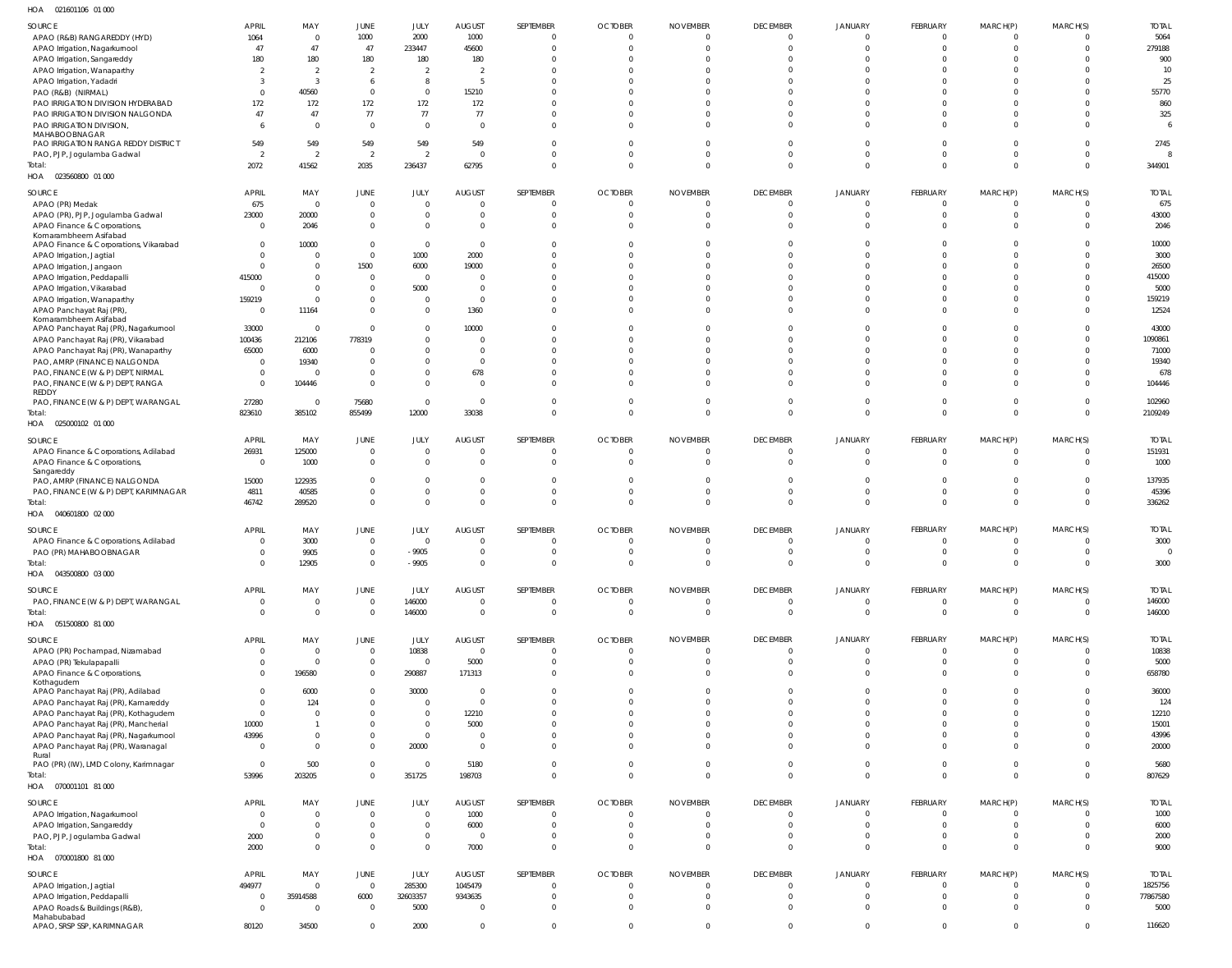| HOA<br>070001800 81 000                                      |                |                                |                |                        |                          |                |                |                 |                            |                            |                 |                |                |                |
|--------------------------------------------------------------|----------------|--------------------------------|----------------|------------------------|--------------------------|----------------|----------------|-----------------|----------------------------|----------------------------|-----------------|----------------|----------------|----------------|
| SOURCE                                                       | <b>APRIL</b>   | MAY                            | JUNE           | JULY                   | <b>AUGUST</b>            | SEPTEMBER      | <b>OCTOBER</b> | <b>NOVEMBER</b> | <b>DECEMBER</b>            | <b>JANUARY</b>             | FEBRUARY        | MARCH(P)       | MARCH(S)       | <b>TOTAL</b>   |
| PAO IRRIGATION KARIMNAGAR                                    | $\mathbf{0}$   | $\mathbf{0}$                   | 17499          | 200                    | 160000                   | $\Omega$       | $\Omega$       | $\Omega$        | $\overline{0}$             | $\Omega$                   | $\overline{0}$  | $\overline{0}$ | $\Omega$       | 177699         |
| PAO IRRIGATION DIVISION HYDERABAD                            | $\mathbf{0}$   | 90000                          | $\overline{0}$ | 6883300                | $\overline{\phantom{0}}$ | $\Omega$       | $\Omega$       | $\Omega$        | $\overline{0}$             | $\Omega$                   | $\Omega$        | $\overline{0}$ | $\Omega$       | 6973300        |
| PAO IRRIGATION DIVISION KHAMMAM                              | $\mathbf{0}$   | $\overline{0}$                 | 47085          | $\overline{0}$         | 65219                    | $\Omega$       |                |                 | $\Omega$                   | $\Omega$                   |                 | $\Omega$       | $\Omega$       | 112304         |
| PAO IRRIGATION RANGA REDDY DISTRICT                          | 380000         | 116000                         | 182000         | 321360                 | 520000                   |                |                |                 | $\Omega$                   | $\Omega$                   | $\Omega$        | $\Omega$       | $\Omega$       | 1519360        |
| PAO, PJP, Jogulamba Gadwal                                   | $\mathbf{0}$   | 6000                           | $\overline{0}$ | $\Omega$               | - 0                      |                |                |                 | $\Omega$                   | $\Omega$                   | $\Omega$        | 0              | $\Omega$       | 6000           |
| Total:                                                       | 955097         | 36161088                       | 252584         | 40100517               | 11134333                 | $\Omega$       |                | $\Omega$        | $\Omega$                   | $\Omega$                   | $\Omega$        | $\Omega$       | $\Omega$       | 88603619       |
| HOA  070101800  81 000                                       |                |                                |                |                        |                          |                |                |                 |                            |                            |                 |                |                |                |
| SOURCE                                                       | <b>APRIL</b>   | MAY                            | JUNE           | JULY                   | <b>AUGUST</b>            | SEPTEMBER      | <b>OCTOBER</b> | <b>NOVEMBER</b> | <b>DECEMBER</b>            | <b>JANUARY</b>             | FEBRUARY        | MARCH(P)       | MARCH(S)       | <b>TOTAL</b>   |
| APAO Irrigation, Kothagudem                                  | $\mathbf{0}$   | $\overline{0}$                 | $\overline{0}$ | $\overline{0}$         | 1000                     | - 0            | - 0            |                 | $\overline{0}$             | $\overline{0}$             | $\Omega$        | 0              | $\overline{0}$ | 1000           |
| APAO Irrigation, Mancherial                                  | $\Omega$       | $\overline{0}$                 | 1422           | $\overline{0}$         | 90235                    |                |                |                 | $\Omega$                   | $\Omega$                   | $\Omega$        | 0              | $\Omega$       | 91657          |
| APAO Irrigation, Nagarkurnool                                | $\Omega$       | $\overline{0}$                 | $\overline{0}$ | 2001000                | 16500                    |                |                |                 | $\Omega$                   | $\Omega$                   | $\Omega$        | $\Omega$       | $\Omega$       | 2017500        |
| APAO, SRSP, NIZAMABAD                                        | $\Omega$       | $\mathbf 0$                    | $\overline{0}$ | 10000                  | $\overline{0}$           |                |                |                 | $\Omega$                   | $\Omega$                   |                 | $\Omega$       | <sup>0</sup>   | 10000          |
| PAO A M R P (SLBC), NALGONDA                                 | 6315008        | $\mathbf 0$                    | $\mathbf{0}$   | $\overline{0}$         | $\overline{0}$           |                |                |                 | $\Omega$                   | $\Omega$                   | $\Omega$        | $\Omega$       | $\Omega$       | 6315008        |
| PAO IRRIGATION DIVISION NALGONDA                             | 0              | $\mathbf 0$                    | $\overline{0}$ | 4603                   | $\overline{0}$           |                |                |                 | $\Omega$                   | $\Omega$                   | $\Omega$        | $\Omega$       | $\Omega$       | 4603           |
| PAO IRRIGATION DIVISION,                                     | $\Omega$       | $\overline{0}$                 | $\mathbf{0}$   | $\overline{0}$         | 1000                     |                |                |                 | $\Omega$                   | $\Omega$                   | $\Omega$        | $\mathbf{0}$   | $\Omega$       | 1000           |
| MAHABOOBNAGAR<br>PAO IRRIGATION NIZAMABAD                    | $\mathbf{0}$   | $\overline{0}$                 | 260200         | 196128                 | 56425                    |                |                |                 | $\Omega$                   | $\Omega$                   | $\Omega$        | $\Omega$       | $\Omega$       | 512753         |
| PAO Irrigation Nirmal                                        | $\Omega$       | $\mathbf{0}$                   | $\overline{0}$ | 8310                   | $\overline{0}$           |                |                |                 | $\Omega$                   | $\Omega$                   | $\Omega$        | $\Omega$       | $\Omega$       | 8310           |
| PAO MEDAK(IW), MEDAK                                         | $\Omega$       | $\overline{0}$                 | $\mathbf{0}$   | 67                     | $\overline{0}$           |                |                |                 | $\Omega$                   | $\Omega$                   | $\Omega$        | $\Omega$       | <sup>0</sup>   | 67             |
| PAO, FINANCE (W & P) DEPT, RANGA                             | 10171          | $\mathbf{0}$                   | $\overline{0}$ | $\overline{0}$         | $\overline{0}$           | $\Omega$       |                |                 | $\Omega$                   | $\Omega$                   | $\Omega$        | $\mathbf{0}$   | $\Omega$       | 10171          |
| <b>REDDY</b>                                                 |                |                                |                |                        |                          |                |                |                 |                            |                            |                 |                |                |                |
| PAO, PJP, Jogulamba Gadwal                                   | 5000           | 6000                           | $\overline{0}$ | 12000                  | $\overline{0}$           | $\Omega$       |                |                 | $\mathbf{0}$               | $\overline{0}$             | $\Omega$        | $\overline{0}$ | $\Omega$       | 23000          |
| Total:                                                       | 6330179        | 6000                           | 261622         | 2232108                | 165160                   | $\Omega$       | $\Omega$       |                 | $\overline{0}$             | $\overline{0}$             | $\Omega$        | $\overline{0}$ | $\overline{0}$ | 8995069        |
| HOA  070103800  81 000                                       |                |                                |                |                        |                          |                |                |                 |                            |                            |                 |                |                |                |
| SOURCE                                                       | <b>APRIL</b>   | MAY                            | JUNE           | JULY                   | <b>AUGUST</b>            | SEPTEMBER      | <b>OCTOBER</b> | <b>NOVEMBER</b> | <b>DECEMBER</b>            | <b>JANUARY</b>             | FEBRUARY        | MARCH(P)       | MARCH(S)       | <b>TOTAL</b>   |
| APAO Irrigation, Siddipet                                    | 1000           | $\overline{0}$                 | 7000           | $\overline{0}$         | 7000                     | $\Omega$       | $\Omega$       | - 0             | $\mathbf{0}$               | $\overline{0}$             | $\Omega$        | $\overline{0}$ | $\Omega$       | 15000          |
| PAO IRRIGATION DIVISION NALGONDA                             | $\mathbf{0}$   | $\overline{0}$                 | 1000           | 1000                   | 534626                   | $\Omega$       | $\Omega$       | $\Omega$        | $\overline{0}$             | $\overline{0}$             | $\Omega$        | $\overline{0}$ | $\Omega$       | 536626         |
| Total:                                                       | 1000           | $\mathbf{0}$                   | 8000           | 1000                   | 541626                   | $\Omega$       | $\Omega$       | $\Omega$        | $\overline{0}$             | $\overline{0}$             | $\Omega$        | $\overline{0}$ | $\Omega$       | 551626         |
| HOA  070201101  01  000                                      |                |                                |                |                        |                          |                |                |                 |                            |                            |                 |                |                |                |
| SOURCE                                                       | <b>APRIL</b>   | MAY                            | JUNE           | JULY                   | <b>AUGUST</b>            | SEPTEMBER      | <b>OCTOBER</b> | <b>NOVEMBER</b> | <b>DECEMBER</b>            | <b>JANUARY</b>             | FEBRUARY        | MARCH(P)       | MARCH(S)       | <b>TOTAL</b>   |
| APAO Irrigation, Kothagudem                                  | 15000          | $\overline{0}$                 | 5000           | $\overline{0}$         | $\overline{0}$           |                |                |                 | $\mathbf{0}$               | $\Omega$                   | $\Omega$        | 0              | $\Omega$       | 20000          |
| APAO Irrigation, Suryapet                                    | $\overline{0}$ | $\overline{0}$                 | $\overline{0}$ | $\overline{0}$         | 2000                     | $\Omega$       |                |                 | $\Omega$                   | $\Omega$                   | $\Omega$        | $\overline{0}$ | $\Omega$       | 2000           |
| PAO IRRIGATION DIVISION KHAMMAM                              | $\mathbf{0}$   | $\overline{0}$                 | $\overline{0}$ | $\overline{0}$         | 2000                     |                |                |                 | $\overline{0}$             | $\overline{0}$             | $\Omega$        | 0              | $\Omega$       | 2000           |
| Total:                                                       | 15000          | $\overline{0}$                 | 5000           | $\overline{0}$         | 4000                     | $\Omega$       |                |                 | $\overline{0}$             | $\overline{0}$             | $\Omega$        | $\overline{0}$ | $\overline{0}$ | 24000          |
| HOA  070201800  81  001                                      |                |                                |                |                        |                          |                |                |                 |                            |                            |                 |                |                |                |
| SOURCE                                                       | <b>APRIL</b>   | MAY                            | JUNE           | JULY                   | <b>AUGUST</b>            | SEPTEMBER      | <b>OCTOBER</b> | <b>NOVEMBER</b> | <b>DECEMBER</b>            | <b>JANUARY</b>             | FEBRUARY        | MARCH(P)       | MARCH(S)       | <b>TOTAL</b>   |
| APAO Irrigation, Adilabad                                    | 0              | 10000                          | $\overline{0}$ | $\overline{0}$         | $\overline{0}$           | $\Omega$       | - 0            |                 | $\mathbf{0}$               | $\Omega$                   | $\Omega$        | $\overline{0}$ | $\Omega$       | 10000          |
| APAO Irrigation, Bhoopalapally                               | $\Omega$       | $\overline{0}$                 | $\overline{0}$ | $\overline{0}$         | 19000                    | $\Omega$       | $\Omega$       |                 | $\Omega$                   | $\Omega$                   | $\Omega$        | $\mathbf{0}$   | $\Omega$       | 19000          |
| APAO Irrigation, Kothagudem                                  |                | $\overline{0}$                 | 1012070        | 4391698                | 1254961                  |                |                |                 | $\Omega$                   | $\Omega$                   |                 | $\Omega$       | $\Omega$       | 6658729        |
| APAO Irrigation, Mahabubabad                                 |                | $\overline{0}$                 | $\overline{0}$ | $\overline{0}$         | 1000                     |                |                |                 | $\Omega$                   | $\Omega$                   | $\Omega$        | $\Omega$       | $\Omega$       | 1000           |
| APAO Irrigation, Peddapalli                                  |                | $\mathbf 0$                    | 12520702       | $\overline{0}$         | 5000                     |                |                |                 | $\Omega$                   | $\Omega$                   | $\Omega$        | 0              | <sup>0</sup>   | 12525702       |
| APAO Irrigation, Sangareddy                                  |                | $\mathbf{0}$                   | - 0            | $\overline{0}$         | 1000                     |                |                |                 | $\Omega$                   | $\Omega$                   |                 | $\Omega$       | <sup>0</sup>   | 1000           |
| APAO Irrigation, Suryapet                                    |                | $\mathbf 0$                    | 407750         | 277119                 | $\overline{0}$           |                |                |                 | $\Omega$                   | $\Omega$                   |                 | $\Omega$       | <sup>0</sup>   | 684869         |
| APAO Irrigation, Waranagal Rural                             |                | $\overline{0}$                 | 6000           | $\overline{0}$         | 82640                    |                |                |                 | $\Omega$                   | $\Omega$                   |                 | 0              | <sup>0</sup>   | 88640          |
| APAO Irrigation, Yadadri                                     |                | $\mathbf{0}$                   | $\overline{0}$ | $\overline{0}$         | 5000                     |                |                |                 | $\Omega$                   | $\Omega$                   | $\Omega$        | $\Omega$       |                | 5000           |
| PAO - IRRIGATION DIVISION WARANGAL                           | $\Omega$       | $\Omega$                       | $\Omega$       | 3000                   | 6000                     |                |                |                 | $\Omega$                   | $\Omega$                   | $\Omega$        | $\Omega$       | $\Omega$       | 9000           |
| (Urban)                                                      |                |                                |                |                        |                          |                |                |                 |                            |                            | $\Omega$        | $\Omega$       | $\Omega$       |                |
| PAO IRRIGATION KARIMNAGAR                                    | $\Omega$       | $\overline{0}$<br>$\mathbf{0}$ | 50000<br>4000  | 1000<br>$\overline{0}$ | $\overline{0}$<br>10000  | $\Omega$       | $\Omega$       | $\Omega$        | $\Omega$<br>$\overline{0}$ | $\Omega$<br>$\overline{0}$ | $\overline{0}$  | $\overline{0}$ | $\Omega$       | 51000<br>14000 |
| PAO IRRIGATION DIVISION NALGONDA<br>PAO IRRIGATION DIVISION, | $\Omega$       | $\overline{0}$                 | 1000           | 1000                   | 7000                     | $\Omega$       | $\Omega$       | $\Omega$        | $\overline{0}$             | $\overline{0}$             | $\Omega$        | $\Omega$       | $\Omega$       | 9000           |
| MAHABOOBNAGAR                                                |                |                                |                |                        |                          |                |                |                 |                            |                            |                 |                |                |                |
| PAO IRRIGATION NIZAMABAD                                     | $\Omega$       | 2500                           | $\overline{0}$ | 2000                   |                          |                |                |                 |                            |                            |                 |                |                |                |
| PAO Irrigation Nirmal                                        | $\mathbf 0$    |                                |                |                        | $\overline{0}$           | $\Omega$       | $\Omega$       | - 0             | $\Omega$                   | $\Omega$                   | $\Omega$        | $\Omega$       | $\Omega$       | 4500           |
| PAO MEDAK(IW), MEDAK                                         |                | $\mathbf{0}$                   | 10000          | 5000                   | 6000                     | $\Omega$       |                |                 | $\Omega$                   | $\Omega$                   | $\Omega$        | $\Omega$       | $\Omega$       | 21000          |
|                                                              | 1000           | $\mathbf{0}$                   | 1000           | 5000                   | 7500                     | $\Omega$       | $\Omega$       | $\Omega$        | $\Omega$                   | $\Omega$                   | $\Omega$        | $\Omega$       | $\Omega$       | 14500          |
| PAO, SRSP, SSP, NIRMAL                                       | 6660           | $\mathbf{0}$                   | $\overline{0}$ | $\overline{0}$         | $\overline{0}$           | $\Omega$       | $\Omega$       | $\Omega$        | $\overline{0}$             | $\overline{0}$             | $\Omega$        | $\Omega$       | $\Omega$       | 6660           |
| Total:                                                       | 7660           | 12500                          | 14012522       | 4685817                | 1405101                  | $\Omega$       | $\Omega$       | $\Omega$        | $\overline{0}$             | $\overline{0}$             | $\Omega$        | $\mathbf{0}$   | $\Omega$       | 20123600       |
| HOA  085300102  02  000                                      |                |                                |                |                        |                          |                |                |                 |                            |                            |                 |                |                |                |
| SOURCE                                                       | <b>APRIL</b>   | MAY                            | JUNE           | JULY                   | AUGUST                   | SEPTEMBER      | <b>OCTOBER</b> | <b>NOVEMBER</b> | <b>DECEMBER</b>            | <b>JANUARY</b>             | <b>FEBRUARY</b> | MARCH(P)       | MARCH(S)       | <b>TOTAL</b>   |
| APAO (PR) Medak                                              | 486544         | 246346                         | $\overline{0}$ | 974                    | 19360                    | $\Omega$       | $\Omega$       |                 | $\overline{0}$             | $\overline{0}$             | $\overline{0}$  | $\overline{0}$ | $\overline{0}$ | 753224         |
| APAO (PR) Pochampad, Nizamabad                               | 1444721        | 2207614                        | $\overline{0}$ | 146532                 | 2315453                  | $\Omega$       |                |                 | $\overline{0}$             | $\overline{0}$             | $\Omega$        | $\overline{0}$ | $\Omega$       | 6114320        |
| APAO (PR) Ranga Reddy Dist                                   | 23208          | 1958335                        | $\overline{0}$ | $\overline{0}$         | 49674                    | $\Omega$       |                |                 | $\mathbf{0}$               | $\Omega$                   | $\Omega$        | $\Omega$       | $\Omega$       | 2031217        |
| APAO (PR) Tekulapapalli                                      | 59504          | 713959                         | $\overline{0}$ | 50036                  | 58037                    |                |                |                 | $\Omega$                   | $\Omega$                   | $\Omega$        | $\Omega$       | <sup>0</sup>   | 881536         |
| APAO (PR), PJP, Jogulamba Gadwal                             | 2428           | 389365                         | 543863         | $\overline{0}$         | 340883                   |                |                |                 | $\Omega$                   | $\Omega$                   | $\Omega$        | $\Omega$       | $\Omega$       | 1276539        |
| APAO (R&B) HYDERABAD                                         | 268416         | 5749                           | 30442          | 34916                  | 703701                   |                |                |                 | $\Omega$                   | $\Omega$                   | $\Omega$        | $\Omega$       | <sup>0</sup>   | 1043224        |
| APAO (R&B) MEDAK (HYD)                                       | 152025         | 1812595                        | 248475         | 347535                 | 64320                    |                |                |                 | $\Omega$                   | $\Omega$                   | $\Omega$        | $\Omega$       | <sup>0</sup>   | 2624950        |
| APAO (R&B) POCHAMPAD (NIZAMABAD)                             | 5777250        | $\mathbf 0$                    | $\overline{0}$ | 701120                 | 1308150                  |                |                |                 | $\Omega$                   | $\Omega$                   | $\Omega$        | $\Omega$       | <sup>0</sup>   | 7786520        |
| APAO (R&B) RANGAREDDY (HYD)                                  | 6412910        | $\mathbf{0}$                   | $\overline{0}$ | 8617                   | 149758                   |                |                |                 | $\Omega$                   | $\Omega$                   | $\Omega$        | $\Omega$       | $\Omega$       | 6571285        |
| APAO (R&B) TEKULAPALLY                                       | 434897         | 13727831                       | 3343528        | 974389                 | 3438181                  |                |                |                 | $\Omega$                   | $\Omega$                   | $\Omega$        | $\Omega$       | $\Omega$       | 21918826       |
| APAO Finance & Corporations, Adilabad                        | 37088          | 1298719                        | 535            | 169479                 | 1041042                  |                |                |                 | $\overline{0}$             | $\Omega$                   | $\Omega$        | $\Omega$       | $\Omega$       | 2546863        |
| APAO Finance & Corporations,                                 | 705293         | 2764776                        | 137092         | 1313636                | 510715                   | $\Omega$       |                |                 | $\Omega$                   | $\Omega$                   | $\Omega$        | $\Omega$       | $\Omega$       | 5431512        |
| Bhoopalapally<br>APAO Finance & Corporations, Jagtial        | $\overline{0}$ | 273198                         | $\overline{0}$ | $\Omega$               | $\overline{0}$           | $\Omega$       | $\Omega$       | $\Omega$        | $\Omega$                   | $\Omega$                   | $\Omega$        | $\Omega$       | $\Omega$       | 273198         |
| APAO Finance & Corporations, Jangaon                         | 7929           | 106833                         | $\overline{0}$ | $\overline{0}$         | $\mathbf 0$              | $\Omega$       | $\Omega$       |                 | $\overline{0}$             | $\overline{0}$             | $\Omega$        | $\Omega$       | $\Omega$       | 114762         |
| APAO Finance & Corporations, Kamareddy                       | 1459367        | 226978                         | $\mathbf{0}$   | 574132                 | $\overline{0}$           | $\Omega$       | $\Omega$       | $\Omega$        | $\mathbf 0$                | $\overline{0}$             | $\Omega$        | $\Omega$       | $\Omega$       | 2260477        |
| APAO Finance & Corporations,                                 | $\overline{0}$ | 768745                         | $\mathbf{0}$   | 684807                 | 1305213                  | $\Omega$       | $\Omega$       | $\Omega$        | $\Omega$                   | $\overline{0}$             | $\Omega$        | $\Omega$       | $\Omega$       | 2758765        |
| Kothagudem                                                   |                |                                |                |                        |                          |                |                |                 |                            |                            |                 |                |                |                |
| APAO Finance & Corporations,                                 | $\mathbf{0}$   | 12341                          | $\overline{0}$ | $\overline{0}$         | $\overline{0}$           | $\Omega$       | $\Omega$       | $\Omega$        | $\Omega$                   | $\Omega$                   | $\Omega$        | $\overline{0}$ | $\Omega$       | 12341          |
| Mahabubabad<br>APAO Finance & Corporations, Medchal          | $\mathbf 0$    | 52585                          | $\overline{0}$ | $\overline{0}$         | $\mathbf 0$              | $\Omega$       | $\Omega$       | $\Omega$        | $\overline{0}$             | $\overline{0}$             | $\overline{0}$  | $\overline{0}$ | $\Omega$       | 52585          |
| APAO Finance & Corporations,                                 | 780620         | 553                            | $\overline{0}$ | $\overline{0}$         | $\mathbf{0}$             | $\Omega$       | $\Omega$       | $\Omega$        | $\overline{0}$             | $\overline{0}$             | $\overline{0}$  | $\overline{0}$ | $\Omega$       | 781173         |
| Nagarkurnool<br>APAO Finance & Corporations, Peddapalli      | $\mathbf{0}$   | 62007                          | $\overline{0}$ | $\mathbf{0}$           | $\mathbf 0$              | $\overline{0}$ | $\Omega$       | $\Omega$        | $\overline{0}$             | $\overline{0}$             | $\overline{0}$  | $\mathbf{0}$   | $\mathbf 0$    | 62007          |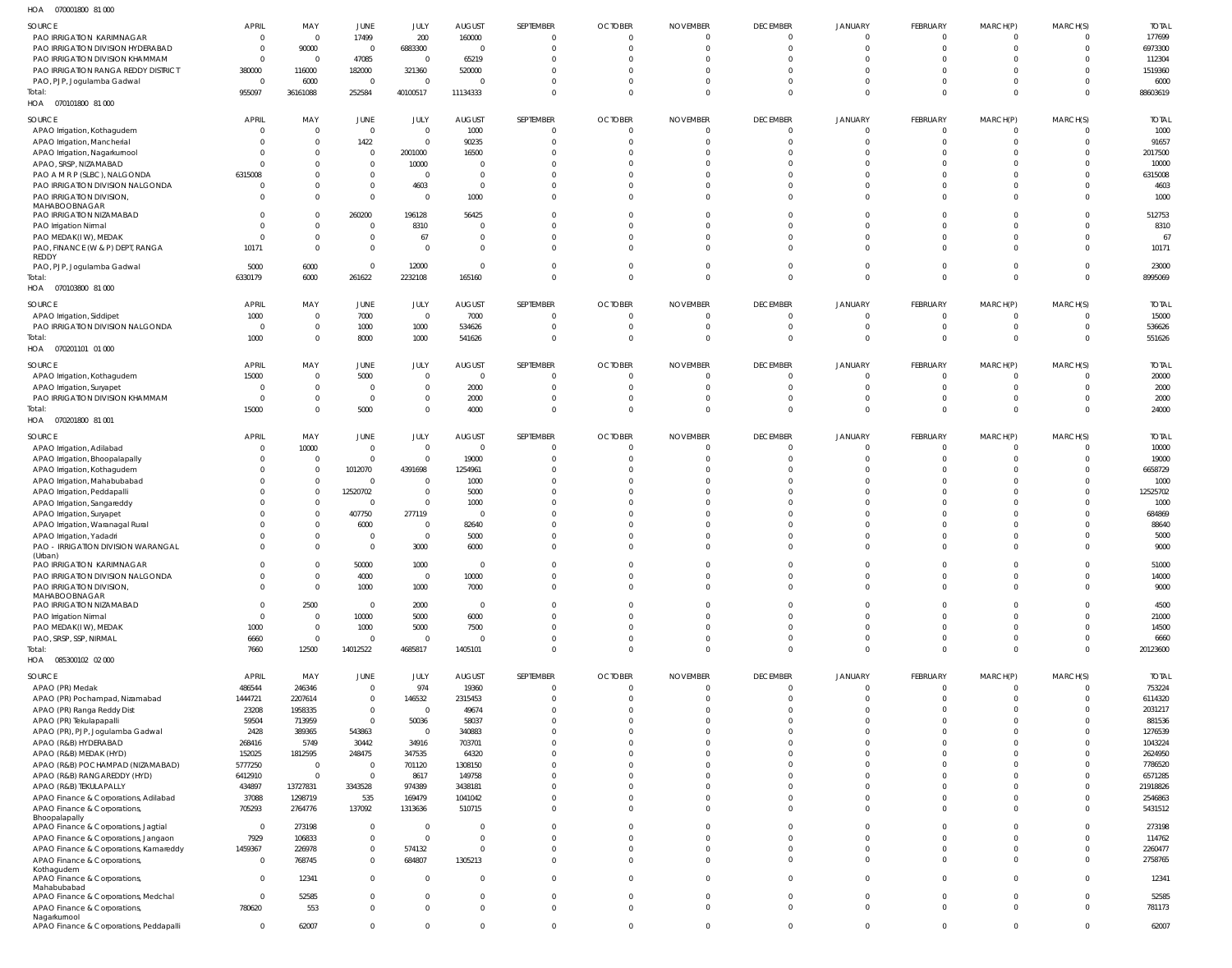HOA 085300102 02 000

| SOURCE                                                                         | <b>APRIL</b>        | MAY                     | JUNE                             | JULY                     | <b>AUGUST</b>              | SEPTEMBER                  | <b>OCTOBER</b>       | <b>NOVEMBER</b>      | <b>DECEMBER</b>      | JANUARY              | FEBRUARY                | MARCH(P)                       | MARCH(S)                         | <b>TOTAL</b>        |
|--------------------------------------------------------------------------------|---------------------|-------------------------|----------------------------------|--------------------------|----------------------------|----------------------------|----------------------|----------------------|----------------------|----------------------|-------------------------|--------------------------------|----------------------------------|---------------------|
| APAO Finance & Corporations,                                                   | 264321              | 794010                  | 280002                           | $\mathbf 0$              | 76649                      | $\overline{0}$             | $\overline{0}$       | $\Omega$             | $\mathbf 0$          | $\mathbf 0$          | $\overline{0}$          | $\overline{0}$                 | $\overline{0}$                   | 1414982             |
| Sangareddy<br>APAO Finance & Corporations, Siddipet                            | 48                  | 175085                  | $\mathbf{0}$                     | 2498                     | $\overline{0}$             | $\Omega$                   | $\Omega$             | $\Omega$             | $\Omega$             |                      | $\overline{0}$          | $\mathbf 0$                    | $\overline{0}$                   | 177631              |
| APAO Finance & Corporations, Siricilla                                         | $\overline{0}$      | 3798                    | $\mathbf{0}$                     | $\Omega$                 | $\mathbf{0}$               | $\Omega$                   | $\Omega$             | $\Omega$             | $\Omega$             |                      | $\Omega$                | $\Omega$                       | $\overline{0}$                   | 3798                |
| APAO Finance & Corporations, Suryapet                                          | $\overline{0}$      | 4613217                 | $\mathbf 0$                      | $\mathbf 0$              | 186433                     | $\Omega$                   | $\Omega$             | $\Omega$             | $\Omega$             |                      | $\Omega$                | $\mathbf 0$                    | $\overline{0}$                   | 4799650             |
| APAO Finance & Corporations, Vikarabad                                         | $\mathbf 0$         | 116656                  | $\mathbf 0$                      | $\mathbf 0$              | $\overline{0}$             | $\Omega$                   | $\Omega$             | $\Omega$             | $\Omega$             |                      | $\Omega$                | $\mathbf{0}$                   | $\overline{0}$                   | 116656              |
| APAO Finance & Corporations,                                                   | $\Omega$            | 151928                  | $\mathbf 0$                      | $\Omega$                 | 344754                     | $\Omega$                   | $\Omega$             | $\Omega$             | $\Omega$             | $\Omega$             | $\Omega$                | $\mathbf 0$                    | $\overline{0}$                   | 496682              |
| Wanaparthy<br>APAO Finance & Corporations, Yadadri                             | 152                 | 21219                   | $\overline{0}$                   | $\mathbf 0$              | $\overline{0}$             | $\Omega$                   | $\Omega$             | $\Omega$             | $\Omega$             |                      | $\Omega$                | $\Omega$                       | $\overline{0}$                   | 21371               |
| APAO Irrigation, Adilabad                                                      | 484283              | 189658                  | 191500                           | 1220092                  | 2489862                    | $\Omega$                   | $\Omega$             | $\Omega$             | $\Omega$             |                      | $\Omega$                | $\mathbf 0$                    | $\overline{0}$                   | 4575395             |
| APAO Irrigation, Bhoopalapally                                                 | $\overline{0}$      | 518641                  | 530140                           | 667460                   | 1172997                    | $\Omega$                   | $\Omega$             | $\Omega$             | $\Omega$             |                      | $\Omega$                | $\Omega$                       | $\overline{0}$                   | 2889238             |
| APAO Irrigation, Jagtial                                                       | 254107              | $\overline{0}$          | $\overline{0}$                   | 518401                   | 723760                     | $\Omega$                   | $\Omega$             | $\Omega$             | $\Omega$             |                      | $\Omega$                | $\mathbf 0$                    | $\overline{0}$                   | 1496268             |
| APAO Irrigation, Jangaon                                                       | 1347342             | $\overline{0}$          | 997267                           | 2705393                  | 445576                     | $\Omega$                   | $\Omega$             | $\Omega$             |                      |                      | $\Omega$                | $\Omega$                       | $\overline{0}$                   | 5495578             |
| APAO Irrigation, Kamareddy<br>APAO Irrigation, Komarambheem Asifabad           | 427065<br>501983    | 21419<br>$\overline{0}$ | 605668<br>304721                 | 400103<br>34             | 1020248<br>426839          | $\Omega$<br>$\Omega$       | $\Omega$<br>$\Omega$ | $\Omega$<br>$\Omega$ |                      |                      | $\Omega$<br>$\Omega$    | $\Omega$<br>$\Omega$           | $\overline{0}$<br>$\overline{0}$ | 2474503<br>1233577  |
| APAO Irrigation, Kothagudem                                                    | 2188680             | 863000                  | 1175693                          | 419900                   | 2799349                    | $\Omega$                   | $\Omega$             | $\Omega$             |                      |                      | $\Omega$                | $\Omega$                       | $\overline{0}$                   | 7446622             |
| APAO Irrigation, Mahabubabad                                                   | 688812              | 612216                  | 81470                            | 236180                   | 1526567                    | $\Omega$                   | $\Omega$             | $\Omega$             |                      |                      | $\Omega$                | $\Omega$                       | $\overline{0}$                   | 3145245             |
| APAO Irrigation, Mancherial                                                    | 163511              | $\overline{0}$          | 69820                            | 348312                   | 104630                     | $\Omega$                   | $\Omega$             | $\Omega$             |                      |                      | $\Omega$                | $\Omega$                       | $\overline{0}$                   | 686273              |
| APAO Irrigation, Nagarkurnool                                                  | 1812422             | 59204786                | 1135753                          | 43006208                 | 29346181                   | $\Omega$                   | $\Omega$             | $\Omega$             |                      |                      | $\Omega$                | $\Omega$                       | $\overline{0}$                   | 134505350           |
| APAO Irrigation, Peddapalli                                                    | 1764811             | 372953                  | 6735                             | 2877449                  | 2077750                    | $\Omega$                   | $\Omega$             | $\Omega$             |                      |                      | $\Omega$                | $\mathbf 0$                    | $\mathbf{0}$                     | 7099698             |
| APAO Irrigation, Sangareddy                                                    | 147501              | 350141                  | 163089                           | 340132                   | 1538808                    | $\Omega$                   | $\Omega$             | $\Omega$             |                      |                      | $\Omega$                | $\Omega$                       | $\overline{0}$                   | 2539671             |
| APAO Irrigation, Siddipet<br>APAO Irrigation, Siricilla                        | 1260552<br>163441   | 20225377<br>1628155     | 1048641<br>566877                | 73098<br>366081          | 7108014<br>2631781         | $\Omega$<br>$\Omega$       | $\Omega$<br>$\Omega$ | $\Omega$<br>$\Omega$ |                      |                      | $\Omega$<br>$\Omega$    | $\Omega$<br>$\Omega$           | $\overline{0}$<br>$\overline{0}$ | 29715682<br>5356335 |
| APAO Irrigation, Suryapet                                                      | 266260              | 109956                  | 3255315                          | 2224286                  | 902224                     | $\Omega$                   | $\Omega$             | $\Omega$             |                      |                      | $\Omega$                | $\Omega$                       | $\overline{0}$                   | 6758041             |
| APAO Irrigation, Vikarabad                                                     | $\overline{0}$      | $\overline{0}$          | $\overline{0}$                   | 332659                   | 2430592                    | $\Omega$                   | $\Omega$             | $\Omega$             |                      |                      | $\Omega$                | $\Omega$                       | $\overline{0}$                   | 2763251             |
| APAO Irrigation, Wanaparthy                                                    | 734344              | $\overline{0}$          | 530523                           | 107478                   | 2225661                    | $\Omega$                   | $\Omega$             | $\Omega$             |                      |                      | $\Omega$                | $\Omega$                       | $\overline{0}$                   | 3598006             |
| APAO Irrigation, Waranagal Rural                                               | $\overline{0}$      | 127606                  | 396122                           | 1236                     | 642535                     | $\Omega$                   | $\Omega$             | $\Omega$             | U                    |                      | $\Omega$                | $\Omega$                       | $\overline{0}$                   | 1167499             |
| APAO Irrigation, Yadadri                                                       | 480725              | 246223                  | $\overline{0}$                   | 4413365                  | 535626                     | $\Omega$                   | $\Omega$             | $\Omega$             | $\Omega$             |                      | $\Omega$                | $\mathbf 0$                    | $\overline{0}$                   | 5675939             |
| APAO National Highways (NH),<br>Nagarkurnool                                   | $\overline{0}$      | $\overline{0}$          | $\overline{0}$                   | $\mathbf 0$              | 7899                       | $\Omega$                   | $\Omega$             | $\Omega$             | $\Omega$             |                      | $\Omega$                | $\Omega$                       | $\overline{0}$                   | 7899                |
| APAO Panchayat Raj (PR), Adilabad                                              | 152113              | 14100                   | $\overline{0}$                   | $\mathbf 0$              | 2984                       | $\Omega$                   | $\Omega$             | $\Omega$             | $\Omega$             |                      | $\Omega$                | $\Omega$                       | $\Omega$                         | 169197              |
| APAO Panchayat Raj (PR), Bhoopalapally                                         | 205588              | 568269                  | $\mathbf 0$                      | 1220296                  | 67493                      | $\Omega$                   | $\Omega$             | $\Omega$             | $\Omega$             |                      | $\Omega$                | $\Omega$                       | $\overline{0}$                   | 2061646             |
| APAO Panchayat Raj (PR), Jagtial                                               | 613188              | 288331                  | $\mathbf 0$                      | 749                      | 250543                     | $\Omega$                   | $\Omega$             | $\Omega$             | $\Omega$             |                      | $\Omega$                | $\mathbf 0$                    | $\overline{0}$                   | 1152811             |
| APAO Panchayat Raj (PR), Kamareddy                                             | 0                   | 43856                   | $\mathbf{0}$                     | $\mathbf 0$              | 73927                      | $\Omega$                   | $\Omega$             | $\Omega$             | $\Omega$             |                      | $\Omega$                | $\Omega$                       | $\overline{0}$                   | 117783              |
| APAO Panchayat Raj (PR)                                                        | $\overline{0}$      | 110                     | $\mathbf{0}$                     | $\mathbf 0$              | 26058                      | $\Omega$                   | $\Omega$             | $\Omega$             | $\Omega$             | $\Omega$             | $\Omega$                | $\mathbf 0$                    | $\overline{0}$                   | 26168               |
| Komarambheem Asifabad<br>APAO Panchayat Raj (PR), Kothagudem                   | 2910                | 1718                    | $\mathbf{0}$                     | 469                      | 132443                     | $\Omega$                   | $\Omega$             | $\Omega$             | 0                    |                      | $\Omega$                | $\mathbf 0$                    | $\overline{0}$                   | 137540              |
| APAO Panchayat Raj (PR), Mahabubabad                                           | $\overline{0}$      | $\overline{0}$          | $\mathbf 0$                      | 30394                    | $\overline{0}$             | $\Omega$                   | $\Omega$             | $\Omega$             | $\Omega$             |                      | $\Omega$                | $\mathbf 0$                    | $\overline{0}$                   | 30394               |
| APAO Panchayat Raj (PR), Nagarkurnool                                          | 830135              | 538006                  | $\overline{0}$                   | $\mathbf{0}$             | $\mathbf 0$                | $\Omega$                   | $\Omega$             | $\Omega$             | $\Omega$             |                      | $\Omega$                | $\Omega$                       | $\overline{0}$                   | 1368141             |
| APAO Panchayat Raj (PR), Peddapalli                                            | 219153              | 221184                  | 54098                            | 19653                    | 68384                      | $\Omega$                   | $\Omega$             | $\Omega$             |                      |                      | $\Omega$                | $\Omega$                       | $\overline{0}$                   | 582472              |
| APAO Panchayat Raj (PR), Sangareddy                                            | 533988              | 5508502                 | 5262                             | 15578                    | 75877                      | $\Omega$                   | $\Omega$             | $\Omega$             |                      |                      | $\Omega$                | $\Omega$                       | $\overline{0}$                   | 6139207             |
| APAO Panchayat Raj (PR), Siddipet                                              | 1585295             | 949548                  | $\overline{0}$                   | 995888                   | 1207427                    | $\Omega$                   | $\Omega$             | $\Omega$             |                      |                      | $\Omega$                | $\Omega$                       | $\Omega$                         | 4738158             |
| APAO Panchayat Raj (PR), Siricilla                                             | 228155<br>516141    | 1940616<br>26765        | 69683<br>$\overline{0}$          | 45073<br>3502            | $\overline{0}$<br>37363    | $\Omega$<br>$\Omega$       | $\Omega$<br>$\Omega$ | $\Omega$<br>$\cap$   |                      |                      | $\Omega$<br>$\Omega$    | $\Omega$<br>$\Omega$           | $\overline{0}$<br>$\Omega$       | 2283527<br>583771   |
| APAO Panchayat Raj (PR), Suryapet<br>APAO Panchayat Raj (PR), Vikarabad        | 480806              | 448716                  | $\overline{0}$                   | $\overline{0}$           | $\overline{0}$             | $\Omega$                   | $\Omega$             | $\Omega$             |                      |                      | $\Omega$                | $\mathbf 0$                    | $\overline{0}$                   | 929522              |
| APAO Panchayat Raj (PR), Wanaparthy                                            | 286075              | 425154                  | $\overline{0}$                   | 358660                   | 1143803                    | $\Omega$                   | $\Omega$             | $\Omega$             | $\Omega$             |                      | $\Omega$                | $\Omega$                       | $\overline{0}$                   | 2213692             |
| APAO Panchayat Raj (PR), Waranagal                                             | 84242               | 378224                  | $\overline{0}$                   | 299100                   | 515495                     | $\Omega$                   | $\Omega$             | $\Omega$             | $\Omega$             |                      | $\Omega$                | $\Omega$                       | $\Omega$                         | 1277061             |
| Rural                                                                          |                     |                         |                                  |                          |                            |                            |                      |                      |                      |                      |                         |                                |                                  |                     |
| APAO Panchayat Raj (PR), Yadadri<br><b>APAO Projects, Adilabad</b>             | 7702<br>1211363     | $\Omega$<br>1204087     | $\overline{0}$<br>855669         | $\mathbf 0$<br>988991    | 46918<br>$\Omega$          | $\Omega$<br>$\Omega$       | $\Omega$<br>$\Omega$ | $\Omega$<br>$\cap$   | U<br>$\cap$          |                      | $\Omega$<br>$\Omega$    | $\Omega$<br>$\Omega$           | $\Omega$<br>$\Omega$             | 54620<br>4260110    |
| APAO Projects, Jagtial                                                         | 18278               | $\Omega$                | 1841161                          | $\Omega$                 | 1429439                    | $\Omega$                   | $\Omega$             | $\Omega$             | $\Omega$             |                      | $\Omega$                | $\Omega$                       | $\overline{0}$                   | 3288878             |
| APAO Projects, Jangaon                                                         | 7885                | $\Omega$                | $\overline{0}$                   | $\mathbf 0$              | $\overline{0}$             | $\overline{0}$             | $\Omega$             | $\Omega$             | $\Omega$             |                      | $\mathbf 0$             | $\mathbf 0$                    | $\overline{0}$                   | 7885                |
| APAO Projects, Kamareddy                                                       | 0                   | 21721                   | $\mathbf{0}$                     | $\mathbf 0$              | $\mathbf 0$                | $\overline{0}$             | $\Omega$             | $\Omega$             | $\Omega$             | $\Omega$             | $\Omega$                | $\overline{0}$                 | $\overline{0}$                   | 21721               |
| APAO Projects, Mahabubabad                                                     | 4875908             | $\Omega$                | $\overline{0}$                   | 127887                   | $\mathbf{0}$               | $\Omega$                   | $\Omega$             | $\Omega$             | $\Omega$             |                      | $\Omega$                | $\Omega$                       | $\Omega$                         | 5003795             |
| APAO Projects, Mancherial                                                      | $\overline{0}$      | $\Omega$                | 281140                           | $\mathbf 0$              | $\mathbf 0$                | $\overline{0}$             | $\Omega$             | $\Omega$             | $\Omega$             | $\Omega$             | $\Omega$                | $\overline{0}$                 | $\overline{0}$                   | 281140              |
| APAO Projects, Peddapalli                                                      | 850459              | $\Omega$                | 42494                            | 137827                   | 9563                       | $\overline{0}$             | $\Omega$             | $\Omega$             | $\Omega$             | $\Omega$             | $\Omega$                | $\Omega$                       | $\overline{0}$                   | 1040343             |
| APAO Projects, Siricilla<br>APAO Public Health (PH), Adilabad                  | - 0<br>0            | 15844224<br>73248       | $\overline{0}$<br>$\overline{0}$ | 16113426<br>$\mathbf{0}$ | $\mathbf 0$<br>$\mathbf 0$ | $\Omega$<br>$\Omega$       | $\Omega$<br>$\Omega$ | $\Omega$<br>$\Omega$ | $\Omega$<br>$\Omega$ | $\Omega$<br>$\Omega$ | $\Omega$<br>$\Omega$    | $\overline{0}$<br>$\mathbf 0$  | $\overline{0}$<br>$\overline{0}$ | 31957650<br>73248   |
| APAO Roads & Buildings (R&B), Adilabad                                         | 146272              | 1463592                 | 535192                           | 23657                    | 55145                      | $\overline{0}$             | $\Omega$             | $\Omega$             | $\Omega$             | $\Omega$             | $\Omega$                | $\overline{0}$                 | $\overline{0}$                   | 2223858             |
| APAO Roads & Buildings (R&B),                                                  | 248                 | 255200                  | $\overline{0}$                   | 239740                   | 472158                     | $\Omega$                   | $\Omega$             | $\Omega$             | $\Omega$             | $\Omega$             | $\Omega$                | $\Omega$                       | $\overline{0}$                   | 967346              |
| Bhoopalapally                                                                  |                     |                         |                                  |                          |                            |                            |                      |                      |                      |                      |                         |                                |                                  |                     |
| APAO Roads & Buildings (R&B), Jagtial<br>APAO Roads & Buildings (R&B), Jangaon | $\mathbf 0$<br>1444 | 637581<br>85164         | 460916<br>1331474                | 41356<br>330587          | 1998<br>98567              | $\Omega$<br>$\overline{0}$ | $\Omega$<br>$\Omega$ | $\Omega$<br>$\Omega$ | 0<br>$\Omega$        | $\Omega$<br>$\Omega$ | $\Omega$<br>$\mathbf 0$ | $\mathbf{0}$<br>$\overline{0}$ | $\overline{0}$<br>$\overline{0}$ | 1141851<br>1847236  |
| APAO Roads & Buildings (R&B), Jogulamba                                        | $\mathbf 0$         | $\overline{0}$          | $\overline{0}$                   | $\overline{0}$           | 60786                      | $\overline{0}$             | $\Omega$             | $\Omega$             | 0                    | $\Omega$             | $\mathbf 0$             | $\overline{0}$                 | $\overline{0}$                   | 60786               |
| Gadwal                                                                         |                     |                         |                                  |                          |                            |                            |                      |                      |                      |                      |                         |                                |                                  |                     |
| APAO Roads & Buildings (R&B), Kamareddy                                        | 1752228             | 116273                  | 197184                           | 2395348                  | 479594                     | $\overline{0}$             | $\Omega$             | $\Omega$             | $\Omega$             | $\Omega$             | $\mathbf 0$             | $\overline{0}$                 | $\overline{0}$                   | 4940627             |
| APAO Roads & Buildings (R&B),<br>Komarambheem Asifabad                         | $\mathbf 0$         | $\Omega$                | 4014                             | 132715                   | $\overline{0}$             | $\overline{0}$             | $\Omega$             | $\Omega$             | $\mathbf 0$          | $\Omega$             | $\mathbf{0}$            | $\overline{0}$                 | $\overline{0}$                   | 136729              |
| APAO Roads & Buildings (R&B),                                                  | 2362549             | 1814779                 | 6900397                          | 1893564                  | 863993                     | $\overline{0}$             | $\Omega$             | $\Omega$             | $\Omega$             | $\Omega$             | $\Omega$                | $\Omega$                       | $\overline{0}$                   | 13835282            |
| Kothagudem                                                                     |                     |                         |                                  |                          |                            |                            |                      |                      |                      |                      |                         |                                |                                  |                     |
| APAO Roads & Buildings (R&B),<br>Mahabubabad                                   | 537                 | $\overline{0}$          | $\overline{0}$                   | 477085                   | 69716                      | $\overline{0}$             | $\Omega$             | $\Omega$             | $\Omega$             | $\Omega$             | $\Omega$                | $\Omega$                       | $\overline{0}$                   | 547338              |
| APAO Roads & Buildings (R&B), Mancherial                                       | 821138              | $\Omega$                | $\mathbf 0$                      | 616467                   | 29192                      | $\overline{0}$             | $\Omega$             | $\Omega$             | $\Omega$             | $\Omega$             | $\mathbf 0$             | $\mathbf{0}$                   | $\overline{0}$                   | 1466797             |
| APAO Roads & Buildings (R&B), Medchal                                          | $\overline{0}$      | 80411                   | $\mathbf 0$                      | 155554                   | 2177079                    | $\overline{0}$             | $\Omega$             | $\Omega$             | $\Omega$             | $\Omega$             | $\Omega$                | $\Omega$                       | $\overline{0}$                   | 2413044             |
| Malkajigiri<br>APAO Roads & Buildings (R&B),                                   | 223242              | 336925                  | $\overline{0}$                   | 32300                    | 9753                       | $\overline{0}$             | $\Omega$             | $\Omega$             | 0                    | $\Omega$             | $\mathbf 0$             | $\Omega$                       | $\overline{0}$                   | 602220              |
| Nagarkurnool                                                                   |                     |                         |                                  |                          |                            |                            |                      |                      |                      |                      |                         |                                |                                  |                     |
| APAO Roads & Buildings (R&B), Peddapalli                                       | 549125              | - 0                     | 1091062                          | $\mathbf{0}$             | 308927                     | $\overline{0}$             | $\Omega$             | $\Omega$             | 0                    | $\Omega$             | $\mathbf 0$             | $\mathbf 0$                    | $\overline{0}$                   | 1949114             |
| APAO Roads & Buildings (R&B),                                                  | $\overline{0}$      | 902450                  | 2323310                          | 34260                    | 228462                     | $\overline{0}$             | $\Omega$             | $\Omega$             | 0                    | $\Omega$             | $\Omega$                | $\Omega$                       | $\overline{0}$                   | 3488482             |
| Sangareddy<br>APAO Roads & Buildings (R&B), Siddipet                           | 296976              | 1047009                 | 368045                           | 4770282                  | 58866                      | $\Omega$                   | $\Omega$             | $\Omega$             | U                    | U                    | $\Omega$                | $\Omega$                       | $\overline{0}$                   | 6541178             |
| APAO Roads & Buildings (R&B), Siricilla                                        | $\overline{0}$      | 219801                  | 106405                           | 5400                     | 328391                     | $\Omega$                   | $\Omega$             | $\Omega$             |                      |                      | $\Omega$                | $\Omega$                       | $\overline{0}$                   | 659997              |
| APAO Roads & Buildings (R&B), Suryapet                                         | 337625              | 782178                  | 362886                           | 149216                   | 1478470                    | $\Omega$                   | $\Omega$             | $\Omega$             | U                    | $\Omega$             | $\Omega$                | $\Omega$                       | $\overline{0}$                   | 3110375             |
| APAO Roads & Buildings (R&B), Vikarabad                                        | 4105244             | $\Omega$                | $\mathbf{0}$                     | 3344200                  | 11405                      | $\overline{0}$             | $\Omega$             | $\Omega$             | $\Omega$             | $\Omega$             | $\Omega$                | $\Omega$                       | $\overline{0}$                   | 7460849             |
| APAO Roads & Buildings (R&B),                                                  | 1210174             | $\overline{0}$          | $\mathbf 0$                      | $\Omega$                 | 103051                     | $\overline{0}$             | $\Omega$             | $\Omega$             | $\Omega$             | $\Omega$             | $\Omega$                | $\mathbf 0$                    | $\overline{0}$                   | 1313225             |
| Wanaparthy<br>APAO Roads & Buildings (R&B), Waranagal                          | 521490              | 600320                  | 97233                            | 0                        | 115920                     | $\overline{0}$             | $\mathbf{0}$         | $\Omega$             | $\Omega$             | $\mathbf 0$          | 0                       | $\mathbf 0$                    | $\overline{0}$                   | 1334963             |
|                                                                                |                     |                         |                                  |                          |                            |                            |                      |                      |                      |                      |                         |                                |                                  |                     |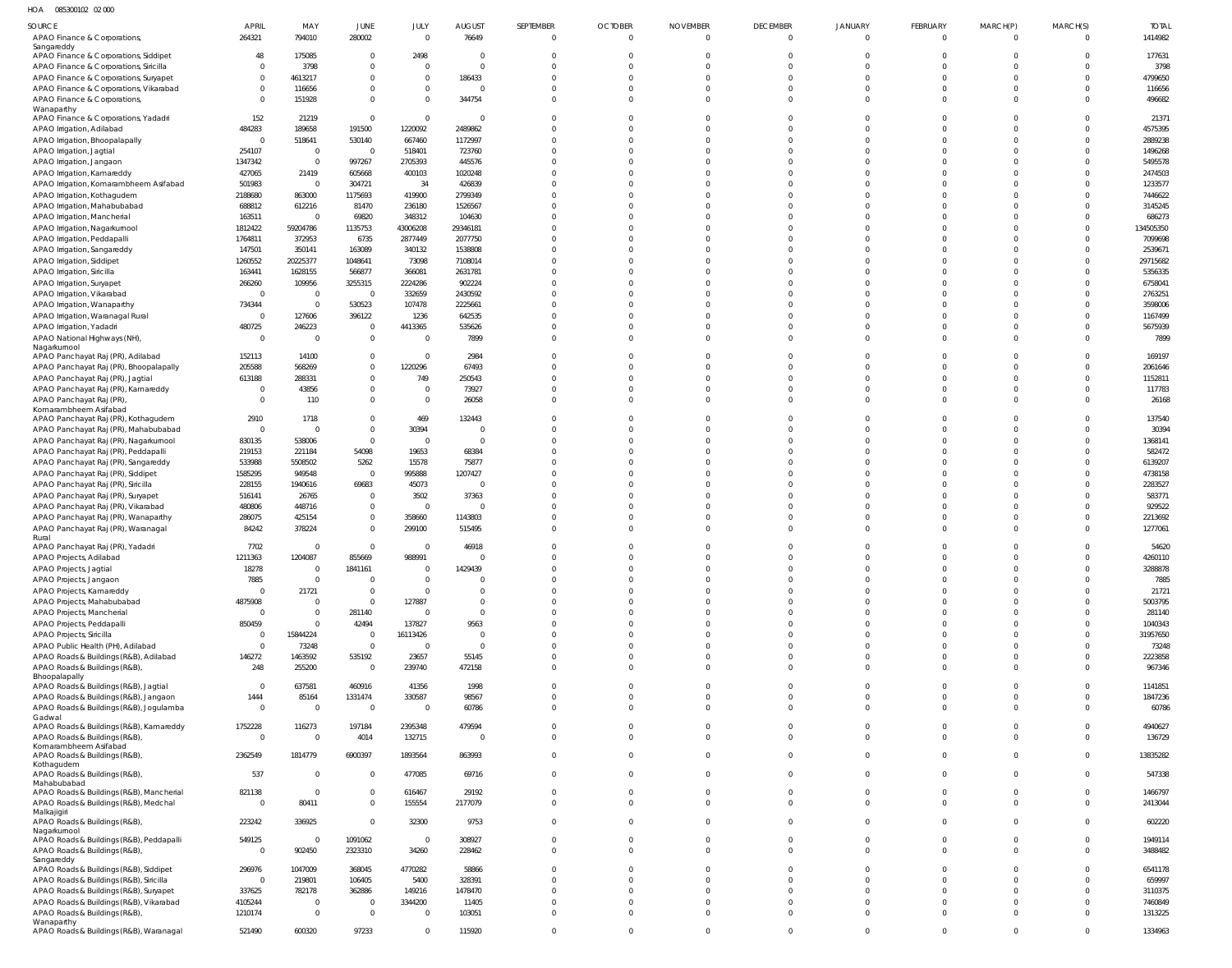085300102 02 000 HOA

| 1077<br><b>UUUUUUIUL ULUU</b>                                       |                                |                          |                                  |                         |                              |                                  |                                  |                                   |                                |                               |                            |                         |                                  |                       |
|---------------------------------------------------------------------|--------------------------------|--------------------------|----------------------------------|-------------------------|------------------------------|----------------------------------|----------------------------------|-----------------------------------|--------------------------------|-------------------------------|----------------------------|-------------------------|----------------------------------|-----------------------|
| SOURCE                                                              | <b>APRIL</b>                   | MAY                      | <b>JUNE</b>                      | JULY                    | <b>AUGUST</b>                | SEPTEMBER                        | <b>OCTOBER</b>                   | <b>NOVEMBER</b>                   | <b>DECEMBER</b>                | <b>JANUARY</b>                | FEBRUARY                   | MARCH(P)                | MARCH(S)                         | <b>TOTAL</b>          |
| Rural<br>APAO Roads & Buildings (R&B), Yadadri                      | 1225115                        | $\overline{0}$           | 883864                           | 1958157                 | 295800                       | $\mathbf 0$                      | $\overline{0}$                   | $\Omega$                          | $\mathbf 0$                    |                               |                            |                         |                                  | 4362936               |
| APAO, PJP (FINANCE), Jogulamba Gadwal                               | 306706                         | 1246                     | $\overline{0}$                   | $\overline{0}$          | 298958                       | $\Omega$                         | $\Omega$                         | $\Omega$                          | $\Omega$                       |                               |                            |                         |                                  | 606910                |
| APAO, SRSP (FINANCE), WARANGAL RURAL                                | 8318                           | 89696                    | $\overline{0}$                   | $\overline{0}$          | $\Omega$                     | $\Omega$                         | $\Omega$                         | $\Omega$                          | $\Omega$                       |                               |                            |                         |                                  | 98014                 |
| APAO, SRSP SSP, KARIMNAGAR                                          | 2658849                        | 42470                    | $\mathbf{0}$                     | 659745                  | $\Omega$                     | $\Omega$                         | $\Omega$                         | $\Omega$                          | $\Omega$                       |                               |                            |                         |                                  | 3361064               |
| APAO, SRSP, NIZAMABAD                                               | 578733                         | - 0                      | $\overline{0}$                   | 1188742                 | $\mathbf 0$                  | $\Omega$                         | $\Omega$                         |                                   |                                |                               |                            |                         |                                  | 1767475               |
| APAO, SRSP, WARANGAL RURAL                                          | $^{\circ}$                     | $\Omega$                 | $\mathbf{0}$                     | 1655870                 | $\mathbf 0$                  | $\Omega$<br>$\Omega$             | $\Omega$<br>$\Omega$             | $\Omega$                          |                                |                               |                            |                         |                                  | 1655870               |
| APAO, (NH) NIZAMABAD<br>PAO (PH) LMD (KARIMNAGAR)                   | 122558<br>$\overline{0}$       | $\Omega$<br>- 0          | $\overline{0}$<br>$\mathbf{0}$   | $\Omega$<br>$\mathbf 0$ | $\Omega$<br>536806           | $\Omega$                         | $\Omega$                         |                                   |                                |                               |                            |                         |                                  | 122558<br>536806      |
| PAO (PR) (IW), LMD Colony, Karimnagar                               | 103519                         | 334530                   | $\mathbf{0}$                     | $\mathbf 0$             | 84243                        | $\Omega$                         | $\Omega$                         | $\Omega$                          |                                |                               |                            |                         |                                  | 522292                |
| PAO (PR) KCC, Warangal (Urban)                                      | 441571                         | 56159                    | $\Omega$                         | 132                     | 991677                       | $\Omega$                         | $\Omega$                         | $\Omega$                          |                                |                               |                            |                         |                                  | 1489539               |
| PAO (PR) MAHABOOBNAGAR                                              | 38348                          | 1123582                  | 594327                           | 907373                  | 1036735                      | $\Omega$                         | $\Omega$                         | $\Omega$                          |                                |                               |                            |                         |                                  | 3700365               |
| PAO (PR) Nalgonda                                                   | 34397                          | 27433                    | $\overline{0}$                   | 1067936                 | $\overline{0}$               | $\Omega$                         | $\Omega$                         | $\Omega$                          |                                |                               |                            |                         |                                  | 1129766               |
| PAO (PR), Nirmal                                                    | 40563<br>$^{\circ}$            | $\Omega$<br>334317       | $\overline{0}$<br>$\overline{0}$ | $\overline{0}$<br>960   | 245278                       | $\Omega$<br>$\Omega$             | $\Omega$<br>$\Omega$             | $\Omega$<br>$\Omega$              | $\Omega$                       |                               |                            |                         |                                  | 285841<br>1427789     |
| PAO (R&B) (NIRMAL)<br>PAO (R&B), HANUMAKONDA, Warangal              | 283779                         | $\Omega$                 | 424041                           | 230404                  | 1092512<br>458167            | $\Omega$                         | $\Omega$                         | $\Omega$                          | $\Omega$                       |                               |                            |                         | $\Omega$                         | 1396391               |
| (Urban)                                                             |                                |                          |                                  |                         |                              |                                  |                                  |                                   |                                |                               |                            |                         |                                  |                       |
| PAO (R&B) LMD                                                       | 1232038                        | 2660996                  | 207483                           | 1504782                 | 631077                       | $\Omega$                         | $\Omega$                         | $\Omega$                          | $\Omega$                       |                               |                            |                         |                                  | 6236376               |
| PAO (R&B) MAHABOOBNAGAR<br>PAO (R&B) NALGONDA                       | 8108<br>- 0                    | 1974245<br>1112089       | 47903<br>30268                   | 157073<br>558023        | 361634<br>476710             | $\Omega$<br>$\Omega$             | $\Omega$<br>$\Omega$             | $\Omega$<br>$\Omega$              | n                              |                               |                            |                         |                                  | 2548963<br>2177090    |
| PAO (W&P) NSP, TEKULAPALLY                                          | $\overline{0}$                 | $\Omega$                 | $\overline{0}$                   | 699926                  | $\overline{0}$               | $\Omega$                         | $\Omega$                         | $\Omega$                          |                                |                               |                            |                         |                                  | 699926                |
| PAO (W&P), Waranagal (Urban)                                        | 83929                          | $\Omega$                 | $\mathbf{0}$                     | $\overline{0}$          | $\overline{0}$               | $\Omega$                         | $\Omega$                         | $\Omega$                          | $\Omega$                       |                               |                            |                         |                                  | 83929                 |
| PAO - IRRIGATION DIVISION WARANGAL                                  | 1885367                        | $\Omega$                 | $\overline{0}$                   | 2220                    | 455177                       | $\Omega$                         | $\Omega$                         | $\Omega$                          | $\Omega$                       |                               |                            |                         | $\Omega$                         | 2342764               |
| (Urban)<br>PAO A M R P (SLBC), NALGONDA                             | 844973                         | 667212                   | 1917801                          | 486305                  | 9696624                      | $\Omega$                         | $\Omega$                         | $\Omega$                          | $\Omega$                       |                               |                            |                         | $\Omega$                         | 13612915              |
| PAO IRRIGATION KARIMNAGAR                                           | 1732758                        | 2724017                  | 1109901                          | 4555597                 | 5866504                      |                                  | $\Omega$                         | $\Omega$                          |                                |                               |                            |                         | $\Omega$                         | 15988777              |
| PAO IRRIGATION DIVISION KHAMMAM                                     | 323378                         | 363403                   | 481933                           | 454816                  | 602867                       | $\Omega$                         | $\Omega$                         | $\Omega$                          | n                              |                               |                            |                         | $\Omega$                         | 2226397               |
| PAO IRRIGATION DIVISION NALGONDA                                    | 987823                         | 236405                   | 715982                           | 16125103                | 2864030                      | $\Omega$                         | $\Omega$                         | $\Omega$                          |                                |                               |                            |                         | $\Omega$                         | 20929343              |
| PAO IRRIGATION DIVISION,                                            | 590155                         | 61453937                 | 79977418                         | 42298033                | 6713909                      | $\Omega$                         | $\Omega$                         | $\Omega$                          | $\Omega$                       |                               |                            |                         | $\Omega$                         | 191033452             |
| MAHABOOBNAGAR<br>PAO IRRIGATION NIZAMABAD                           | 9046605                        | 707248                   | $\overline{0}$                   | 1606683                 | 4211893                      | $\Omega$                         | $\Omega$                         |                                   |                                |                               |                            |                         |                                  | 15572429              |
| PAO IRRIGATION RANGA REDDY DISTRICT                                 | 1207319                        | 3422                     | 134646                           | 1199202                 | 2468104                      | $\Omega$                         | $\Omega$                         | $\Omega$                          | n                              |                               |                            |                         |                                  | 5012693               |
| PAO Irrigation Nirmal                                               | 646122                         | 11000                    | 1146248                          | 745752                  | 195166                       | $\Omega$                         | $\Omega$                         | $\Omega$                          |                                |                               |                            |                         |                                  | 2744288               |
| PAO MEDAK(IW), MEDAK                                                | 274460                         | 343948                   | 18974                            | 2140577                 | 782830                       | $\Omega$                         | $\Omega$                         | $\Omega$                          |                                |                               |                            |                         |                                  | 3560789               |
| PAO Public Health (PH), Ranga Reddy<br>PAO, AMRP (FINANCE) NALGONDA | $\mathbf 0$<br>110210          | $\overline{0}$<br>479313 | $\overline{0}$<br>1143671        | $\overline{0}$<br>38683 | 700537<br>428240             | $\Omega$<br>$\Omega$             | $\Omega$<br>$\Omega$             | $\Omega$<br>$\Omega$              |                                |                               |                            |                         |                                  | 700537<br>2200117     |
| PAO, FINANCE (W & P) DEPT, HYDERABAD                                | 144817                         | 252693                   | 1143                             | 1869223                 | 960359                       | $\Omega$                         | $\Omega$                         |                                   |                                |                               |                            |                         |                                  | 3228235               |
| PAO, FINANCE (W & P) DEPT, KARIMNAGAR                               | 6357                           | 356660                   | 28115                            | 20044                   | 91015                        | $\Omega$                         | $\Omega$                         | $\Omega$                          |                                |                               |                            |                         |                                  | 502191                |
| PAO, FINANCE (W & P) DEPT, KHAMMAM                                  | 81258                          | 93765                    | $\overline{0}$                   | $\Omega$                | 64862                        | $\Omega$                         | $\Omega$                         | $\Omega$                          | $\Omega$                       |                               |                            |                         |                                  | 239885                |
| PAO, FINANCE (W & P) DEPT,                                          | 3532                           | 22594                    | $\overline{0}$                   | $\mathbf 0$             | 339829                       | $\Omega$                         | $\Omega$                         | $\Omega$                          | $\Omega$                       |                               |                            |                         | $\Omega$                         | 365955                |
| MAHABOOBNAGAR<br>PAO, FINANCE (W & P) DEPT, MEDAK                   | 1024                           | 506175                   | $\overline{0}$                   | $\mathbf 0$             | $\overline{0}$               | $\Omega$                         | $\Omega$                         |                                   |                                |                               |                            |                         |                                  | 507199                |
| PAO, FINANCE (W & P) DEPT, NIRMAL                                   | 10                             | 20393                    | $\overline{0}$                   | $\mathbf 0$             | 15894                        | $\Omega$                         | $\Omega$                         | $\Omega$                          | $\Omega$                       |                               |                            |                         |                                  | 36297                 |
| PAO, FINANCE (W & P) DEPT, NIZAMABAD                                | 25066                          | 422205                   | 28137                            | 233333                  | 640                          | $\Omega$                         | $\Omega$                         | $\Omega$                          | $\Omega$                       |                               | $\Omega$                   | $\Omega$                | $\Omega$                         | 709381                |
| PAO, FINANCE (W & P) DEPT, RANGA<br>REDDY                           | 97525                          | 1651048                  | 745713                           | 28741                   | 811575                       | $\Omega$                         | $\Omega$                         | $\Omega$                          | $\Omega$                       |                               |                            |                         |                                  | 3334602               |
| PAO, FINANCE (W & P) DEPT, WARANGAL                                 | 19600                          | 496590                   | $\overline{0}$                   | 188216                  | 56209                        | $\Omega$                         | $\Omega$                         |                                   |                                |                               |                            |                         |                                  | 760615                |
| PAO, PJP, Jogulamba Gadwal                                          | 3298966                        | 497140                   | $\mathbf{0}$                     | 180963                  | 24161                        | $\Omega$                         | $\Omega$                         | $\Omega$                          | $\Omega$                       |                               |                            |                         |                                  | 4001230               |
| PAO, SRSP, SSP, NIRMAL                                              | 5554                           | $\Omega$                 | $\mathbf{0}$                     | $\mathbf 0$             | 469028                       | $\Omega$                         | $\Omega$                         | $\Omega$                          | $\Omega$                       |                               |                            | $\Omega$                |                                  | 474582                |
| Total:<br>HOA<br>105400101 81 000                                   | 84539646                       | 232878566                | 122208464                        | 183028376               | 128437462                    | $\Omega$                         | $\Omega$                         | $\Omega$                          |                                |                               |                            |                         | 0                                | 751092514             |
|                                                                     |                                |                          |                                  |                         |                              |                                  |                                  |                                   |                                |                               |                            |                         |                                  |                       |
| SOURCE<br>APAO Finance & Corporations,                              | <b>APRIL</b><br>$\overline{0}$ | MAY<br>29974             | <b>JUNE</b><br>$\overline{0}$    | JULY<br>$\mathbf 0$     | <b>AUGUST</b><br>$\mathbf 0$ | SEPTEMBER<br>$\overline{0}$      | <b>OCTOBER</b><br>$\overline{0}$ | <b>NOVEMBER</b><br>$\overline{0}$ | <b>DECEMBER</b><br>$\mathbf 0$ | <b>JANUARY</b><br>$\mathbf 0$ | FEBRUARY<br>$\mathbf 0$    | MARCH(P)<br>$\Omega$    | MARCH(S)<br>$\mathbf 0$          | <b>TOTAL</b><br>29974 |
| Wanaparthy                                                          |                                |                          |                                  |                         |                              |                                  |                                  |                                   |                                |                               |                            |                         |                                  |                       |
| APAO Roads & Buildings (R&B),<br>Kothagudem                         | $\overline{0}$                 | $\overline{0}$           | $\overline{0}$                   | $\overline{0}$          | 5000                         | $\overline{0}$                   | $\overline{0}$                   | $\Omega$                          | $\mathbf 0$                    | $\mathbf 0$                   | $\mathbf 0$                | $\Omega$                | $\mathbf 0$                      | 5000                  |
| APAO Roads & Buildings (R&B), Peddapalli                            | $\overline{0}$                 | $\Omega$                 | $\overline{0}$                   | 10000                   | 5000                         | $\overline{0}$                   | $\overline{0}$                   | $\Omega$                          | $\mathbf 0$                    | 0                             | $\Omega$                   | $\Omega$                | $\mathbf 0$                      | 15000                 |
| PAO (R&B) LMD                                                       | $^{\circ}$                     | $\overline{0}$           | 17000                            | $\overline{0}$          | $\mathbf{0}$                 | $\overline{0}$                   | $\overline{0}$                   | $\Omega$                          | $\Omega$                       | $\Omega$                      | 0                          | $\Omega$                | $\mathbf 0$                      | 17000                 |
| PAO National Highways (NH), Khammam                                 | $\mathbf 0$<br>$\Omega$        | $\overline{0}$           | 1300                             | $\overline{0}$          | $\mathbf 0$                  | $\overline{0}$                   | $\overline{0}$<br>$\Omega$       | $\Omega$<br>$\Omega$              | $\mathbf 0$<br>$\mathbf 0$     | 0<br>$\mathbf 0$              | 0<br>$\Omega$              | $\mathbf 0$<br>$\Omega$ | $\overline{0}$<br>$\overline{0}$ | 1300                  |
| Total:<br>HOA<br>105400800 01 000                                   |                                | 29974                    | 18300                            | 10000                   | 10000                        | $\overline{0}$                   |                                  |                                   |                                |                               |                            |                         |                                  | 68274                 |
| SOURCE                                                              | <b>APRIL</b>                   | MAY                      | <b>JUNE</b>                      | JULY                    | <b>AUGUST</b>                | SEPTEMBER                        | <b>OCTOBER</b>                   | <b>NOVEMBER</b>                   | <b>DECEMBER</b>                | <b>JANUARY</b>                | FEBRUARY                   |                         |                                  | <b>TOTAL</b>          |
| APAO (R&B) MEDAK (HYD)                                              | $\overline{0}$                 | 1000                     | $\overline{0}$                   | $\mathbf 0$             | $\mathbf{0}$                 | $\overline{0}$                   | $\overline{0}$                   | $\Omega$                          | $\mathbf 0$                    | $\Omega$                      | 0                          | MARCH(P)                | MARCH(S)<br>$\Omega$             | 1000                  |
| APAO (R&B) TEKULAPALLY                                              | 0                              | $\overline{0}$           | 12800                            | 0                       | 255540                       | $\overline{0}$                   | $\overline{0}$                   | $\Omega$                          | $\mathbf 0$                    | 0                             | $\Omega$                   | $\Omega$                | $\mathbf 0$                      | 268340                |
| APAO Roads & Buildings (R&B), Adilabad                              | $^{\circ}$                     | $\Omega$                 | 11200                            | $\mathbf 0$             | $\overline{0}$               | $\mathbf{0}$                     | $\overline{0}$                   | $\Omega$                          | $\mathbf 0$                    | 0                             |                            | $\Omega$                | $\Omega$                         | 11200                 |
| APAO Roads & Buildings (R&B),                                       | $\Omega$                       | $\Omega$                 | 10038                            | $\mathbf 0$             | 9200                         | $\Omega$                         | $\Omega$                         | $\Omega$                          | $\Omega$                       | $\Omega$                      | U                          | $\Omega$                | $\Omega$                         | 19238                 |
| Bhoopalapally<br>APAO Roads & Buildings (R&B), Jangaon              | $\Omega$                       | $\Omega$                 | $\overline{0}$                   | 5000                    | $\overline{0}$               | $\overline{0}$                   | $\overline{0}$                   | $\Omega$                          | $\Omega$                       | $\Omega$                      | $\Omega$                   |                         | $\Omega$                         | 5000                  |
| APAO Roads & Buildings (R&B),                                       | $\Omega$                       | $\Omega$                 | $\overline{0}$                   | 1140                    | $\mathbf 0$                  | $\overline{0}$                   | $\overline{0}$                   | $\Omega$                          | $\Omega$                       | $\Omega$                      | $\Omega$                   | $\Omega$                | $\mathbf 0$                      | 1140                  |
| Komarambheem Asifabad                                               | $\overline{0}$                 | 229640                   | 96325                            | 77864                   | 167459                       | $\overline{0}$                   | $\overline{0}$                   | $\Omega$                          | $\Omega$                       | $\Omega$                      | $\Omega$                   |                         | $\Omega$                         | 571288                |
| APAO Roads & Buildings (R&B),<br>Kothagudem                         |                                |                          |                                  |                         |                              |                                  |                                  |                                   |                                |                               |                            |                         |                                  |                       |
| APAO Roads & Buildings (R&B),                                       | $\overline{0}$                 | $\Omega$                 | $\overline{0}$                   | 50887                   | $\overline{0}$               | $\overline{0}$                   | $\overline{0}$                   | $\Omega$                          | $\Omega$                       | $\Omega$                      | $\Omega$                   | $\Omega$                | $\Omega$                         | 50887                 |
| Nagarkurnool<br>APAO Roads & Buildings (R&B), Siricilla             | 5000                           | - 0                      | $\overline{0}$                   | $\overline{0}$          | $\Omega$                     | $\overline{0}$                   | $\Omega$                         | $\Omega$                          | $\Omega$                       | $\Omega$                      | $\Omega$                   |                         | $\Omega$                         | 5000                  |
| APAO Roads & Buildings (R&B), Waranagal                             | 950089                         | $\Omega$                 | $\overline{0}$                   | 5040                    | $\Omega$                     | $\overline{0}$                   | $\overline{0}$                   | $\Omega$                          | $\Omega$                       | $\Omega$                      | $\Omega$                   | $\Omega$                | $\mathbf 0$                      | 955129                |
| Rural<br>PAO (R&B) NALGONDA                                         | $\overline{0}$                 | $\Omega$                 | $\mathbf 0$                      | 500                     | $\mathbf{0}$                 | $\overline{0}$                   | $\overline{0}$                   | $\Omega$                          | $\Omega$                       | 0                             | $\Omega$                   |                         | $\Omega$                         | 500                   |
| PAO, FINANCE (W & P) DEPT,                                          | 1500                           | $\Omega$                 | $\mathbf{0}$                     | $\Omega$                | $\Omega$                     | $\Omega$                         | $\overline{0}$                   | $\Omega$                          | $\Omega$                       | $\Omega$                      | $\Omega$                   | $\Omega$                | $\Omega$                         | 1500                  |
| MAHABOOBNAGAR                                                       |                                |                          |                                  |                         |                              |                                  |                                  | $\Omega$                          |                                |                               |                            | $\Omega$                |                                  |                       |
| PAO, NH(PROJ) RANGAREDDY<br>Total:                                  | $\overline{0}$<br>956589       | 532017<br>762657         | $\overline{0}$<br>130363         | 0<br>140431             | 219935<br>652134             | $\overline{0}$<br>$\overline{0}$ | $\overline{0}$<br>$\overline{0}$ | $\overline{0}$                    | $\mathbf 0$<br>$\mathbf 0$     | $\mathbf 0$<br>$\mathbf 0$    | $\mathbf 0$<br>$\mathbf 0$ | $\Omega$                | $\mathbf 0$<br>$\mathbf 0$       | 751952<br>2642174     |
|                                                                     |                                |                          |                                  |                         |                              |                                  |                                  |                                   |                                |                               |                            |                         |                                  |                       |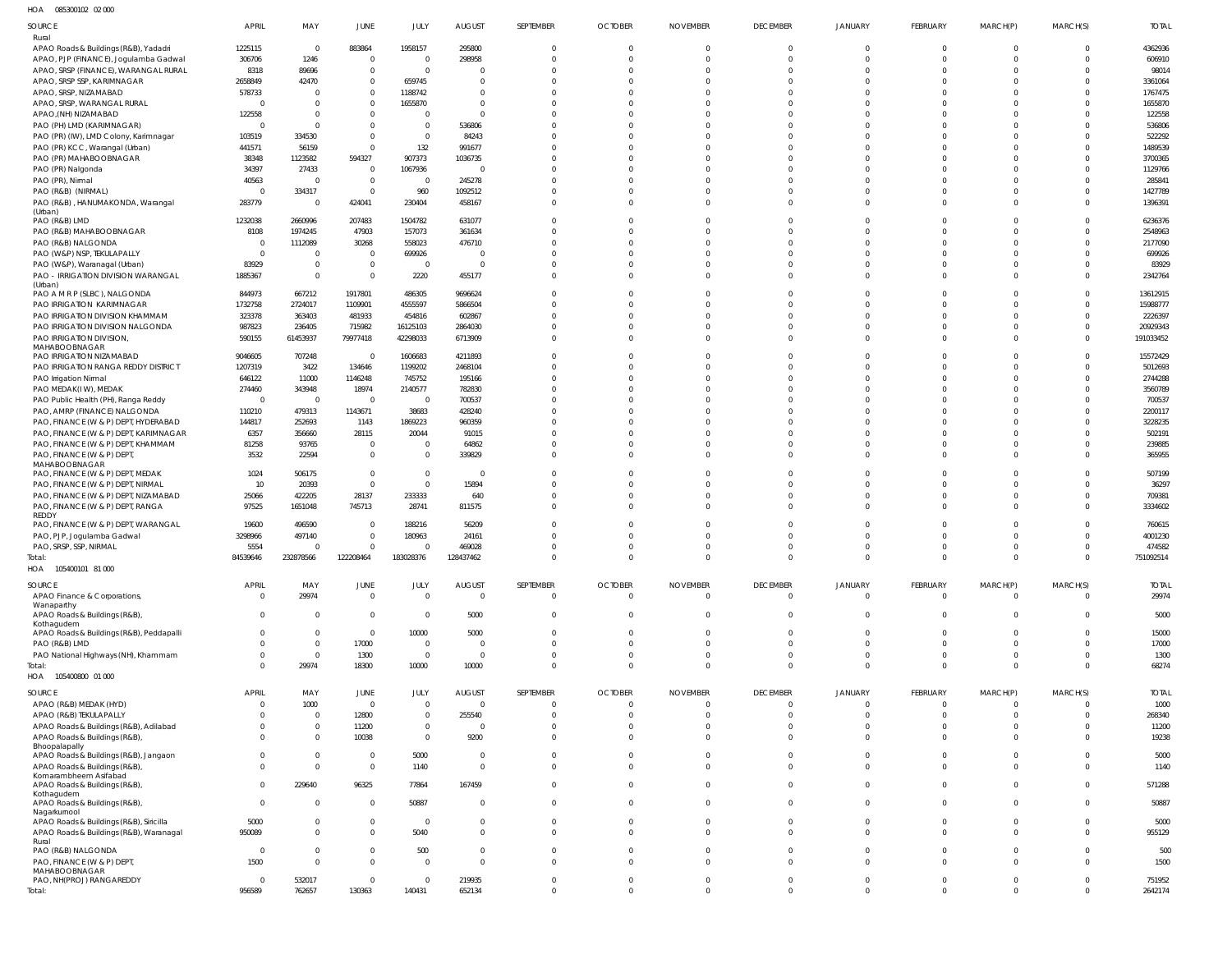761000201 05 001 HOA

| SOURCE                                             | <b>APRIL</b>   | MAY            | JUNE           | JULY                    | <b>AUGUST</b>  | SEPTEMBER      | <b>OCTOBER</b> | <b>NOVEMBER</b> | <b>DECEMBER</b> | <b>JANUARY</b> | FEBRUARY       | MARCH(P)       | MARCH(S)       | <b>TOTAL</b> |
|----------------------------------------------------|----------------|----------------|----------------|-------------------------|----------------|----------------|----------------|-----------------|-----------------|----------------|----------------|----------------|----------------|--------------|
| APAO (R&B) HYDERABAD                               | 30850          | 30850          | 30850          | 30850                   | 30850          | $\overline{0}$ | $\Omega$       | $\Omega$        | $\mathbf 0$     | $\mathbf 0$    | $\mathbf{0}$   | $\Omega$       |                | 154250       |
| APAO (R&B) RANGAREDDY (HYD)                        | 4000           | 4000           | 4000           | 4000                    | 4000           | $\Omega$       | $\Omega$       |                 | $\mathbf 0$     | $\mathbf 0$    | $\mathbf 0$    | $\Omega$       | $\Omega$       | 20000        |
| APAO Finance & Corporations, Adilabad              | 1302           | 1302           | 1302           | 1302                    | 1302           | $\Omega$       | $\Omega$       | $\Omega$        | $\mathbf 0$     | $\Omega$       | $\mathbf 0$    | $\Omega$       | $\Omega$       | 6510         |
| APAO Finance & Corporations,                       | 2500           | 2500           | 2500           | 2500                    | 2500           | $\Omega$       | $\Omega$       | 0               | $\Omega$        | $\mathbf 0$    | $\Omega$       | $\Omega$       | $\Omega$       | 12500        |
| Kothagudem<br>APAO Finance & Corporations, Medchal | 5000           | $\overline{0}$ | $\overline{0}$ | $\overline{\mathbf{0}}$ | $\overline{0}$ | $\Omega$       | $\Omega$       |                 | $\Omega$        | $^{\circ}$     | $\mathbf{0}$   | $\Omega$       | $\Omega$       | 5000         |
|                                                    | 5000           | 5000           | 5000           | 5000                    | 5000           | $\Omega$       | $\Omega$       |                 | $\Omega$        | $\Omega$       | $\Omega$       | $\Omega$       | $\Omega$       | 25000        |
| APAO Finance & Corporations, Siricilla             |                |                | 1940           | 1940                    | $\Omega$       | 0              | 0              |                 | $\Omega$        | $\Omega$       | $\Omega$       | $\Omega$       | $\Omega$       | 13580        |
| APAO Finance & Corporations, Suryapet              | 7760           | 1940           |                |                         |                |                |                |                 |                 |                |                |                | $\Omega$       |              |
| APAO Finance & Corporations, Yadadri               | 5498           | 5498           | 5498           | 5498                    | 5498           | $\Omega$       | 0              |                 | $\Omega$        | $\Omega$       | $\Omega$       | $\Omega$       |                | 27490        |
| APAO Irrigation, Bhoopalapally                     | 15249          | 15249          | 15249          | 16674                   | 16674          | $\Omega$       | 0              |                 | $\Omega$        | $\Omega$       | $\Omega$       | $\Omega$       | $\Omega$       | 79095        |
| APAO Irrigation, Jagtial                           | 20900          | 20900          | 20900          | 20900                   | 16900          | <sup>0</sup>   | <sup>0</sup>   |                 | $\Omega$        | $\Omega$       | $\Omega$       | $\Omega$       | $\Omega$       | 100500       |
| APAO Irrigation, Jangaon                           | 7000           | 7000           | 7000           | 7000                    | 7000           | $\Omega$       | $\Omega$       |                 | $\Omega$        | $\Omega$       | $\Omega$       | $\Omega$       | $\Omega$       | 35000        |
| APAO Irrigation, Kamareddy                         | 12300          | 12300          | 12300          | 12300                   | 12300          | $\Omega$       | $\Omega$       |                 | $\Omega$        | $\Omega$       | $\Omega$       | $\Omega$       | $\Omega$       | 61500        |
| APAO Irrigation, Medchal Malkajigiri               | 12300          | 12300          | 12300          | 12300                   | 12300          | $\Omega$       | $\Omega$       |                 | $\Omega$        | $\Omega$       | $\Omega$       | $\Omega$       | $\Omega$       | 61500        |
| APAO Irrigation, Nagarkurnool                      | 8848           | 8848           | 8848           | 8848                    | 8848           | $\Omega$       |                |                 | $\Omega$        | $\Omega$       | $\Omega$       | $\Omega$       | $\Omega$       | 44240        |
| APAO Irrigation, Peddapalli                        | 17375          | 17375          | 17375          | 15950                   | 19950          | 0              | <sup>0</sup>   |                 | $\Omega$        | $\Omega$       | $\Omega$       | $\Omega$       | $\Omega$       | 88025        |
| APAO Irrigation, Sangareddy                        | 6154           | 6154           | 6154           | 6154                    | 6154           | $\Omega$       | $\Omega$       |                 | $\Omega$        | $\Omega$       | $\Omega$       | $\Omega$       | $\Omega$       | 30770        |
| APAO Irrigation, Siddipet                          | 17500          | 32500          | 22500          | 18500                   | 18500          | $\Omega$       | 0              |                 | $\Omega$        | $\Omega$       | $\Omega$       | $\Omega$       | $\Omega$       | 109500       |
| APAO Irrigation, Suryapet                          | 2808           | 2808           | 2808           | 2808                    | 2808           | $\Omega$       |                |                 | $\Omega$        | $\Omega$       | $\Omega$       | $\Omega$       | $\Omega$       | 14040        |
| APAO Irrigation, Wanaparthy                        | 41030          | 41030          | 41031          | 41031                   | 41031          | 0              | <sup>0</sup>   |                 | $\Omega$        | $\Omega$       | $\Omega$       | $\Omega$       | $\Omega$       | 205153       |
| APAO Irrigation, Waranagal Rural                   | 8200           | 8200           | $\overline{0}$ | 16400                   | 8200           | $\Omega$       | $\Omega$       |                 | $\Omega$        | $\Omega$       | $\Omega$       | $\Omega$       | $\Omega$       | 41000        |
| APAO Irrigation, Yadadri                           | 12000          | 26230          | 25679          | 21303                   | 31803          | $\Omega$       | $\Omega$       | $\Omega$        | $\Omega$        | $\Omega$       | $\Omega$       | $\Omega$       | $\Omega$       | 117015       |
| APAO Roads & Buildings (R&B),                      | 2840           | 2840           | 2840           | 2840                    | 2840           | $\Omega$       | $\Omega$       | $\Omega$        | $\Omega$        | $\mathbf 0$    | $\Omega$       | $\Omega$       | $\Omega$       | 14200        |
| Sangareddy                                         |                |                |                |                         |                |                |                |                 |                 |                |                |                |                |              |
| APAO Roads & Buildings (R&B), Suryapet             | 5278           | 5278           | 5278           | 5278                    | 5278           | $\Omega$       | $\Omega$       |                 | $\Omega$        | $\mathbf 0$    | $\mathbf{0}$   | $\Omega$       | $\Omega$       | 26390        |
| APAO Roads & Buildings (R&B), Vikarabad            | 9208           | 9208           | 9208           | 9208                    | 9208           | $\Omega$       | $\Omega$       |                 | $\Omega$        | $\Omega$       | $\Omega$       | $\Omega$       | $\Omega$       | 46040        |
| PAO (PR) MAHABOOBNAGAR                             | 2000           | 2000           | 2000           | 2000                    | 2000           | 0              | 0              |                 | $\Omega$        | $\Omega$       | $\Omega$       | $\Omega$       | $\Omega$       | 10000        |
| PAO (R&B) NALGONDA                                 | 41361          | 44861          | 41361          | 41361                   | 36611          | $\Omega$       | $\Omega$       | $\Omega$        | $\Omega$        | $\mathbf 0$    | $\mathbf 0$    | $\Omega$       | $\Omega$       | 205555       |
| PAO - IRRIGATION DIVISION WARANGAL                 | 44015          | 44015          | 44015          | 44015                   | 44015          | $\Omega$       | $\Omega$       |                 | $\Omega$        | $\Omega$       | $\Omega$       | $\Omega$       | $\Omega$       | 220075       |
| (Urban)                                            |                |                |                |                         |                |                |                |                 |                 |                |                |                |                |              |
| PAO IRRIGATION KARIMNAGAR                          | 43000          | 50000          | 46500          | 46500                   | 50500          | $\Omega$       | $\Omega$       |                 | $\mathbf 0$     | $\mathbf 0$    | $\mathbf 0$    | $\Omega$       | $\Omega$       | 236500       |
| PAO IRRIGATION DIVISION HYDERABAD                  | 141389         | 168389         | 144722         | 144389                  | 144389         | $\Omega$       | $\Omega$       |                 | $\mathbf 0$     | $\mathbf 0$    | $\mathbf{0}$   | $\Omega$       | $\Omega$       | 743278       |
| PAO IRRIGATION DIVISION KHAMMAM                    | 3575           | 5900           | 3575           | 3575                    | 3575           | $\Omega$       | $\Omega$       |                 | $\mathbf 0$     | $\mathbf 0$    | $\mathbf 0$    | $\Omega$       | $\Omega$       | 20200        |
| PAO IRRIGATION DIVISION NALGONDA                   | 131967         | 139027         | 127527         | 178522                  | 126617         | 0              | 0              | 0               | $\mathbf 0$     | $\mathbf 0$    | $\mathbf 0$    | $\Omega$       | $\Omega$       | 703660       |
| PAO IRRIGATION DIVISION,                           | 12055          | 8455           | 8455           | 8495                    | 8455           | $\Omega$       | $\Omega$       | $\Omega$        | $\mathbf{0}$    | $\mathbf 0$    | $\mathbf 0$    | $\Omega$       | $\Omega$       | 45915        |
| MAHABOOBNAGAR                                      |                |                |                |                         |                |                |                |                 |                 |                |                |                |                |              |
| PAO IRRIGATION NIZAMABAD                           | 6580           | 6580           | 4000           | 9160                    | 2580           | $\Omega$       | 0              |                 | $\mathbf 0$     | $\mathbf 0$    | $\mathbf 0$    | $\Omega$       | $\Omega$       | 28900        |
| PAO IRRIGATION RANGA REDDY DISTRICT                | 83949          | 72149          | 77699          | 69369                   | $-106951$      | $\Omega$       | $\Omega$       |                 | $\mathbf 0$     | $\mathbf 0$    | $\mathbf 0$    | $\Omega$       | $\Omega$       | 196215       |
| PAO Irrigation Nirmal                              | 10125          | 10125          | 10125          | 10125                   | 10125          | $\Omega$       | $\Omega$       |                 | $\mathbf{0}$    | $\mathbf{0}$   | $\mathbf 0$    | $\Omega$       | $\Omega$       | 50625        |
| PAO, AMRP (FINANCE) NALGONDA                       | 2564           | 2564           | 2564           | 2564                    | 2564           | $\Omega$       | $\Omega$       |                 | $\mathbf 0$     | $\mathbf 0$    | $\mathbf 0$    | $\Omega$       | $\Omega$       | 12820        |
| PAO, FINANCE (W & P) DEPT, HYDERABAD               | $\overline{0}$ | 12500          | 6250           | 6250                    | 6250           | $\Omega$       | $\Omega$       |                 | $\mathbf 0$     | $\mathbf 0$    | $\mathbf 0$    | $\Omega$       | $\Omega$       | 31250        |
| PAO, FINANCE (W & P) DEPT, RANGA                   | 12500          | 12500          | 12500          | 12500                   | 12500          | $\Omega$       | $\Omega$       |                 | $\mathbf 0$     | $\mathbf 0$    | $\mathbf 0$    | $\Omega$       | $\Omega$       | 62500        |
| REDDY                                              |                |                |                |                         |                |                |                |                 |                 |                |                |                |                |              |
| PAO, FINANCE (W & P) DEPT, WARANGAL                | $\overline{0}$ | 2604           | $\overline{0}$ | $\overline{0}$          | $\overline{0}$ | $\Omega$       | $\mathbf 0$    | $\Omega$        | $\mathbf 0$     | $\overline{0}$ | $\mathbf 0$    | $\overline{0}$ | $\Omega$       | 2604         |
| PAO, PJP, Jogulamba Gadwal                         | 28000          | 28000          | 28000          | 28000                   | 28000          | $\overline{0}$ | $\mathbf 0$    | $\Omega$        | $\overline{0}$  | $\overline{0}$ | $\mathbf{0}$   | $\overline{0}$ | $\overline{0}$ | 140000       |
| Total:                                             | 823980         | 888979         | 819853         | 875409                  | 640174         | $\Omega$       | $\Omega$       | $\Omega$        | $\Omega$        | $\mathbf 0$    | $\Omega$       | $\Omega$       | $\Omega$       | 4048395      |
| HOA 761000202 04 001                               |                |                |                |                         |                |                |                |                 |                 |                |                |                |                |              |
|                                                    |                |                |                |                         |                |                |                |                 |                 |                |                |                |                |              |
| SOURCE                                             | <b>APRIL</b>   | MAY            | JUNE           | JULY                    | <b>AUGUST</b>  | SEPTEMBER      | <b>OCTOBER</b> | <b>NOVEMBER</b> | <b>DECEMBER</b> | <b>JANUARY</b> | FEBRUARY       | MARCH(P)       | MARCH(S)       | <b>TOTAL</b> |
| APAO Irrigation, Jagtial                           | 3500           | 3500           | 3500           | 3500                    | 3500           | $\mathbf 0$    | $\mathbf 0$    | $\Omega$        | $\mathbf 0$     | $\mathbf{0}$   | $\overline{0}$ | $\overline{0}$ | $\Omega$       | 17500        |
| APAO Irrigation, Jangaon                           | 5000           | 5000           | 5000           | 5000                    | 5000           |                |                |                 |                 |                |                |                |                | 25000        |
| APAO Irrigation, Sangareddy                        | 10830          | 10830          | 10830          | 10830                   | 10830          | $\Omega$       |                |                 | $\Omega$        | $\mathbf 0$    | $\mathbf{0}$   | $\Omega$       | $\Omega$       | 54150        |
| APAO Irrigation, Siddipet                          | 8330           | 8330           | 8330           | 8330                    | 8330           | $\Omega$       | $\Omega$       | $\Omega$        | $\mathbf 0$     | $\mathbf 0$    | $\mathbf 0$    | $\Omega$       | $\Omega$       | 41650        |
| APAO Irrigation, Suryapet                          | 5000           | 5000           | 5000           | 5000                    | 5000           | $\Omega$       | $\Omega$       | $\Omega$        | $\Omega$        | $\Omega$       | $\Omega$       | $\Omega$       | $\Omega$       | 25000        |
| PAO (PH) KHAMMAM                                   | 20000          | 20000          | 20000          | 20000                   | 20000          | $\mathbf 0$    | $\Omega$       | $\Omega$        | $\mathbf 0$     | $\mathbf 0$    | $\mathbf 0$    | $\overline{0}$ | $\mathbf 0$    | 100000       |
| PAO - IRRIGATION DIVISION WARANGAL                 | 13000          | 13000          | 13000          | 13000                   | 13000          | $\Omega$       | $\Omega$       | $\Omega$        | $\Omega$        | $\Omega$       | $\Omega$       | $\Omega$       | $\Omega$       | 65000        |
| (Urban)                                            |                |                |                |                         |                |                |                |                 |                 |                |                |                |                |              |
| PAO IRRIGATION KARIMNAGAR                          | 5000           | 5000           | 5000           | 5000                    | 5000           | $\Omega$       | $\Omega$       | $\Omega$        | $\mathbf 0$     | $\mathbf 0$    | $\mathbf 0$    | $\overline{0}$ | $\overline{0}$ | 25000        |
| PAO IRRIGATION DIVISION HYDERABAD                  | 33167          | 33167          | 33167          | 33167                   | 33167          | $\Omega$       | $\Omega$       | $\Omega$        | $\Omega$        | $\mathbf 0$    | $\Omega$       | $\Omega$       | $\Omega$       | 165835       |
| PAO IRRIGATION DIVISION KHAMMAM                    | 6000           | 12000          | 6000           | 6000                    | 6000           | $\mathbf 0$    | $\Omega$       | $\Omega$        | $\mathbf 0$     | $\mathbf 0$    | $\mathbf 0$    | $\overline{0}$ | $\Omega$       | 36000        |
| PAO IRRIGATION DIVISION NALGONDA                   | 29520          | 29520          | 29520          | 29270                   | 199195         | $\Omega$       | $\Omega$       | $\Omega$        | $\Omega$        | $\mathbf 0$    | $\Omega$       | $\Omega$       | $\Omega$       | 317025       |
| PAO IRRIGATION RANGA REDDY DISTRICT                | 7942           | 7942           | 7942           | 7942                    | 7942           | $\Omega$       | $\Omega$       | $\Omega$        | $\Omega$        | $\mathbf 0$    | $\mathbf 0$    | $\Omega$       | $\Omega$       | 39710        |
| PAO, FINANCE (W & P) DEPT, HYDERABAD               | 5700           | 5700           | 5700           | 5700                    | 5700           | $\Omega$       | $\Omega$       | $\Omega$        | $\Omega$        | $\mathbf 0$    | $\Omega$       | $\Omega$       | $\mathbf 0$    | 28500        |
| Total:                                             | 152989         | 158989         | 152989         | 152739                  | 322664         | $\Omega$       | $\Omega$       | $\Omega$        | $\Omega$        | $\mathbf 0$    | $\Omega$       | $\Omega$       | $\Omega$       | 940370       |
| HOA 761000202 05 001                               |                |                |                |                         |                |                |                |                 |                 |                |                |                |                |              |
| <b>SOURCE</b>                                      | APRIL          | MAY            | <b>JUNE</b>    | JULY                    | <b>AUGUST</b>  | SEPTEMBER      | <b>OCTOBER</b> | <b>NOVEMBER</b> | <b>DECEMBER</b> | JANUARY        | FEBRUARY       | MARCH(P)       | MARCH(S)       | <b>TOTAL</b> |
| APAO Irrigation, Bhoopalapally                     | 1750           | 1750           | 1750           | 1750                    | 1750           | $\mathbf{0}$   | $\mathbf 0$    | 0               | $\overline{0}$  | $\overline{0}$ | $\overline{0}$ | $\overline{0}$ | $\Omega$       | 8750         |
|                                                    | 1000           | 1000           | 1000           | 1000                    | $\overline{0}$ | $\mathbf 0$    | $\Omega$       | $\Omega$        | $\overline{0}$  | $\overline{0}$ | $\overline{0}$ | $\Omega$       | $\Omega$       | 4000         |
| APAO Irrigation, Jagtial                           | 1000           | 1000           | 1000           | 1000                    | 1000           | $\mathbf 0$    | $\Omega$       | $\Omega$        | $\overline{0}$  | $\mathbf 0$    | $\mathbf 0$    | $\Omega$       | $\Omega$       | 5000         |
| APAO Irrigation, Kamareddy                         |                |                |                |                         |                |                | $\Omega$       | $\Omega$        |                 |                |                |                |                |              |
| APAO Irrigation, Kothagudem                        | 1700           | 1700           | 1700           | 1700                    | 1000           | $\mathbf 0$    |                |                 | $\overline{0}$  | $\mathbf 0$    | $\mathbf 0$    | $\overline{0}$ | $\Omega$       | 7800         |
| APAO Irrigation, Medchal Malkajigiri               | 2000           | 2000           | 2000           | 2000                    | 2000           | $\Omega$       | $\Omega$       | $\Omega$        | $\overline{0}$  | $\mathbf 0$    | $\mathbf 0$    | $\Omega$       | $\Omega$       | 10000        |
| APAO Irrigation, Nagarkurnool                      | 1325           | 1325           | 625            | 625                     | 1625           | $\Omega$       | $\Omega$       | $\Omega$        | $\mathbf 0$     | $\mathbf 0$    | $\mathbf 0$    | $\Omega$       | $\Omega$       | 5525         |
| APAO Irrigation, Siddipet                          | 2000           | 2000           | 2000           | 2000                    | 2000           | $\mathbf 0$    | $\Omega$       | $\Omega$        | $\mathbf 0$     | $\mathbf 0$    | $\mathbf 0$    | $\Omega$       | $\Omega$       | 10000        |
| APAO Irrigation, Siricilla                         | 1000           | 1000           | 1000           | 1000                    | 1000           | $\mathbf 0$    | $\Omega$       | $\Omega$        | $\mathbf 0$     | $\mathbf 0$    | $\mathbf 0$    | $\Omega$       | $\Omega$       | 5000         |
| APAO Irrigation, Suryapet                          | 1000           | 1000           | 1000           | 1000                    | 1000           | $\Omega$       | $\Omega$       | $\Omega$        | $\mathbf 0$     | $\mathbf 0$    | $\mathbf 0$    | $\overline{0}$ | $\Omega$       | 5000         |
| APAO Irrigation, Yadadri                           | 1583           | 2983           | 2283           | 2283                    | 2283           | $\mathbf 0$    | $\Omega$       | $\Omega$        | $\mathbf 0$     | $\mathbf 0$    | $\mathbf 0$    | $\overline{0}$ | $\Omega$       | 11415        |
| PAO - IRRIGATION DIVISION WARANGAL                 | 1000           | 1000           | 1000           | 1000                    | 1000           | $\mathbf 0$    | $\Omega$       | $\Omega$        | $\overline{0}$  | $\overline{0}$ | $\overline{0}$ | $\Omega$       | $\Omega$       | 5000         |
| (Urban)                                            |                |                |                |                         |                |                |                |                 |                 |                |                |                |                |              |
| PAO IRRIGATION KARIMNAGAR                          | 3958           | 1333           | 583            | 583                     | 583            | $\mathbf 0$    | $\Omega$       | $\Omega$        | $\mathbf 0$     | $\mathbf 0$    | $\mathbf 0$    | $\Omega$       | $\Omega$       | 7040         |
| PAO IRRIGATION DIVISION HYDERABAD                  | 11083          | 24083          | 11083          | 11083                   | 96266          | $\mathbf 0$    | $\Omega$       | $\Omega$        | $\mathbf 0$     | $\mathbf 0$    | $\overline{0}$ | $\overline{0}$ | $\Omega$       | 153598       |
| PAO IRRIGATION DIVISION KHAMMAM                    | $\overline{0}$ | 2000           | 1000           | 1000                    | 1000           | $\mathbf 0$    | $\Omega$       | $\Omega$        | $\mathbf 0$     | $\mathbf 0$    | $\mathbf 0$    | $\overline{0}$ | $\Omega$       | 5000         |
| PAO IRRIGATION DIVISION NALGONDA                   | 4250           | 4250           | 4250           | 17450                   | 4250           | $\mathbf 0$    | $\Omega$       | $\Omega$        | $\overline{0}$  | $\overline{0}$ | $\overline{0}$ | $\overline{0}$ | $\Omega$       | 34450        |
| PAO IRRIGATION NIZAMABAD                           | 2000           | 4000           | 2000           | 2000                    | 2000           | $\mathbf 0$    | $\mathbf 0$    | $\mathbf 0$     | $\mathbf 0$     | $\overline{0}$ | $\overline{0}$ | $\overline{0}$ | $\Omega$       | 12000        |
| PAO IRRIGATION RANGA REDDY DISTRICT                | 10450          | 9450           | 10450          | 10450                   | 10450          | $\overline{0}$ | $\mathbf{0}$   | $\mathbf 0$     | $\mathbf 0$     | $\mathbf 0$    | $\mathbf 0$    | $\overline{0}$ | $\Omega$       | 51250        |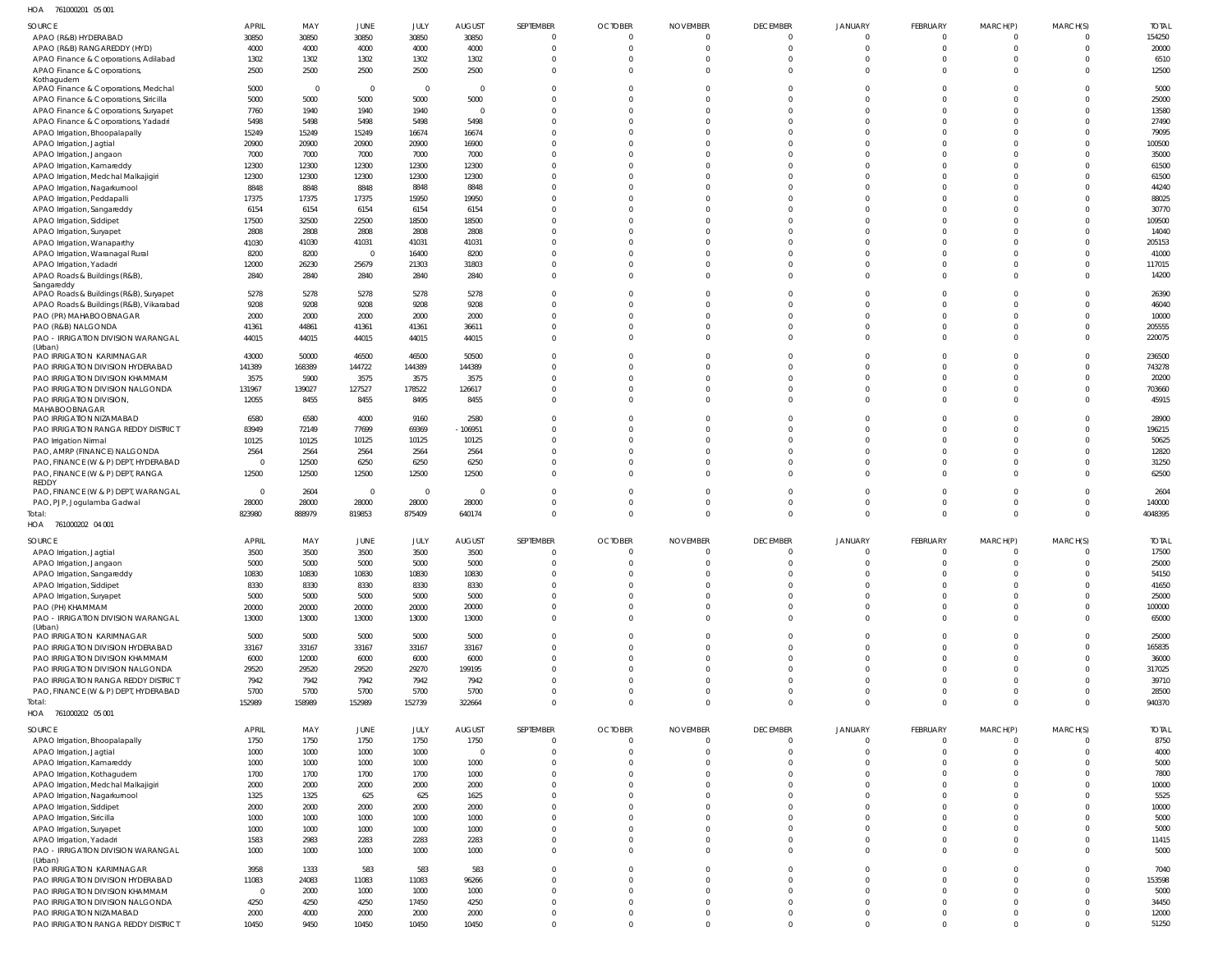| HOA | 761000202 05 001 |  |
|-----|------------------|--|

| SOURCE                                              | <b>APRIL</b>   | MAY            | JUNE           | JULY           | <b>AUGUST</b>           | SEPTEMBER      | <b>OCTOBER</b> | <b>NOVEMBER</b> | <b>DECEMBER</b> | JANUARY        | FEBRUARY        | MARCH(P)       | MARCH(S)     | <b>TOTAL</b> |
|-----------------------------------------------------|----------------|----------------|----------------|----------------|-------------------------|----------------|----------------|-----------------|-----------------|----------------|-----------------|----------------|--------------|--------------|
| PAO, FINANCE (W & P) DEPT, HYDERABAD                | 4000           | 4000           | 2000           | 2000           | 2000                    | $\mathbf{0}$   | $\overline{0}$ | $\Omega$        | $\overline{0}$  | $\overline{0}$ | $\overline{0}$  | $\Omega$       | $\Omega$     | 14000        |
| PAO, PJP, Jogulamba Gadwal                          | 1000           | 1000           | 1000           | 1000           | 1000                    | $\Omega$       | $\Omega$       | $\Omega$        | $\overline{0}$  | $\mathbf 0$    | $\mathbf 0$     | $\Omega$       | $\Omega$     | 5000         |
| Total:                                              | 52099          | 66874          | 47724          | 60924          | 132207                  | $\Omega$       | $\Omega$       | $\Omega$        | $\overline{0}$  | $\overline{0}$ | $\Omega$        | $\Omega$       | $\mathbf 0$  | 359828       |
| HOA 761000204 12001                                 |                |                |                |                |                         |                |                |                 |                 |                |                 |                |              |              |
| SOURCE                                              | <b>APRIL</b>   | MAY            | JUNE           | JULY           | <b>AUGUST</b>           | SEPTEMBER      | <b>OCTOBER</b> | <b>NOVEMBER</b> | <b>DECEMBER</b> | JANUARY        | <b>FEBRUARY</b> | MARCH(P)       | MARCH(S)     | <b>TOTAL</b> |
| APAO Irrigation, Suryapet                           | 1000           | 1000           | 1000           | 1000           | 1000                    | $\Omega$       |                |                 | $\overline{0}$  | $\mathbf 0$    | $\Omega$        |                | $\Omega$     | 5000         |
| PAO IRRIGATION DIVISION HYDERABAD                   | 2000           | 2000           | 2000           | 2000           | 2000                    | $\Omega$       | $\Omega$       |                 | $\overline{0}$  | $\mathbf 0$    | $\mathbf 0$     |                | $\mathbf 0$  | 10000        |
| PAO IRRIGATION DIVISION NALGONDA                    | 1759           | 7315           | 1759           | 1759           | 1759                    | $\Omega$       |                |                 | $\Omega$        | $\Omega$       | $\Omega$        |                | $\Omega$     | 14351        |
|                                                     | $\overline{0}$ | $\overline{0}$ |                |                |                         | $\Omega$       |                |                 | $\overline{0}$  | $\mathbf 0$    | $\Omega$        |                | $\Omega$     |              |
| PAO, FINANCE (W & P) DEPT, HYDERABAD                |                |                | 1000           | 1000           | 1000                    |                |                |                 |                 |                |                 |                |              | 3000         |
| Total:                                              | 4759           | 10315          | 5759           | 5759           | 5759                    | $\mathbf 0$    | $\Omega$       |                 | $\Omega$        | $\Omega$       | $\Omega$        |                | $\Omega$     | 32351        |
| HOA<br>761000800 04 001                             |                |                |                |                |                         |                |                |                 |                 |                |                 |                |              |              |
| SOURCE                                              | <b>APRIL</b>   | MAY            | JUNE           | JULY           | <b>AUGUST</b>           | SEPTEMBER      | <b>OCTOBER</b> | <b>NOVEMBER</b> | <b>DECEMBER</b> | JANUARY        | <b>FEBRUARY</b> | MARCH(P)       | MARCH(S)     | <b>TOTAL</b> |
| APAO (R&B) HYDERABAD                                | 2500           | 2000           | 1500           | 3500           | 2000                    | $\Omega$       | $\Omega$       |                 | $\Omega$        | $\mathbf 0$    | $\Omega$        |                | $\Omega$     | 11500        |
| APAO (R&B) POCHAMPAD (NIZAMABAD)                    | 8750           | 8750           | 8750           | 8250           | 8250                    | $\Omega$       | $\Omega$       |                 | $\Omega$        | $\Omega$       | $\Omega$        | - 0            | $\Omega$     | 42750        |
| APAO (R&B) TEKULAPALLY                              | 13250          | 14750          | 13750          | 13250          | 13250                   | $\Omega$       | $\Omega$       |                 | $\Omega$        | $\Omega$       | $\Omega$        |                | $\Omega$     | 68250        |
|                                                     |                |                | 1500           | $\overline{0}$ | $\overline{0}$          | $\Omega$       | $\Omega$       |                 | $\overline{0}$  | $\Omega$       | $\Omega$        |                | $\Omega$     | 4500         |
| APAO Finance & Corporations, Jangaon                | 1500           | 1500           |                |                |                         |                |                |                 |                 |                |                 |                |              |              |
| APAO Finance & Corporations,                        | 500            | 500            | $\overline{0}$ | $\overline{0}$ | $\overline{0}$          | $\Omega$       | $\Omega$       | $\Omega$        | $\Omega$        | $\Omega$       | $\Omega$        | $\Omega$       | $\Omega$     | 1000         |
| Mahabubabad<br>APAO Finance & Corporations, Medchal | 750            | 750            | 750            | 750            | 750                     | $\Omega$       |                |                 | $\Omega$        | $\Omega$       |                 |                | $\Omega$     | 3750         |
| APAO Finance & Corporations, Peddapalli             | 1250           | 1250           | 1250           | 1250           | 1250                    | $\Omega$       | $\Omega$       |                 | $\Omega$        | $\Omega$       |                 |                | $\Omega$     | 6250         |
| APAO Finance & Corporations, Siricilla              |                |                |                |                |                         | $\Omega$       | $\Omega$       |                 | $\Omega$        | $\Omega$       | $\Omega$        |                | $\Omega$     |              |
|                                                     | 1250           | 1250           | 1250           | 1250           | 1250                    |                |                |                 |                 |                |                 |                |              | 6250         |
| APAO Finance & Corporations, Suryapet               | 4000           | 2750           | 2750           | 2750           | 1250                    | $\Omega$       | $\Omega$       |                 | $\Omega$        | $\Omega$       | $\Omega$        |                | $\Omega$     | 13500        |
| APAO Finance & Corporations,                        | 2000           | 2000           | 2000           | 2000           | 2000                    | $\Omega$       | $\Omega$       | $\Omega$        | $\Omega$        | $\Omega$       | $\Omega$        | $\cap$         | $\Omega$     | 10000        |
| Wanaparthy<br>APAO Finance & Corporations, Yadadri  | 750            | 750            | 750            | 750            | 750                     | $\Omega$       | $\Omega$       |                 | $\Omega$        | $\Omega$       |                 |                | $\Omega$     | 3750         |
|                                                     |                |                |                |                |                         |                |                |                 | $\Omega$        | $\Omega$       |                 |                | $\Omega$     |              |
| APAO Irrigation, Adilabad                           | 26000          | 24250          | 22250          | 21000          | 21500                   |                |                |                 |                 |                |                 |                |              | 115000       |
| APAO Irrigation, Bhoopalapally                      | 20000          | 28500          | 23750          | 22750          | 22000                   | $\Omega$       | $\Omega$       |                 | $\Omega$        | $\Omega$       | $\Omega$        |                | $\Omega$     | 117000       |
| APAO Irrigation, Jagtial                            | 22250          | 21500          | 13250          | 15250          | 14500                   | <sup>0</sup>   | $\Omega$       |                 | $\Omega$        | $\Omega$       | $\Omega$        |                | $\Omega$     | 86750        |
| APAO Irrigation, Jangaon                            | 17750          | 24250          | 18500          | 19500          | 18750                   | $\Omega$       | $\Omega$       |                 | $\Omega$        |                |                 |                | $\Omega$     | 98750        |
| APAO Irrigation, Kamareddy                          | 13250          | 13250          | 12750          | 10000          | 10000                   |                | $\Omega$       |                 | $\Omega$        |                | $\Omega$        |                | $\Omega$     | 59250        |
| APAO Irrigation, Komarambheem Asifabad              | 6250           | 9750           | 7500           | 6750           | 3000                    | $\Omega$       | $\Omega$       |                 | $\Omega$        | $\Omega$       | $\Omega$        |                | $\Omega$     | 33250        |
| APAO Irrigation, Kothagudem                         | 39250          | 39500          | 34000          | 25500          | 23250                   | $\Omega$       |                |                 | $\Omega$        | $\Omega$       |                 |                | $\Omega$     | 161500       |
| APAO Irrigation, Mahabubabad                        | 9000           | 14000          | 10750          | 10000          | 10000                   | U              | $\cap$         |                 | $\Omega$        | <sup>0</sup>   |                 |                | $\Omega$     | 53750        |
| APAO Irrigation, Mancherial                         | 8250           | 8250           | 8250           | 7250           | 6750                    |                |                |                 | $\Omega$        | $\Omega$       | $\Omega$        |                | $\Omega$     | 38750        |
| APAO Irrigation, Medchal Malkajigiri                | 3000           | 3000           | 3000           | 3000           | 3000                    | $\Omega$       | $\Omega$       |                 | $\Omega$        | $\Omega$       | $\Omega$        |                | $\Omega$     | 15000        |
| APAO Irrigation, Nagarkurnool                       | 24500          | 23750          | 26250          | 21750          | 21000                   | <sup>0</sup>   |                |                 | $\Omega$        | $\Omega$       | $\Omega$        |                | $\Omega$     | 117250       |
| APAO Irrigation, Peddapalli                         | 31750          | 33500          | 41250          | 27000          | 27000                   | $\Omega$       | $\Omega$       |                 | $\Omega$        |                |                 |                | $\Omega$     | 160500       |
| APAO Irrigation, Sangareddy                         | 11000          | 12000          | 13500          | 13750          | 12000                   |                | $\Omega$       |                 | $\Omega$        | $\Omega$       | $\Omega$        |                | $\Omega$     | 62250        |
|                                                     | 26450          | 32200          | 26200          | 23700          | 22950                   | $\Omega$       | $\Omega$       |                 | $\Omega$        | $\Omega$       | $\Omega$        |                | $\Omega$     | 131500       |
| APAO Irrigation, Siddipet                           |                |                |                |                |                         |                | $\Omega$       |                 |                 | $\Omega$       |                 |                |              |              |
| APAO Irrigation, Siricilla                          | 15000          | 15000          | 16500          | 15750          | 15750                   |                |                |                 | $\Omega$        |                |                 |                | $\Omega$     | 78000        |
| APAO Irrigation, Suryapet                           | 19750          | 20500          | 19750          | 16750          | 14750                   | U              | $\Omega$       |                 | $\Omega$        | <sup>0</sup>   |                 |                | $\Omega$     | 91500        |
| APAO Irrigation, Vikarabad                          | 1500           | 1500           | 1500           | 5000           | 5000                    | <sup>0</sup>   | $\Omega$       |                 | $\Omega$        |                | $\Omega$        |                | $\Omega$     | 14500        |
| APAO Irrigation, Wanaparthy                         | 5250           | 5250           | 5250           | 4500           | 8000                    | $\Omega$       | $\cap$         |                 | $\Omega$        | U              |                 |                | $\Omega$     | 28250        |
| APAO Irrigation, Waranagal Rural                    | 500            | 31500          | 16000          | 18000          | 16750                   |                |                |                 | $\Omega$        | $\Omega$       |                 |                | $\Omega$     | 82750        |
| APAO Irrigation, Yadadri                            | 9750           | 16250          | 17000          | 13000          | 12500                   |                | $\cap$         |                 | $\Omega$        |                |                 |                | $\Omega$     | 68500        |
| APAO Roads & Buildings (R&B), Adilabad              | 2000           | 2000           | 1500           | 1500           | 1500                    |                |                |                 | $\Omega$        |                | $\Omega$        |                | $\Omega$     | 8500         |
| APAO Roads & Buildings (R&B), Kamareddy             | 4750           | 4750           | 4750           | 4750           | 4750                    | $\Omega$       |                |                 | $\Omega$        |                | $\Omega$        |                | $\Omega$     | 23750        |
| APAO Roads & Buildings (R&B),                       | 2500           | 2500           | 3500           | 2000           | 2000                    | $\Omega$       | $\Omega$       |                 | $\Omega$        | $\Omega$       | $\Omega$        |                | $\Omega$     | 12500        |
| Komarambheem Asifabad                               |                |                |                |                |                         |                |                |                 |                 |                |                 |                |              |              |
| APAO Roads & Buildings (R&B), Mancherial            | 3500           | 4500           | 4000           | 4000           | 4000                    | $\mathbf{0}$   | $\Omega$       | $\Omega$        | $\mathbf{0}$    | $\mathbf 0$    | $\Omega$        |                | $\mathbf{0}$ | 20000        |
| APAO Roads & Buildings (R&B),                       | 8250           | 17000          | 8250           | 8250           | 8250                    | $\overline{0}$ | $\mathbf 0$    | $\overline{0}$  | $\overline{0}$  | $\overline{0}$ | $\mathbf 0$     | $\Omega$       | $\mathbf 0$  | 50000        |
| Nagarkurnool                                        |                |                |                |                |                         |                |                |                 |                 |                |                 |                |              |              |
| APAO Roads & Buildings (R&B),                       | $\overline{0}$ | $\overline{0}$ | $\overline{0}$ | $\overline{0}$ | 750                     | $\overline{0}$ | $\overline{0}$ | $\Omega$        | $\overline{0}$  | $\overline{0}$ | $\mathbf 0$     | $\Omega$       | $\Omega$     | 750          |
| Sangareddy                                          |                | 12500          | 12500          | 11750          | 11750                   | $\mathbf{0}$   | $\mathbf 0$    | $\Omega$        | $\mathbf{0}$    | $\overline{0}$ | $\mathbf 0$     | $\overline{0}$ | $\mathbf 0$  | 61000        |
| APAO Roads & Buildings (R&B), Vikarabad             | 12500          |                |                |                |                         |                | $\Omega$       | $\Omega$        | $\Omega$        | $\Omega$       | $\Omega$        | $\Omega$       | $\Omega$     |              |
| APAO Roads & Buildings (R&B),<br>Wanaparthy         | 2000           | 2000           | 2000           | 2000           | 2000                    | $\overline{0}$ |                |                 |                 |                |                 |                |              | 10000        |
| APAO Roads & Buildings (R&B), Waranagal             | 750            | $\mathbf 0$    | $\overline{0}$ | $\overline{0}$ | $\overline{\mathbf{0}}$ | $\mathbf{0}$   | $\Omega$       | $\Omega$        | $\mathbf{0}$    | $\overline{0}$ | $\Omega$        | $\Omega$       | $\Omega$     | 750          |
| Rural                                               |                |                |                |                |                         |                |                |                 |                 |                |                 |                |              |              |
| APAO, SRSP (FINANCE), WARANGAL RURAL                | 1500           | 1500           | 1500           | 1500           | 1500                    | $\Omega$       | $\Omega$       | $\Omega$        | $\Omega$        | $\Omega$       | $\Omega$        | $\Omega$       | $\Omega$     | 7500         |
| PAO (R&B) MAHABOOBNAGAR                             | 12250          | 12250          | 12250          | 12250          | 12250                   | $\Omega$       | $\Omega$       | $\Omega$        | $\Omega$        | $\Omega$       | $\Omega$        | $\Omega$       | $\Omega$     | 61250        |
| PAO (R&B) NALGONDA                                  | 11500          | 13250          | 11500          | 11500          | 11500                   | $\Omega$       | $\Omega$       | $\Omega$        | $\Omega$        | $\Omega$       | $\Omega$        | $\Omega$       | $\Omega$     | 59250        |
| PAO - IRRIGATION DIVISION WARANGAL                  | 22750          | 24500          | 21250          | 22500          | 22250                   | $\Omega$       | $\Omega$       | $\Omega$        | $\Omega$        | $\Omega$       | $\Omega$        | $\Omega$       | $\Omega$     | 113250       |
| (Urban)                                             |                |                |                |                |                         |                |                |                 |                 |                |                 |                |              |              |
| PAO IRRIGATION KARIMNAGAR                           | 54200          | 59450          | 51200          | 52450          | 50450                   | $\Omega$       | $\Omega$       |                 | $\Omega$        | $\Omega$       | $\Omega$        |                | $\Omega$     | 267750       |
| PAO IRRIGATION DIVISION HYDERABAD                   | 29700          | 31700          | 30450          | 27450          | 20450                   | <sup>0</sup>   | $\Omega$       |                 | $\Omega$        | $\Omega$       | $\Omega$        |                | $\Omega$     | 139750       |
| PAO IRRIGATION DIVISION KHAMMAM                     | 46250          | 74750          | 49250          | 52500          | 48250                   | $\Omega$       | $\Omega$       | $\Omega$        | $\Omega$        | $\Omega$       | $\Omega$        | $\Omega$       | $\Omega$     | 271000       |
| PAO IRRIGATION DIVISION NALGONDA                    | 66500          | 66500          | 61000          | 53500          | 48750                   | $\Omega$       | $\Omega$       | $\Omega$        | $\mathbf{0}$    | $\mathbf 0$    | $\mathbf 0$     | $\Omega$       | $\Omega$     | 296250       |
| PAO IRRIGATION DIVISION,                            | 34000          | 34000          | 26750          | 29750          | 25000                   | $\Omega$       | $\Omega$       | $\Omega$        | $\Omega$        | $\Omega$       | $\Omega$        |                | $\Omega$     | 149500       |
| MAHABOOBNAGAR                                       |                |                |                |                |                         |                |                |                 |                 |                |                 |                |              |              |
| PAO IRRIGATION NIZAMABAD                            | 42750          | 45250          | 43000          | 35250          | 32250                   | $\Omega$       |                |                 | $\Omega$        | $\Omega$       | $\Omega$        |                | $\Omega$     | 198500       |
| PAO IRRIGATION RANGA REDDY DISTRICT                 | 35000          | 35250          | 34000          | 34500          | 31500                   | $\Omega$       | $\Omega$       |                 | $\Omega$        | $\Omega$       | $\Omega$        |                | $\Omega$     | 170250       |
| PAO Irrigation Nirmal                               | 37500          | 33750          | 33750          | 33750          | 34750                   | <sup>0</sup>   | $\Omega$       | $\Omega$        | $\Omega$        | $\Omega$       | $\Omega$        |                | $\Omega$     | 173500       |
| PAO MEDAK(IW), MEDAK                                | 8000           | 8000           | 8000           | 8000           | 8000                    | $\Omega$       |                |                 | $\Omega$        | U              | $\Omega$        |                | $\Omega$     | 40000        |
| PAO, AMRP (FINANCE) NALGONDA                        | 1500           | 1500           | 1500           | 1500           | 1500                    | <sup>0</sup>   |                |                 | $\Omega$        | $\Omega$       | $\Omega$        |                |              | 7500         |
| PAO, FINANCE (W & P) DEPT, HYDERABAD                | 750            | 1500           | 750            | 750            | 750                     | <sup>0</sup>   |                |                 | $\Omega$        | U              | U               |                | $\Omega$     | 4500         |
| PAO, FINANCE (W & P) DEPT, KARIMNAGAR               | 1500           | 1500           | 750            | 750            | 750                     | <sup>0</sup>   |                |                 | $\Omega$        | $\Omega$       | $\Omega$        |                |              | 5250         |
| PAO, FINANCE (W & P) DEPT, KHAMMAM                  | 750            | 750            | 750            | 750            | 750                     | $\Omega$       |                | $\cap$          | $\Omega$        | $\Omega$       | $\Omega$        |                |              | 3750         |
|                                                     |                |                |                |                |                         | $\Omega$       |                |                 | $\Omega$        | $\Omega$       | $\Omega$        |                |              |              |
| PAO, FINANCE (W & P) DEPT, NIZAMABAD                | 1500           | 1500           | 2750           | 2000           | 2000                    |                |                |                 |                 |                |                 |                |              | 9750         |
| PAO, FINANCE (W & P) DEPT, WARANGAL                 | 750            | 750            | 750            | $\overline{0}$ | 1500                    | $\Omega$       | $\Omega$       | $\Omega$        | $\Omega$        | $\Omega$       | $\Omega$        |                | $\Omega$     | 3750         |
| PAO, PJP, Jogulamba Gadwal                          | 8500           | 8000           | 8250           | 7000           | 6250                    | $\mathbf{0}$   | $\mathbf{0}$   | $\overline{0}$  | $\mathbf 0$     | $\mathbf 0$    | 0               | $\mathbf 0$    | $\Omega$     | 38000        |
| Total:                                              | 800350         | 914850         | 807350         | 755850         | 714600                  | $\mathbf 0$    | $\Omega$       | $\Omega$        | $\mathbf 0$     | $\mathbf 0$    | $\mathbf 0$     | $\Omega$       | $\Omega$     | 3993000      |